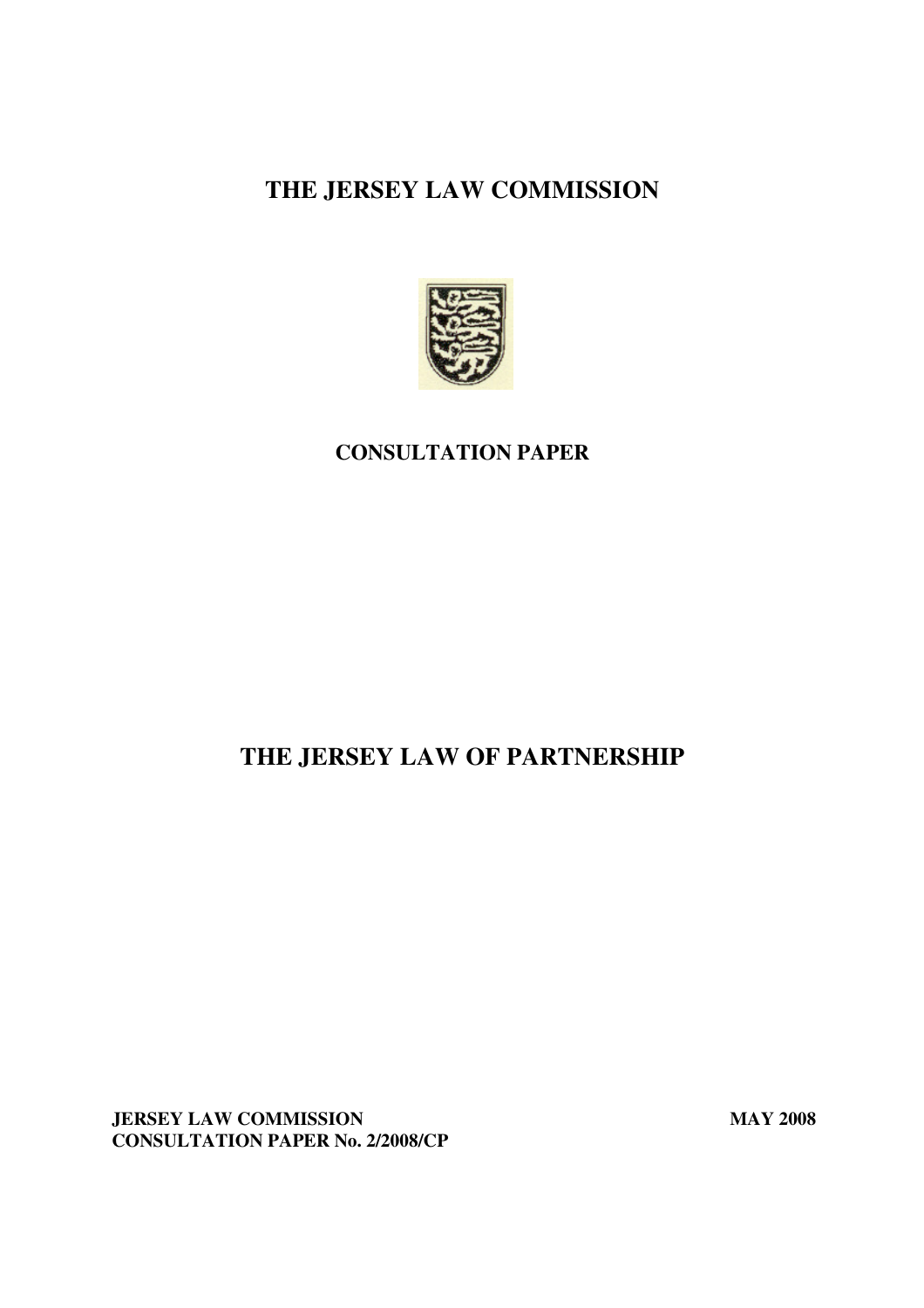The Jersey Law Commission was set up by a Proposition laid before the States of Jersey and approved by the States Assembly on 30 July 1996.

The Commissioners are:-

Mr David Lyons, English Solicitor, Chairman Advocate Alan Binnington Mr Clive Chaplin, Solicitor Advocate Kerry Lawrence Advocate John Kelleher Mr Peter Hargreaves, Chartered Accountant

The Jersey Law Commission invites comments on this consultation paper before 31 October 2008 in writing addressed to:

> The Jersey Law Commission Whiteley Chambers Don Street St Helier Jersey JE4 9WG

> > Fax no. 01534 504444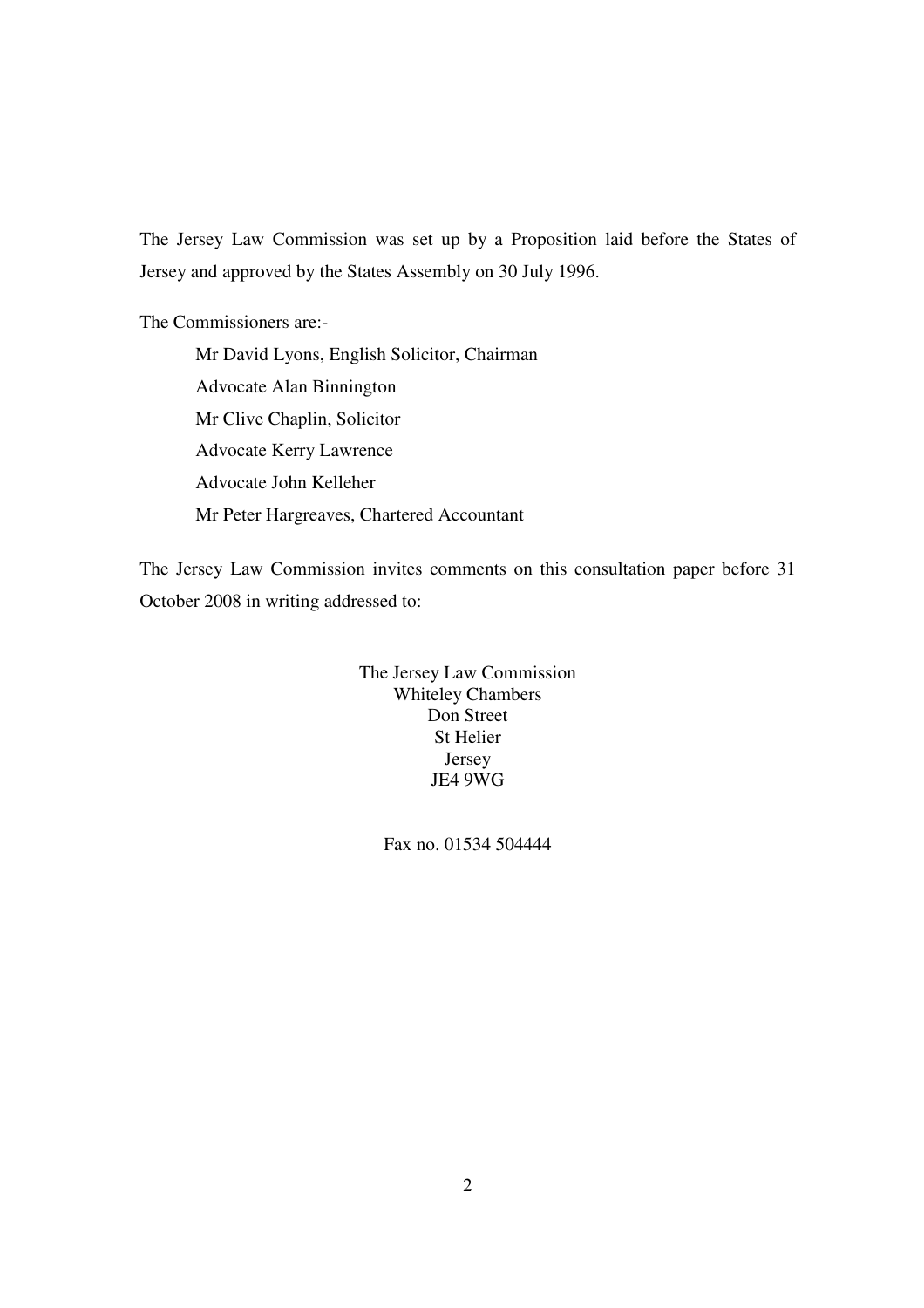## **THE JERSEY LAW COMMISSION**

# **CONSULTATION PAPER THE JERSEY LAW OF PARTNERSHIP**

## **CONTENTS**

| A.        |                                                                                                                                                                                                    | 4  |
|-----------|----------------------------------------------------------------------------------------------------------------------------------------------------------------------------------------------------|----|
| <b>B.</b> | Does Jersey have a Law of Partnership and/or does it recognise                                                                                                                                     | 5  |
| C.        |                                                                                                                                                                                                    | 6  |
| D.        | Content and scope of the existing Jersey Law of Partnership                                                                                                                                        | 14 |
| Ε.        | Issues arising in view of the age of the source material of Jersey Law of                                                                                                                          | 30 |
| F.        |                                                                                                                                                                                                    | 32 |
| G.        | The current English Law of Partnership and the writings of Pothier                                                                                                                                 | 36 |
| H.        |                                                                                                                                                                                                    | 39 |
| I.        | Partnership Law of other Commonwealth and former Commonwealth                                                                                                                                      | 43 |
| J.        |                                                                                                                                                                                                    | 48 |
| K.        | Appropriate jurisdiction to which to have recourse in the absence of local                                                                                                                         | 51 |
| L.        |                                                                                                                                                                                                    | 52 |
| M.        |                                                                                                                                                                                                    | 53 |
|           | Appendix 1: Extract of joint report on Partnership Law issued by the<br>English and Scottish Law Commissions which summarises the essential<br>features of the existing law in those jurisdictions | 54 |
|           |                                                                                                                                                                                                    | 64 |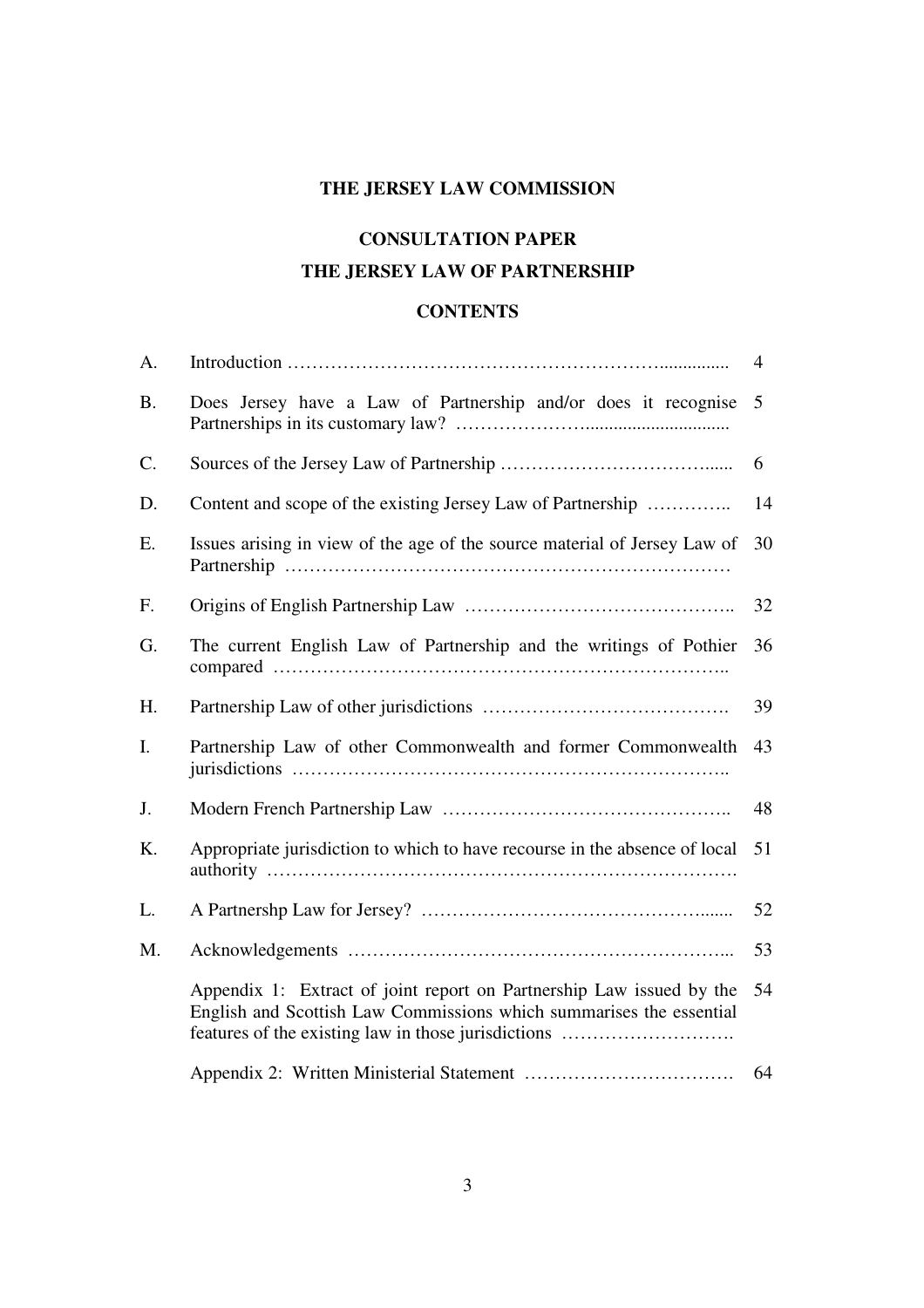#### **THE JERSEY LAW OF PARTNERSHIP**

## **A. INTRODUCTION**

- 1.1 The Commission recognises partnerships as an important and long established part of the commercial world, being the simplest form of business arrangement enabling two or more people to carry on business together with the object of making a profit.
- 1.2 Whilst laws have been passed in Jersey concerning certain particular types of partnerships, and whilst those laws have acknowledged the existence of customary law in Jersey in the field of partnerships (see further Section B below) the basic Jersey law of partnership is not clear.
- 1.3 It is therefore proposed that this paper will address *inter alia*, the following general matters:
	- (a) does Jersey have a law of partnership and/or does it recognise partnerships in its customary law?
	- (b) If so, where in the customary law is the law of partnership set out?
	- (c) If Jersey does have a law of partnership, what is its content and scope? It is important, in order to preserve and enhance Jersey's reputation as a modern international commercial centre that its laws are clear and accessible.
	- (d) Is the content and scope of the customary law of partnership comprehensive? If gaps exist, or the statement of the law is too old to be applicable to the requirements of a modern commercial world to what other sources should lawyers have regard?
	- (e) Would the existing Jersey law, as may be identified, benefit from modernisation, and if so, in what areas and by what means? Would Jersey benefit from a Partnership (Jersey) Law, which sets out clearly the content of the law?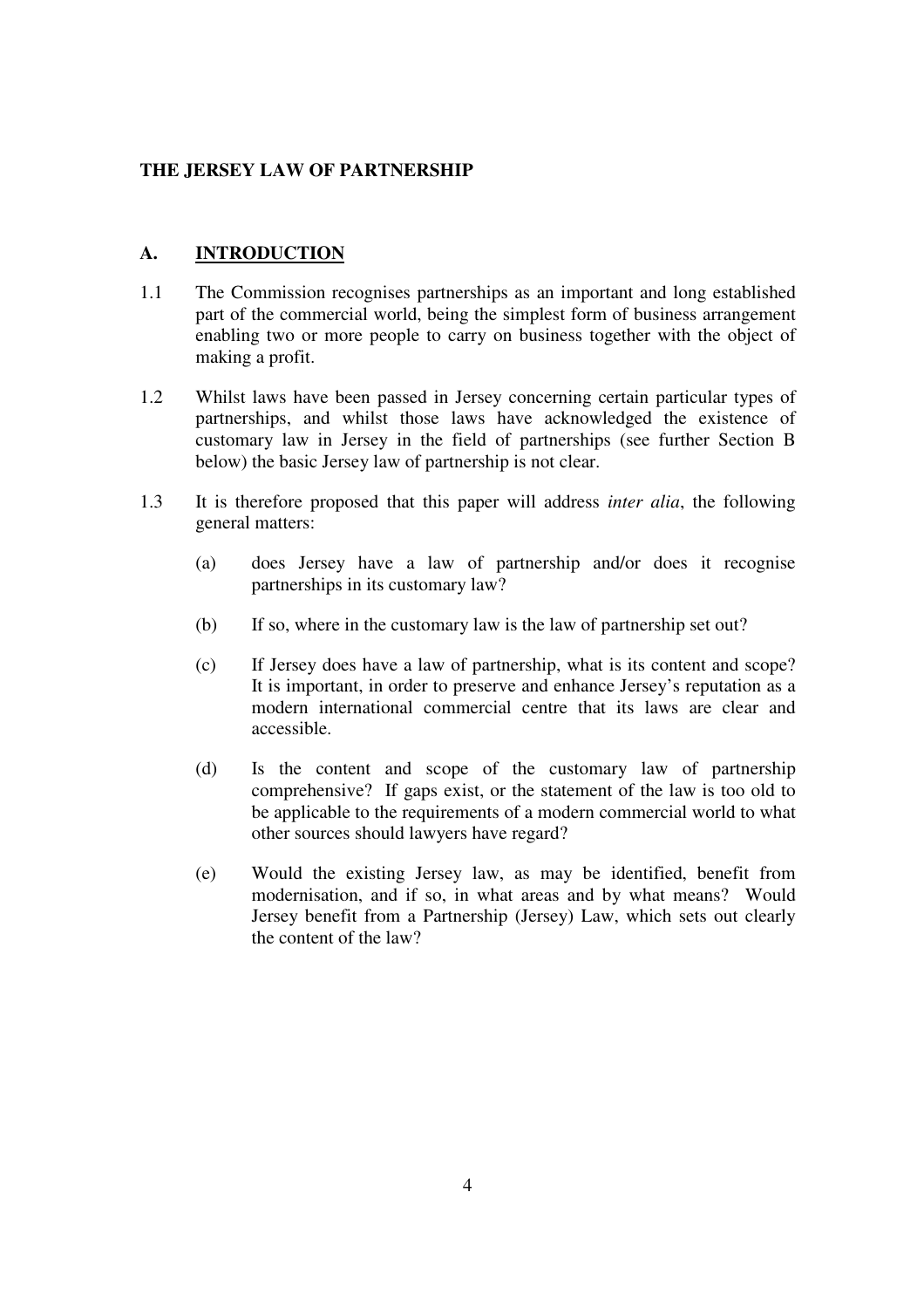## **B. DOES JERSEY HAVE A LAW OF PARTNERSHIP AND/OR DOES IT RECOGNISE PARTNERSHIPS IN ITS CUSTOMARY LAW?**

- 2 In 1994 and 1997, the States of Jersey enacted two laws relating to partnerships; the Limited Partnerships (Jersey) Law 1994 ("**the 1994 Law**") and the Limited Liability Partnerships (Jersey) Law 1997 ("**the 1997 Law**").
- 2.1 These laws addressed broadly the same subject areas as two English statutes, the Limited Partnerships Act 1907 ("**the 1907 Act**") and the Limited Liability Partnerships Act 2000 ("**the 2000 Act**"). Save for the 2000 Act (which is stated in Lindley & Banks on Partnership  $18<sup>th</sup>$  Edtn as not being a new form of partnership at all, and that no part of the law of partnership is applicable to it) the Jersey and English laws could be described as being founded upon basic principles of partnership law in their respective jurisdictions, their effect being to address and develop a specialist aspect of the broader partnership law.
- 2.2 However, whilst in England the majority of the basic principles of partnership law have been set out clearly in statutory form for some considerable time, namely in the Partnership Act of 1890, as amended, ("**the 1890 Act**") no such clear statement of the Jersey law of partnership exists. There is no equivalent statute.
- 2.3 That is not to say that Jersey has no law of partnership. Article 40 of the 1994 Law states:

#### **ARTICLE 40**

#### **Saving**

The rules of customary law applicable to partnerships ("contrats de société") shall apply to limited partnerships except in so far as they are inconsistent with the express provisions of this Law.

Similar wording appears in Article 48 of the 1997 Law.

2.4 As stated in the introduction, it is therefore clear that the existence of the law of partnership in Jersey customary law is acknowledged. But what is its content and scope?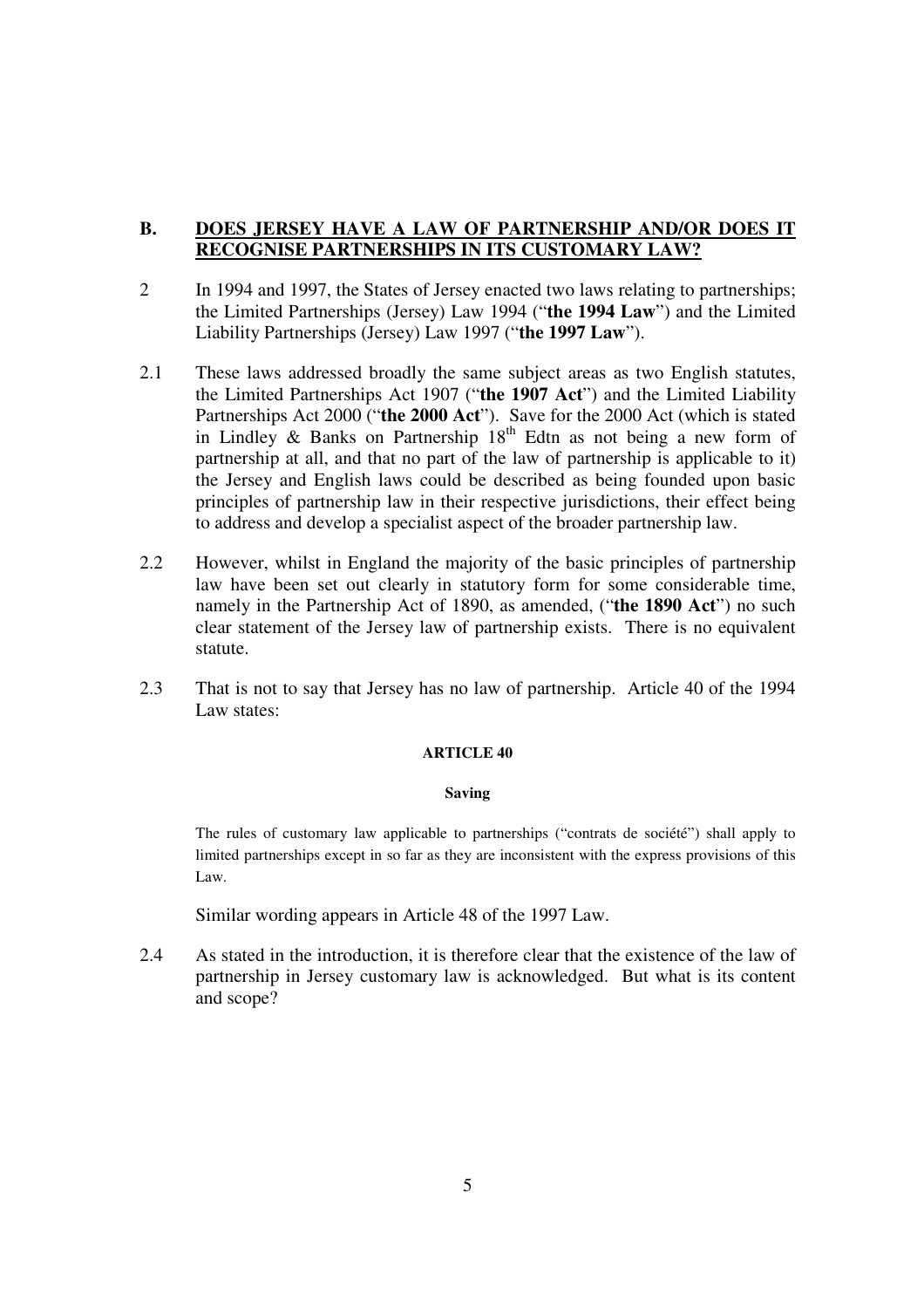### **C. SOURCES OF THE JERSEY LAW OF PARTNERSHIP**

- 3 There is no Jersey text book on partnership law. Nor are there numerous reported cases concerning partnerships decided by the Jersey courts.
- 3.1 The Jersey Law Reports ("JLR") note just a handful of cases under 'Partnership' reported since 1950. The first of these, **Cooley** *v* **Wood**, 1 is not a partnership case as such but concerned a quasi-partnership between two shareholders of a company used as the vehicle for a property venture. The dispute was about the division of the profits. In giving the Royal Court's judgment, Le Cras, Lieutenant Bailiff, said:

*"There was no local authority put to the Court; the [English] precedents relied upon by the parties, so far as is relevant, are very old. In those circumstances, the court finds the law is not settled and adopts the approach set out by, it would seem, the EnglishPartnership Act 1890."* 

He then quoted a passage from *Halsbury's Laws of England*<sup>2</sup> dealing with the application of assets after dissolution of a partnership. There was no further attempt to identify or analyse the relevant Jersey law.

- 3.2 **Golder** *v* **Viberts**<sup>3</sup> concerned the liability of partners in a Jersey firm of advocates to third parties for the acts and omissions of the partnership, but the judgment was primarily concerned with procedural matters relating to amendment of pleadings and misjoinder of parties under the Royal Court Rules 1992. In his judgment Crill, Bailiff, quoted a passage from the leading English textbook on partnership law, *Lindley & Banks on Partnership<sup>4</sup>*, relating to the liabilities of incoming and outgoing partners. He appeared to accept what was said there as consistent with Jersey law. Beyond noting that, there is no assistance to be derived from this case either in ascertaining the Jersey law of partnership.
- 3.3 **Leach** *v***. Leach<sup>5</sup>** concerned ownership of property bought with monies from a joint account, but the judgment does not appear to provide any useful assistance on the Jersey law of partnership.
- 3.4 In the case of **Bennett**  $\nu$  **Lincoln**<sup>6</sup> the issue was whether there was in law a partnership between the parties. The judgment of the Court was given by Sir Philip Bailhache, Bailiff, who asked rhetorically what were the characteristics

 $4$ Now in its 18<sup>th</sup> edition (2002).

 <sup>1</sup>  $^{1}$ [1993 JLR 24].

 $^{2}$ 4<sup>th</sup> edn, vol.35, para. 200 at p.114.

 $3$ [1993 JLR 344].

 $<sup>5</sup>[1969$  JJ 1107].</sup>

 $^{6}$ [2005 JLR 125].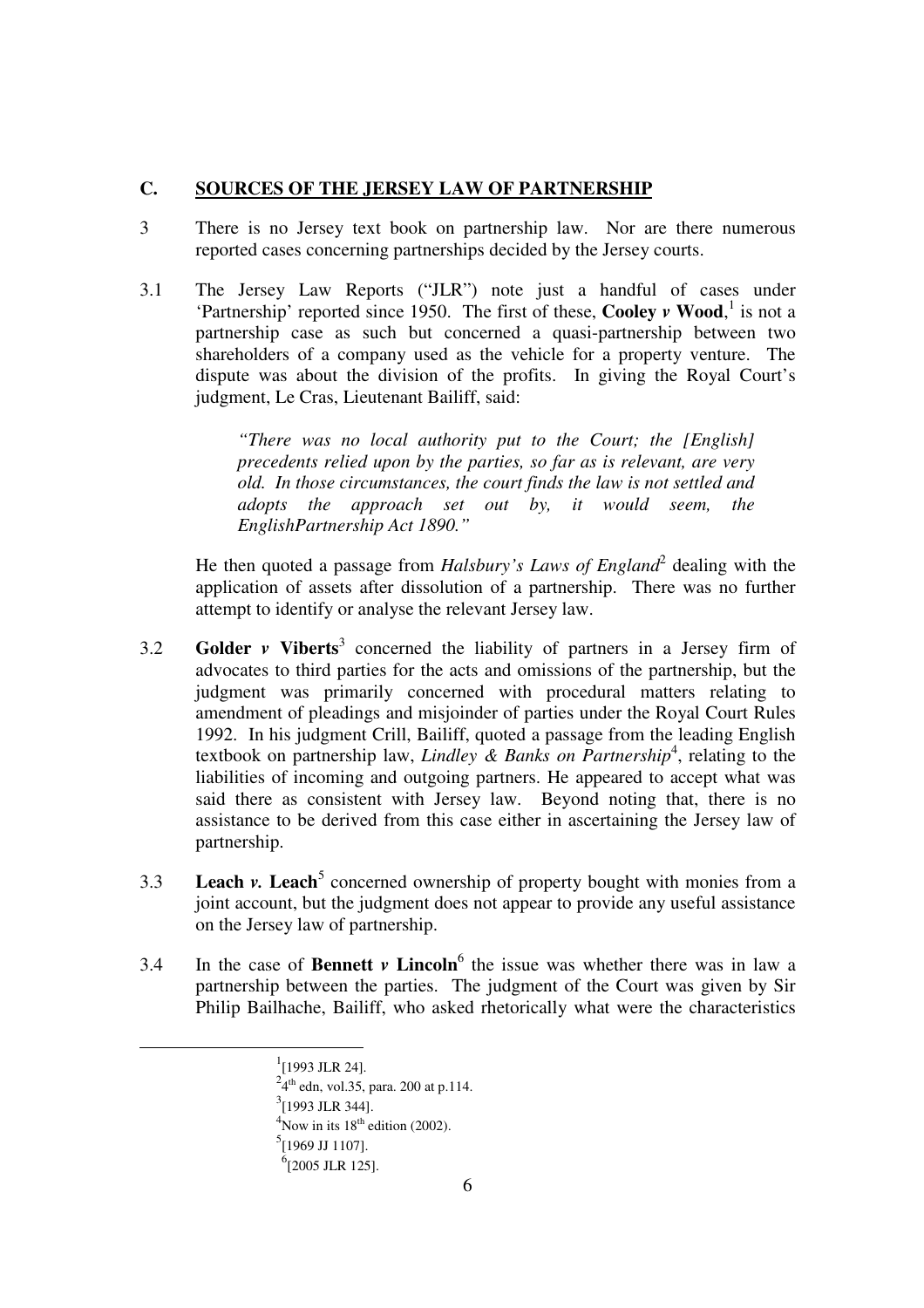of a partnership in law. He quoted the passage from Cooley quoted above and said:

"*15. Since that decision the legislature has however adopted the Limited Partnerships (Jersey) Law 1994 and the Limited Liability Partnerships (Jersey) Law 1997. Both are of course particular legal animals, but some assistance as to the nature of the species can nonetheless be drawn from the statutes. Article 41 of the 1994 Law provides that…"* [see para. 2.3 above]

He then quoted the more or less identical terms of Article 48 of the 1997 Law and continued:

- " *…These statutory provisions make it clear that the source of our law of partnerships is to be found in the customary law.*
- *"16. Counsel for the Defendant referred us to a number of authorities and to a useful article entitled Limited Liability Partnerships – true partnership – by Jonathan Walker, a solicitor of the Royal Court, published in (1993) 2 Jersey Law Review 1. Counsel for the Plaintiff did not suggest that the law was not correctly stated by the Defendant.*
- *"17. Not much may turn however, certainly for the purposes of this case, on the genesis of the law of partnership. Indeed decisions of the English Court, interpreting the common law and even the 1890 Act, may occasionally be helpful. When considering the nature of partnership in Holme v. Hammond (1872) 7 Ex 218 at 234, Cleasby B described Pothier as 'a very accurate writer' and, referring to a translation of Pothier in an English textbook, stated 'that, in my opinion, explains the general nature of partnership'. The customary law principles laid down by Pothier have much in common with the English common law. Indeed the definition of a partnership in section 1 of the Partnership Act 1890 is not dissimilar to Pothier's definition of a 'contrat de société'.*
- *"18. Pothier defines a 'contrat de societé' as follows*

*"Le contrat de société est un contrat, par lequel deux ou plusieurs personnes mettent ou s'obligent de mettre en commun quelque chose, pour faire en commun un profit honnête, don't ils*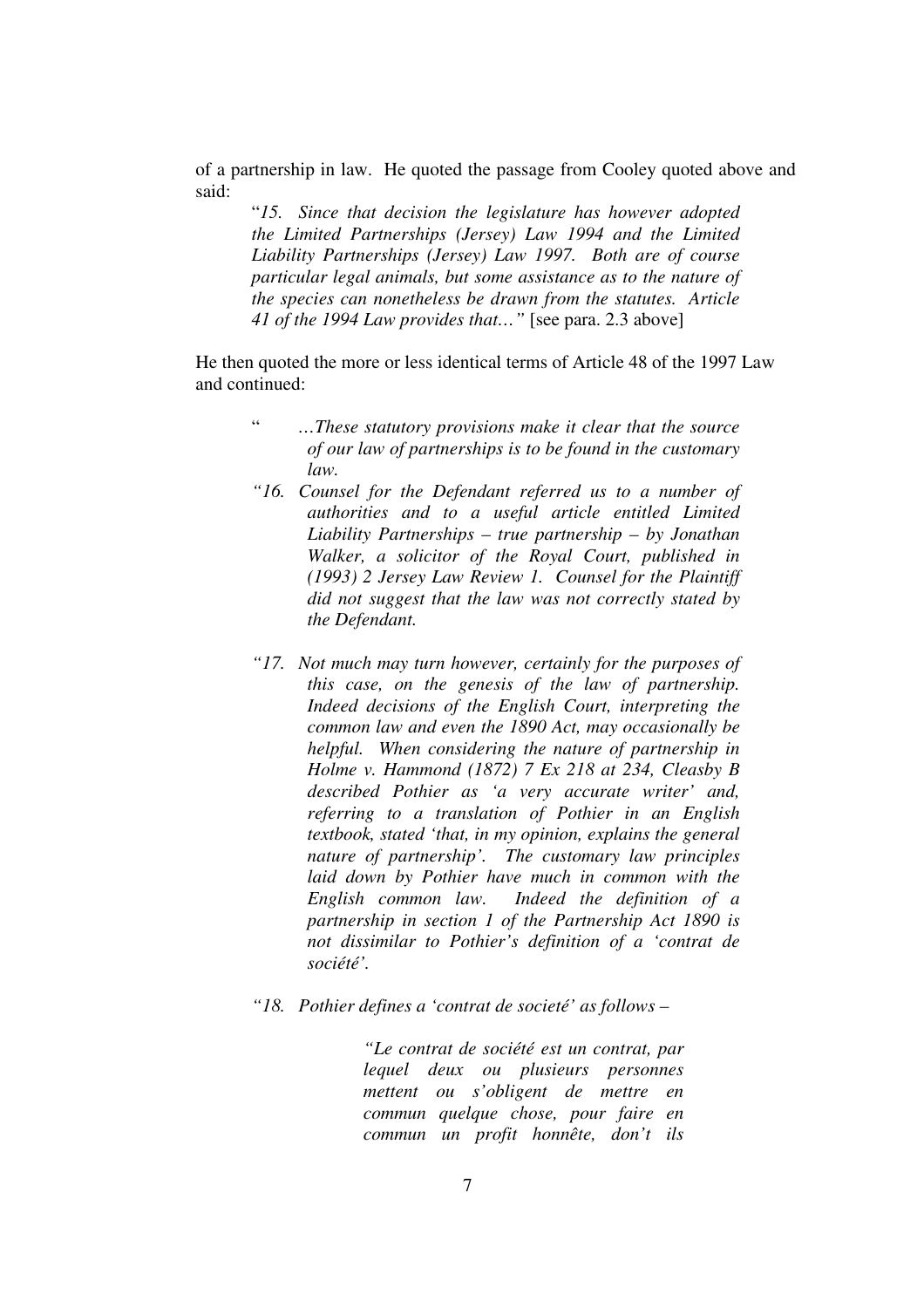*s'obligent réciproquement de se rendre compte".* 

- *"19. In our judgment a partnership in Jersey law is a contractual relationship by which two or more persons oblige themselves to carry on business or to hold something in common with a view to an honest profit which they commit to share amongst themselves."*
- 3.5 In the case of **Cannon v Nicol**<sup>7</sup> the issue was whether or not a partnership had been created. Birt, Deputy Bailiff, cited the constituent elements of a partnership cited by Pothier and identified in Bennett v Lincoln with approval. On the matter of the ability to terminate a partnership, the Court noted that under English law, if the partnership agreement had no fixed limit, it could be terminated under English law at any time by a single partner provided he was not acting in bad faith. The Court then went on to note that according to Pothier, a further condition applied, namely that such notice should not be given at an 'unseasonable time'.
- 3.6 The Court commented as follows:

*"106 The Court is of course not bound to adopt Pothier when ascertaining the customary law of Jersey. Where the customary law of Jersey on a particular topic has not yet been declared by judicial decision, this Court will often look to some other source for guidance. In some areas the Court looks first to sources such as Pothier, in others it looks first to the law of England. But in neither case is it bound to follow the source to which it first looks. The Court's duty is to declare the law of Jersey and it must do so for a community of the 21<sup>st</sup> century. It is not bound to adopt a rule or principle laid down several centuries ago if it is clearly inappropriate for modern times.* 

*107 In our judgment there is a considerable question mark as to whether the principle that a partnership of unspecified duration (assuming no specific provision dealing with termination in the agreement) cannot be terminated 'at an unseasonable time' is appropriate for modern times. It is a very vague concept which could give rise to endless argument. One can imagine almost any partner who does not wish the partnership to be dissolved being able to raise some tenable argument that this is not the appropriate time and it would be better to defer dissolution. Accordingly we would wish to leave open the question of whether this second* 

 $\frac{1}{7}$  $7$  [2006]JLR 299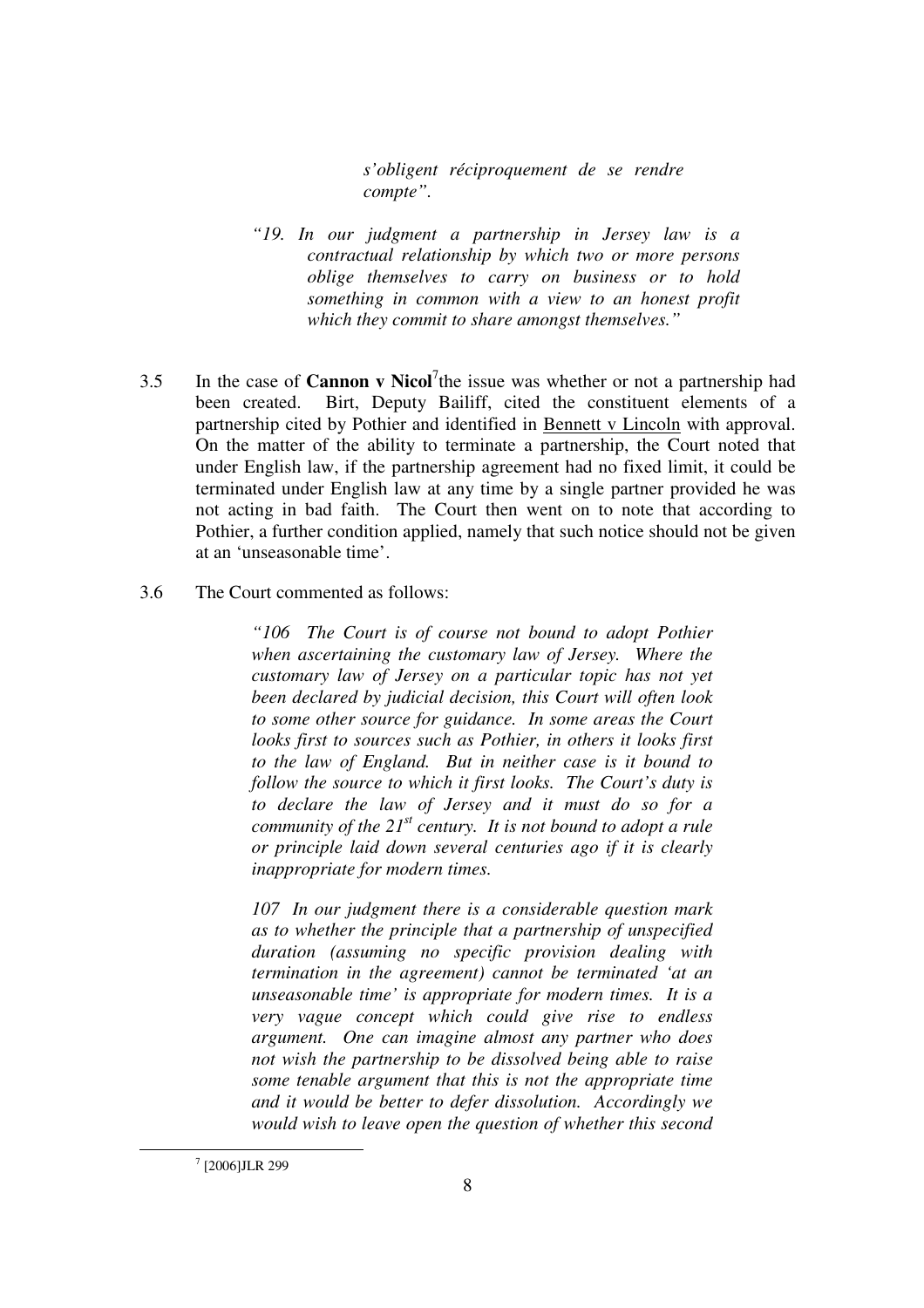*limb referred to by Pothier should be adopted as part of the customary law of Jersey, particularly, as it would seem to us that any case where a partner deliberately chose a clearly inappropriate moment to terminate the partnership would be likely to result in his not acting in good faith. Be that as it may, neither party sought to argue that we should not apply both of Pothier's requirements and accordingly we do so in this case."* 

- 3.7 These extracts from the Bailiff's judgment in Bennett v Lincoln, and the Deputy Bailiff's judgment in Cannon v Nicol show that the Royal Court considers that the proper and primary source of the Jersey law of partnerships is 'the customary law'. Noting however that in determining the content of the customary law of partnership, when this has not already been declared by judicial decision, the Court will not feel itself bound to one author or source, even if it is to that source that regard is normally had in that field of law, in the event it considers the law stated there to be inappropriate to the needs of modern day Jersey. The following should be read with this caveat in mind.
- 3.8 In ascertaining what constitutes the customary law of Jersey, recourse has been had to *'The Origin and Development of Jersey Law, An Outline Guide'* by the Island's former Solicitor-General, Stephanie Nicolle QC.<sup>8</sup>, several articles on the sources of Jersey Law and the 'hierarchy' of those sources that have appeared in the *Jersey Law Review*, notably those by Advocate Alan Binnington,<sup>9</sup> Mr Richard Southwell  $QC^{10}$  and Advocate John Kelleher.<sup>11</sup> The reference in the Bailiff's judgment in Bennett to the 'customary law principles' in regard to partnership 'laid down by Pothier' in his *'Traité de Contrat de Société'* (as to which, see more below) reflects the weight given by Jersey courts to Pothier's writings in the field of contract law.
- 3.9 With regard to the sources of Jersey customary law it should be noted that:
	- (a) There is no reference to the law of partnerships or *sociétés* in the *Trèsancien Coutumier*, the *Grand Coutumier*, the *Glose* or the *Coutume Reformée*.
	- (b) It follows that none of the recognised commentators on these Norman *coutumes* and, more particularly, neither Jean Poingdestre<sup>12</sup> and Philippe Le Geyt, $^{13}$  the two most notable commentators on the application of the *Coutume Reformée* and Norman customary law generally to Jersey law,

 <sup>8</sup>  $8$ 1999 revision.

<sup>9</sup> *Frozen in Aspic? The Approach of the Jersey Courts to the Roots of the Island's Common Law*, February 1997.

<sup>10</sup>*The Sources of Jersey Law*, October 1997, and *A Note on the Sources of Jersey Law*, June 1999.

<sup>11</sup>*The Sources of Jersey Contract Law*, February 1999.

<sup>12</sup>*Lois et Coutûmes* and *Remarques et Animadversions sur la Coustume Reformée*. 13*Constitution, Lois et Usages* and *Privilèges, Loix et Coustumes*.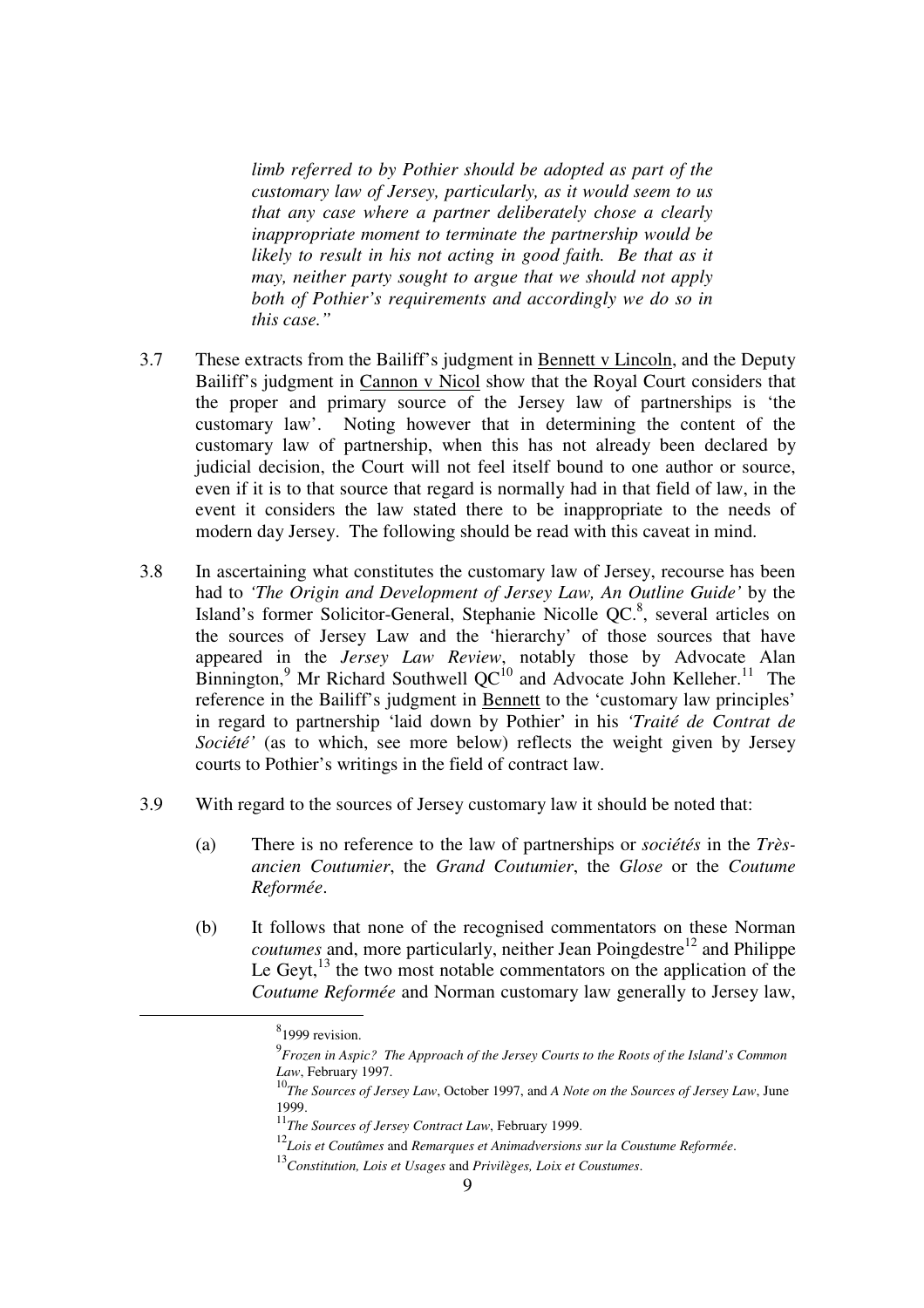dealt with partnerships. There is therefore no assistance to be derived from these sources.

3.10 In the absence of specific guidance in the *coutûmes* on particular areas of law, it appears that Norman jurists would look to the French *droit commun* for guidance. This has been described as:

> *"the complex result of the coming together ... of local custom with feudal law, Roman law in modified and elaborated form, canon law and the law merchant".14*

Of these sources, the Roman civil law relating to contracts was the most influential: according to Poingdestre it was this that "the whole world" followed where customary law made no special provision.<sup>15</sup> Jersey seems to have been no exception. It has therefore been necessary to consider, firstly, the relevant Roman law and, secondly, the French *droit commun* relating to partnerships.

#### 4 **Roman Civil Law**

- 4.1 This report is not the place for a detailed history and analysis of Roman law. What follows is intended to be only a basic summary of the Roman law relevant to this paper. $16$
- 4.2 A contract of *societas* in Roman civil law was a contract whereby two or more persons agreed to make a contribution, whether of capital, property or labour, to some joint enterprise, usually for the purpose of a business venture. It was a branch of the law relating to co-ownership arising by a consensual contract under which the rights of the parties in respect of the co-owned property would primarily be governed by the terms of the contract and enforceable as between the parties by *actio pro socio*. The law relating to *societates* was codified at the behest of Justinian.
- 4.3 There were four principal forms of *societas*:
	- (a) A *societas omnium bonorum* a partnership in which all property of the partners, whether previously in the separate ownership of individual partners or subsequently acquired during the subsistence of the partnership, became the common property of all the partners.

<sup>&</sup>lt;sup>14</sup>*European Legal History* by Robinson Fergus & Gordon (a quote lifted from Advocate Kelleher's article referred to above).

<sup>&</sup>lt;sup>15.</sup> Le Droit Romain, qui est celuy que tout le monde suyt en matière de contracts,  $\&$  autres, ou les Coustûmes n'ont rien pourueu de plus particulier" – *Remarques et Animadversions* 

<sup>&</sup>lt;sup>16</sup>This summary is taken mainly from *Leage's Roman Private Law* 3<sup>rd</sup> edn (1964) but reference was also had to *An Introduction to Roman Law* by Barry Nicolas (1975) and *Textbook on Roman Law* by Borkowski & Du Plessis 3rd edn (2005).

<sup>17</sup>*Institutes*, Book III, Title XXV.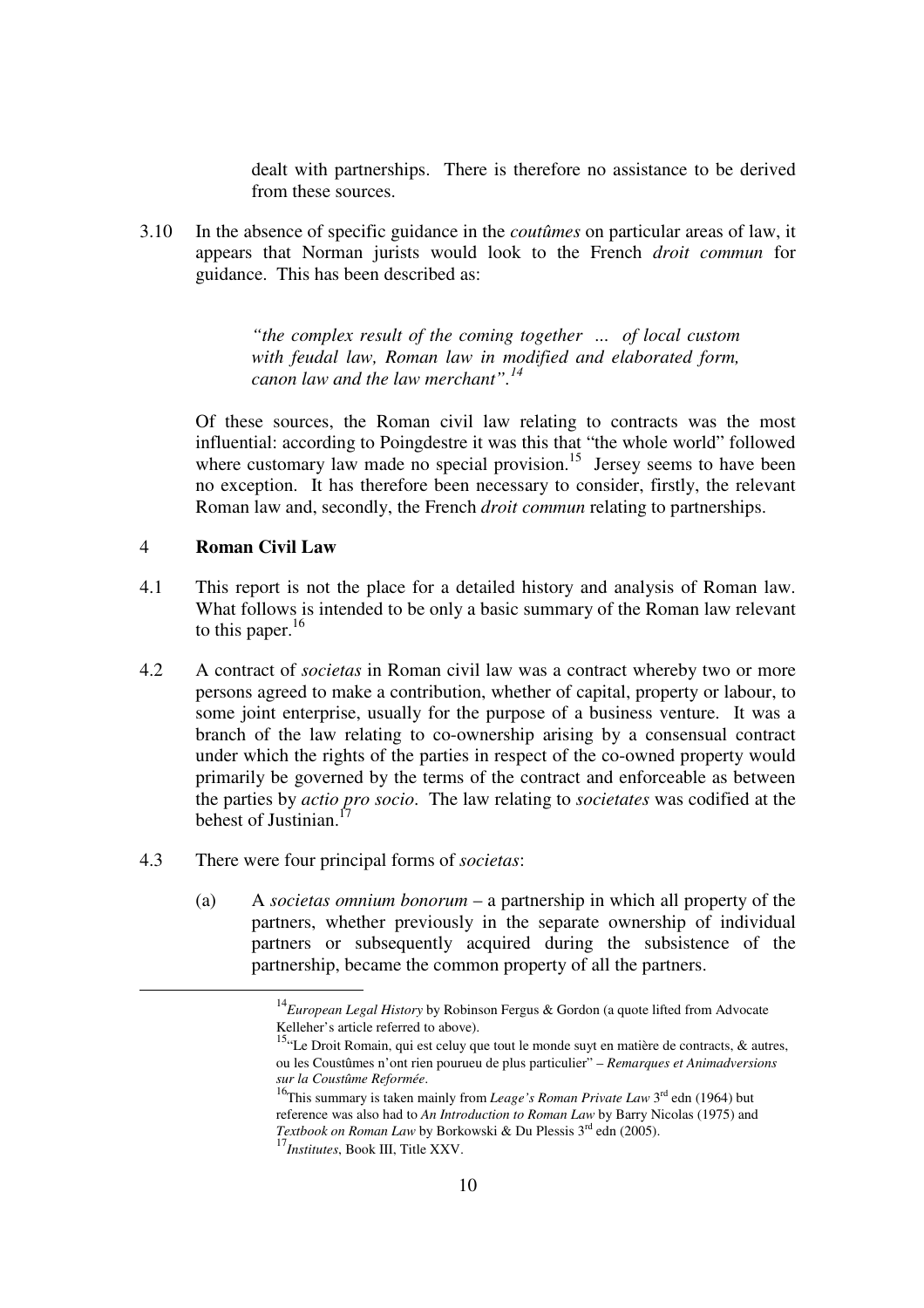- (b) A *societas omnium bonorum quae ex quaestu veniunt* a partnership in which the partnership property was limited to that acquired by the partners in the business transactions for which the partnership contract was made. This was the most common form of commercial partnership and would be presumed in the absence of evidence of an contrary intention.
- (c) A *societas alicius negotiatonis* most usually a partnership limited to sharing the profits earned in a particular business.
- (d) a *Societas unius rei* a partnership which had as its object a single transaction.
- 4.4 The Roman law relating to *societates* was primarily concerned with defining and regulating the relationship between the members themselves rather than the relationships between the members and third parties. Thus:
	- (a) Each partner was bound to make some contribution to the common purpose, whether in money, property or labour and skill.
	- (b) The share of each partner in the partnership property and in partnership profits and losses was, absent agreement to the contrary, presumed to be equal.
	- (c) Each partner was under a duty of good faith towards the others.
	- (d) Each partner was entitled to share in the management of the partnership business – although this could, with the consent of all the partners, be delegated to a manager (who did not have to be one of them).
	- (e) No individual partner was entitled to admit a third party to the management of the partnership business without liability to the other partners for any loss resulting from that person's acts and omissions.
	- (f) Any partner called upon by a creditor of the partnership to pay more than his proper share as between the partners was entitled to a right of contribution from the others.
	- (g) Each partner was bound to bring into the partnership whatever he might have acquired as a partner.
	- (h) Enforcement of rights as between partners during the subsistence of the partnership were enforceable by *actio pro socio*. But on termination of the partnership, proper division of the partnership property could be enforced by *actio communi dividundo*.
- 4.5 A partnership could be dissolved in four circumstances –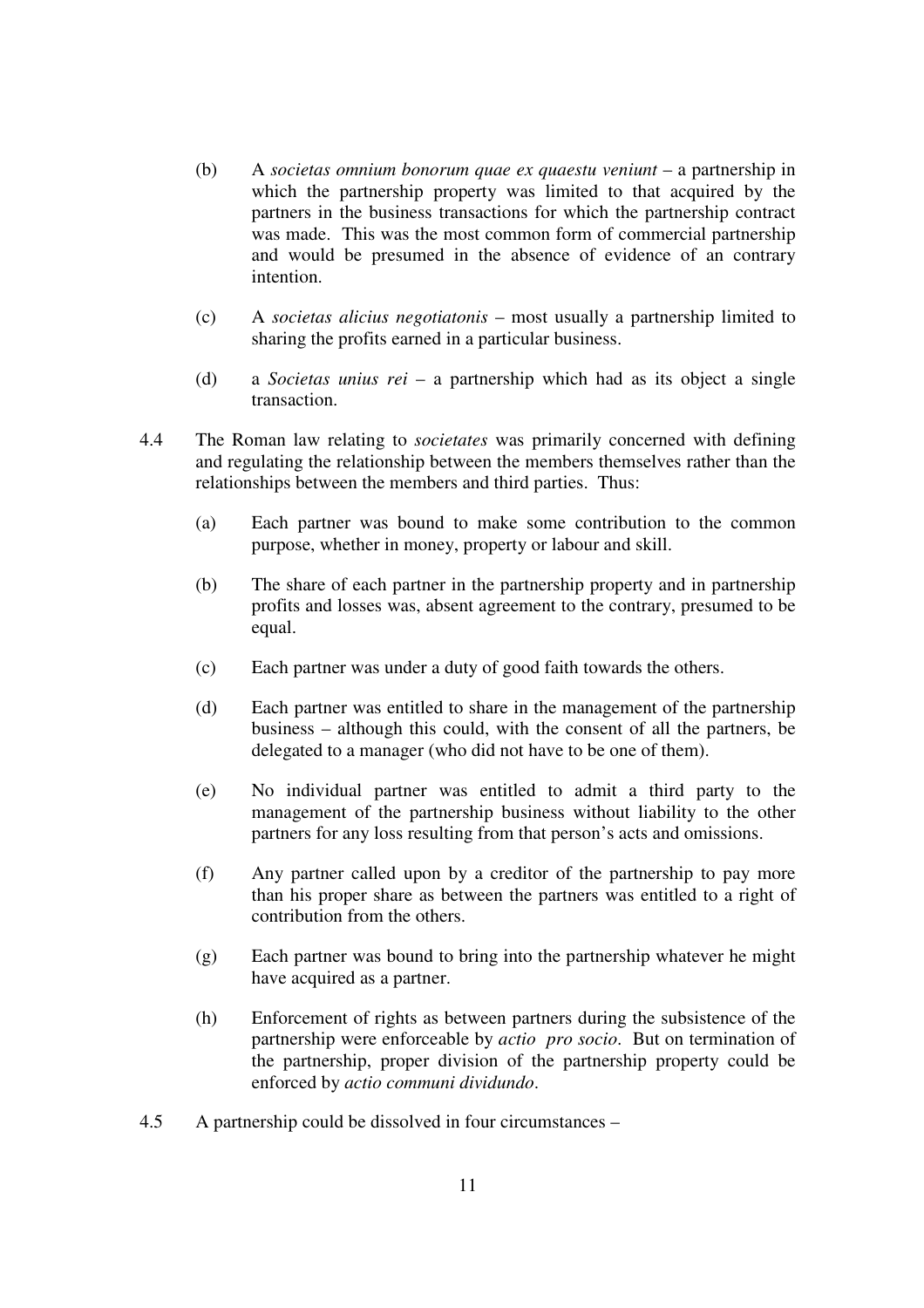- (a) *Ex personis* i.e., on the death, loss of capacity or insolvency of a partner. Any of these events had the effect of dissolving the partnership as between the other partners as well as in relation to the deceased or incapacitated or insolvent partner, even though the partnership may have by contract provided otherwise (in which case there would be a new *societas* between the survivors).
- (b) *Ex rebus* i.e., when the purpose for which the partnership had been established was completed or had become impossible of performance or further performance, or by the expiration of the term fixed for the duration of the partnership.
- (c) *Ex voluntate* i.e., on the retirement of a partner by mutual agreement or by unilateral resignation of a partner. In either case the outgoing partner might be liable to compensate the others where his withdrawal unfairly prejudiced their interests or where his withdrawal was made from some secret motive (for example, to secure for himself some private gain at the expense of or to the detriment of his partners).
- (d) *Ex actione* i.e., on an action brought *pro socio* against an individual partner to enforce partnership rights *inter se*.
- 4.6 Although some sort of corporate status was permitted to certain bodies in Roman civil law by senatorial decree or imperial enactment, there were considerable restrictions on the grant of corporate status.<sup>18</sup> Moreover, corporations were not seen as separate entities from their members so much as a useful device for giving effect to collective rights. In general, *societates* did not have distinct legal entity in Roman law – known exceptions being societies for the collection (or 'farming') of taxes and the mining of gold, silver or salt, all of which activities were governed by particular senatorial decrees or imperial enactments. Therefore so far as relationships between a *societas* and third parties were concerned:
	- (a) If all partners entered into a contract, all could sue and be sued on it. However, if a partner made a contract in his own name, only he could sue and be sued on it.

<sup>&</sup>lt;sup>18"</sup>Neque societas neque collegium neque huiusmodi corpus passim omnibus habere conceditur: nam et legibus et senatus consultis et principlalibus constitutionibus ea res coercetur. Paucis admodum in causis concessa sunt huiusmodi corpora." – Gaius, D. 3.4.1.

<sup>[&</sup>quot;Not every association, college or similar body is allowed to have corporate rights; this is a matter that is controlled by statutes and decrees of the senate and by imperial enactments. It is only in a very few types of cases that such bodies are permitted corporate status."]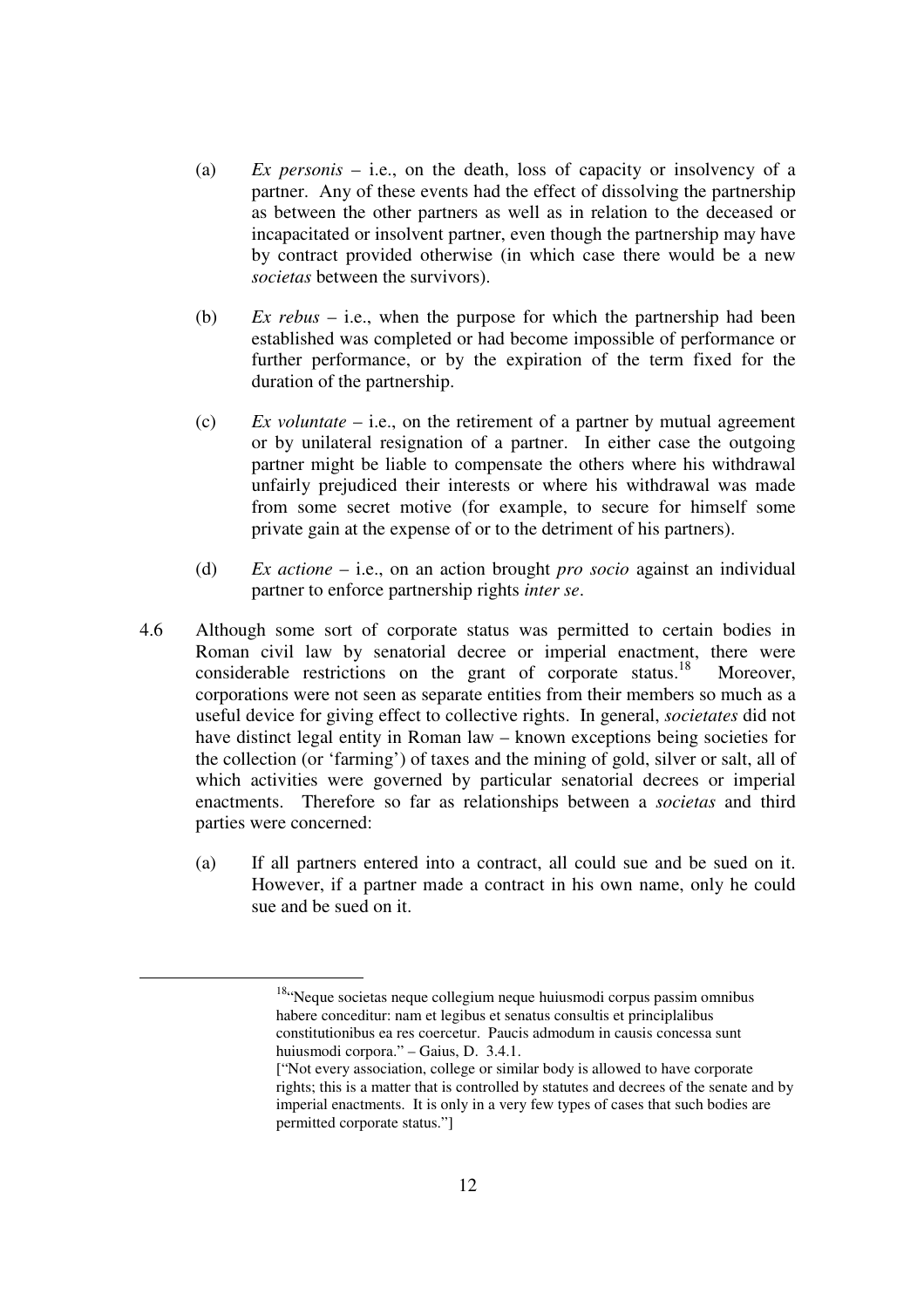(b) Where an individual partner made a contract on behalf of the partnership, the partnership as such could not sue on it, although it could secure the benefit of it by compelling the partner concerned to cede his right of action on it to the partners. Conversely, the partnership as such could not be sued on the contract, but the other partners could be sued as individuals by *actio utilis* if the partner who made the contract was their *mandatarius* (agent) or in certain other limited circumstances.

#### 5 **French Common Law**

- 5.1 The two commentators on pre-Code Civil French law to whom the Jersey courts have traditionally accorded great respect are Joseph Pothier and Jean Domat. Both wrote specifically and in some detail on the law of partnership: Pothier in his *Traité de Contrat de Societé* and Domat in *Titre VIII* of his *Les Loix Civiles*.
- 5.2 Having considered these texts:
	- (a) We find there is no material difference between them, although Pothier's *Traité* is the more detailed commentary.
	- (b) They show how closely the French *droit commun* followed the Roman civil law relating to *societates* as outlined above, at least up to the mid-18<sup>th</sup> Century (and, given that the relevant parts of the *Code Civil* and *Code Commercial* so closely followed Pothier's *Traité,* even up to the time when those Codes were adopted in 1804).

We consider these commentaries in more detail below.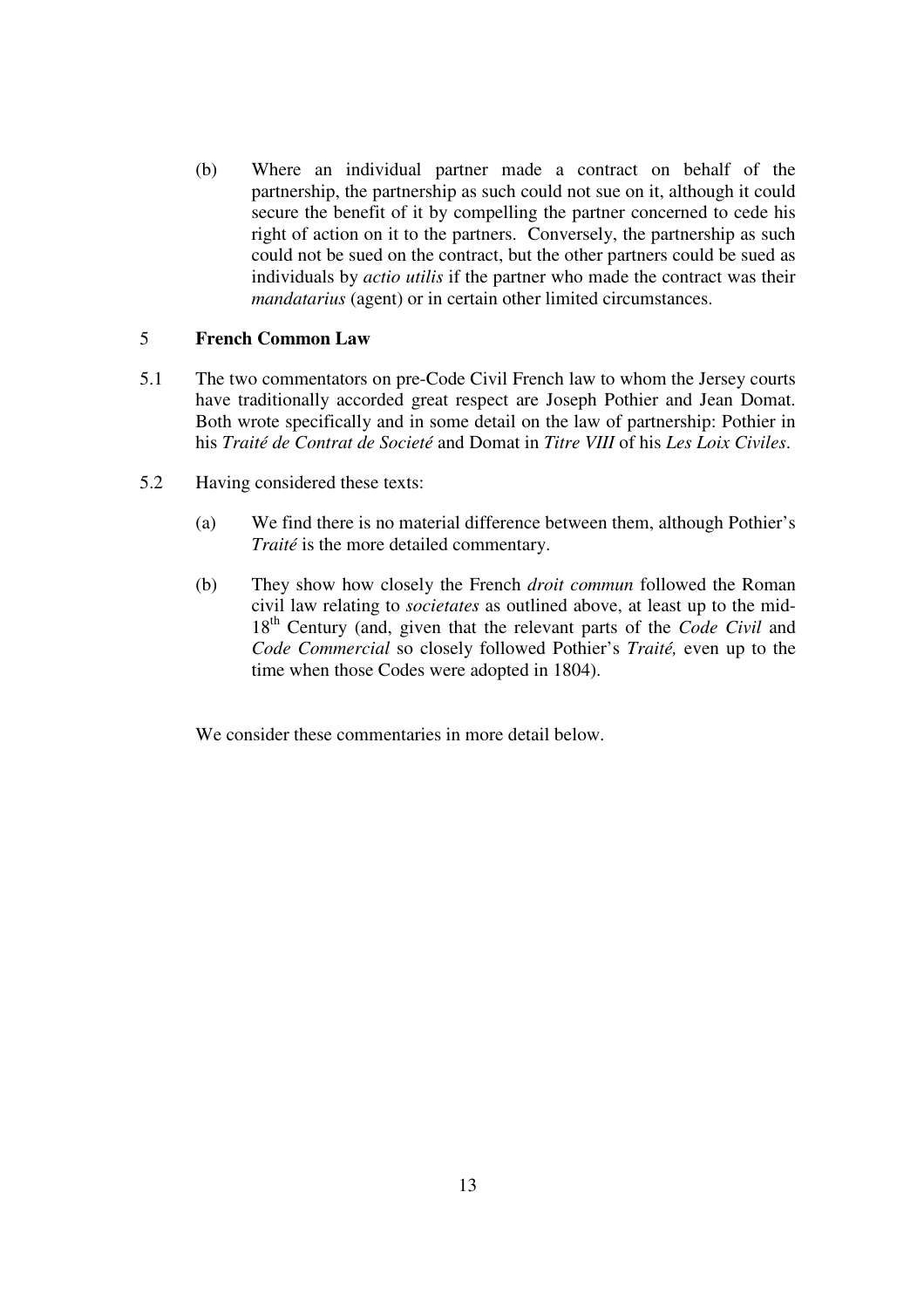## **D. CONTENT AND SCOPE OF THE EXISTING JERSEY LAW OF PARTNERSHIP**

- 6 Jersey solicitor Jonathan Walker in the article mentioned by Sir Philip Bailhache in Bennett said that, where partnership matters have come before the Jersey courts, English case law and English textbooks have tended to be cited in preference to the usual commentators on customary law. That may be so. However, as noted above, in the few reported cases to which we have referred above, only one of the English decisions on partnership law which were cited before the court was specifically referred to in the Court's judgment. That was Holme *v* Hammond, referred to in Bennett only for the purpose of illustrating the respect accorded by the English courts in the  $19<sup>th</sup>$  century to Pothier as a jurist and to note that the English common law relating to partnership had much in common with the principles of law in relation to partnership as set out by Pothier. In Cooley the judge held that the law of Jersey in relation to distribution of profits as between quasi-partners was not settled and therefore felt free to adopt the approach laid down in the English Partnership Act 1890 as explained in Halsbury's English Laws. In Golder the judge seemingly adopted the English law in relation the liability of incoming and outgoing partners.
- 6.1 We have found no evidence that the Jersey courts have to date departed from or developed the law relating to partnerships as expounded by Pothier and Domat to any significant extent. The cautionary note in Cannon is however to be remembered, namely that where no prior judicial decision exists on an issue, the Court is free not to adopt such writings when pronouncing what is the law of Jersey on that issue. Unless and until there is a judicial decision (or a statute) it cannot be said with certainty what is the law of Jersey on a particular point. What can be said is that in general terms in this field of law, the first port of call is normally 'x' or 'y'. With this in mind, there is no evidence that the Jersey Courts have generally followed or adopted either later French law or English law in preference to the principles stated by Pothier and Domat, if and in so far as these may differ from those. The only identifiable developments in the Jersey law of partnership have been the enactment by the States of the 1994 Law and the 1997 Law (neither of which appears to have given rise to any case law as yet). $19$
- 6.2 The 'Cannon caveat' being noted, we therefore conclude that the present Jersey law of partnership is essentially to be found in the works of Pothier and Domat mentioned above – save to the extent that the law in relation to limited partnerships and limited liability partnerships respectively has been altered by the 1994 and 1997 Laws. Thus what follows is a summary of the principles of

 $19$ The latter appears to have been enacted largely at the prompting of prominent firms of accountants dissatisfied with the then absence of equivalent legislation in England  $&$  Wales and the apparent reluctance of the legislature to contemplate it.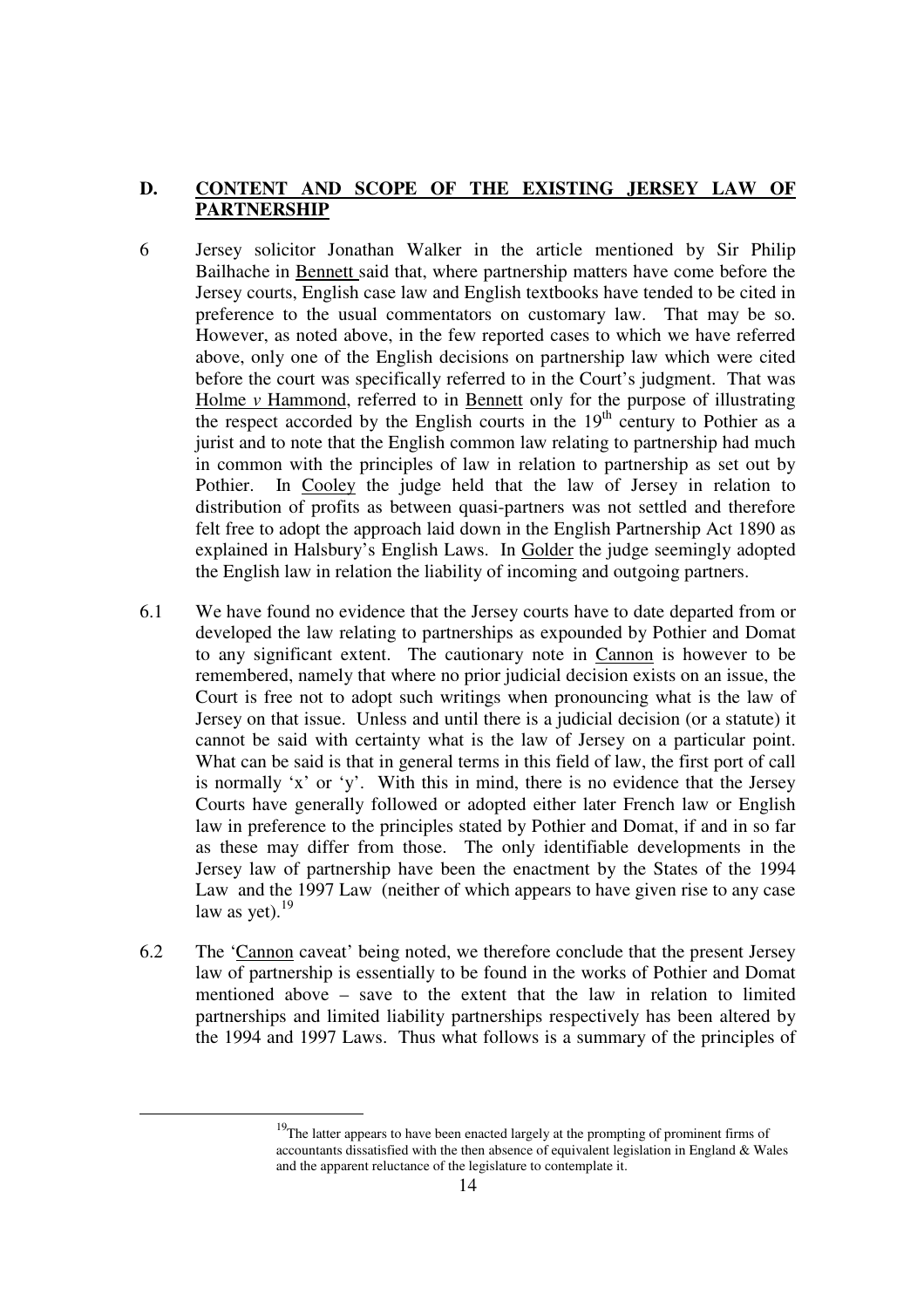partnership law as set out by Pothier and Domat<sup>20</sup> together with such limited comments or qualifications about the application of these principles in Jersey law as it is possible to make on the limited evidence of the decisions and approach of the Jersey courts in partnership matters.

## 7 **Partnership Defined/Elements of Partnership**

- 7.1 A partnership is a contract between two or more persons by which they oblige themselves to carry on some lawful trade or business together or to hold some asset in common with the intention of sharing between them the profits or losses which may accrue from that business or the use of that asset. $2<sup>1</sup>$
- 7.2 It follows from this definition that there are four necessary elements to partnership: $^{22}$ 
	- (a) There must be a contract whereby each party binds himself to contribute something of material worth, whether capital, assets, skill, labour or other service, for a common purpose. It is not necessary that the partners' contributions should be of the same kind or equal in value.
	- (b) The contributions made by the partners must be made for the common benefit of them all, not just for the benefit of one or some of them.
	- (c) The purpose of the contract must be the generation of a gain or profit in which each partner can expect to share in proportion to the relative value of his contribution.
	- (d) The trade, business or other venture which is the object of the contract, and the gain or profit from it in which it is intended the partners should share, must be lawful.

### 8 **Different kinds of partnership**

- 8.1 According to Pothier and Domat, Roman law distinguished between two kinds of partnership: 'general' (sometimes called 'universal') and 'particular'. Both were recognised in French law.<sup>23</sup>
- 8.2 General partnerships were of two sorts
	- (a) partnerships of all present goods meaning one whereby the partners agree to place all their estate, both as existing at the date when the partnership is created and in the future, into the partnership; and

 $20$ The footnote references to these authors given in the following paragraphs are to the relevant parts of Pothier's *Traité* and Domat's *Les Loix Civiles* in the English translations. <sup>21</sup>*Pothier*, para 1; *Domat*, para 742; Bennett *v* Lincoln [2005] JLR 125, paras 18-19.

<sup>22</sup>*Pothier*, paras 8-14.

<sup>23</sup>*Pothier*, paras 28-63 ; *Domat*, paras 766-778.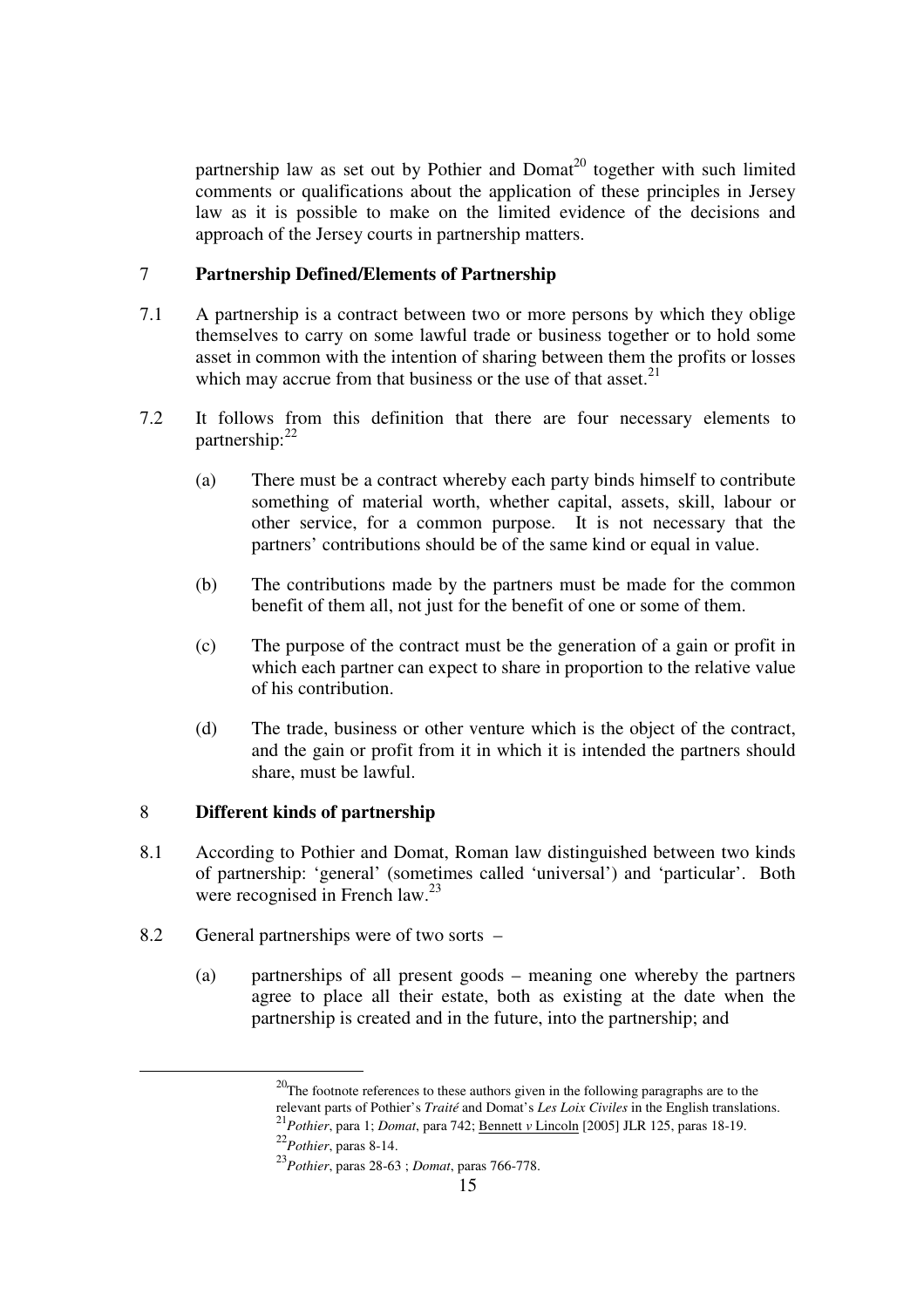- (b) partnerships of all profits meaning one whereby the partners have agreed to put into the partnership all gains and profits either may make from all sources while the partnership subsists, but without putting their immoveable assets as such into the partnership (as opposed to merely making available the use and benefit of them in the partnership ventures).
- 8.3 A general partnership arises only if the parties have expressly agreed that their partnership should be of this type; it is not to be inferred in the absence of express agreement. Although it is possible that some such partnerships may still exist in relation to, for example, family property, we have not found any remotely recent reference to such partnerships. We think these are probably now of historic and academic importance only in both French and Jersey law. We therefore do not think it necessary to consider them further in this report.
- 8.4 Particular partnerships were of three principal sorts
	- (a) partnerships in a certain thing, as where the partners agree to share in the profits generated by the use of specified property or chattels;
	- (b) partnerships where the partners agree to practise in common some art or profession and to share the profits and expenses; and
	- (c) partnerships in commerce or trade, where the parties combine to carry on a business or trade together with the intention of sharing the profits and risks.
- 8.5 In a particular partnership, the partnership property comprises only those assets which each partner has expressly agreed to contribute. The partnership business will be limited to that which the partners have expressly agreed should be the partnership business or, in the absence of express agreement, that business which they do in fact carry on in common. In a partnership relating to specified property or chattels, the agreement may extend to placing the property or chattel itself into the partnership property. Or it may be limited to placing the profits earned by the use of them, the individual partners retaining ownership of the property and chattels which they owned before the partnership was created. This depends on the intention of the parties at the time they entered into the agreement. In the event of subsequent conflicting claims about what was intended, it is for the court to judge what the evidence shows the original intentions were.
- 8.6 French law recognised three types of business associations (*societés commerciales*):<sup>24</sup>

 <sup>24</sup>*Pothier*, paras 56-63.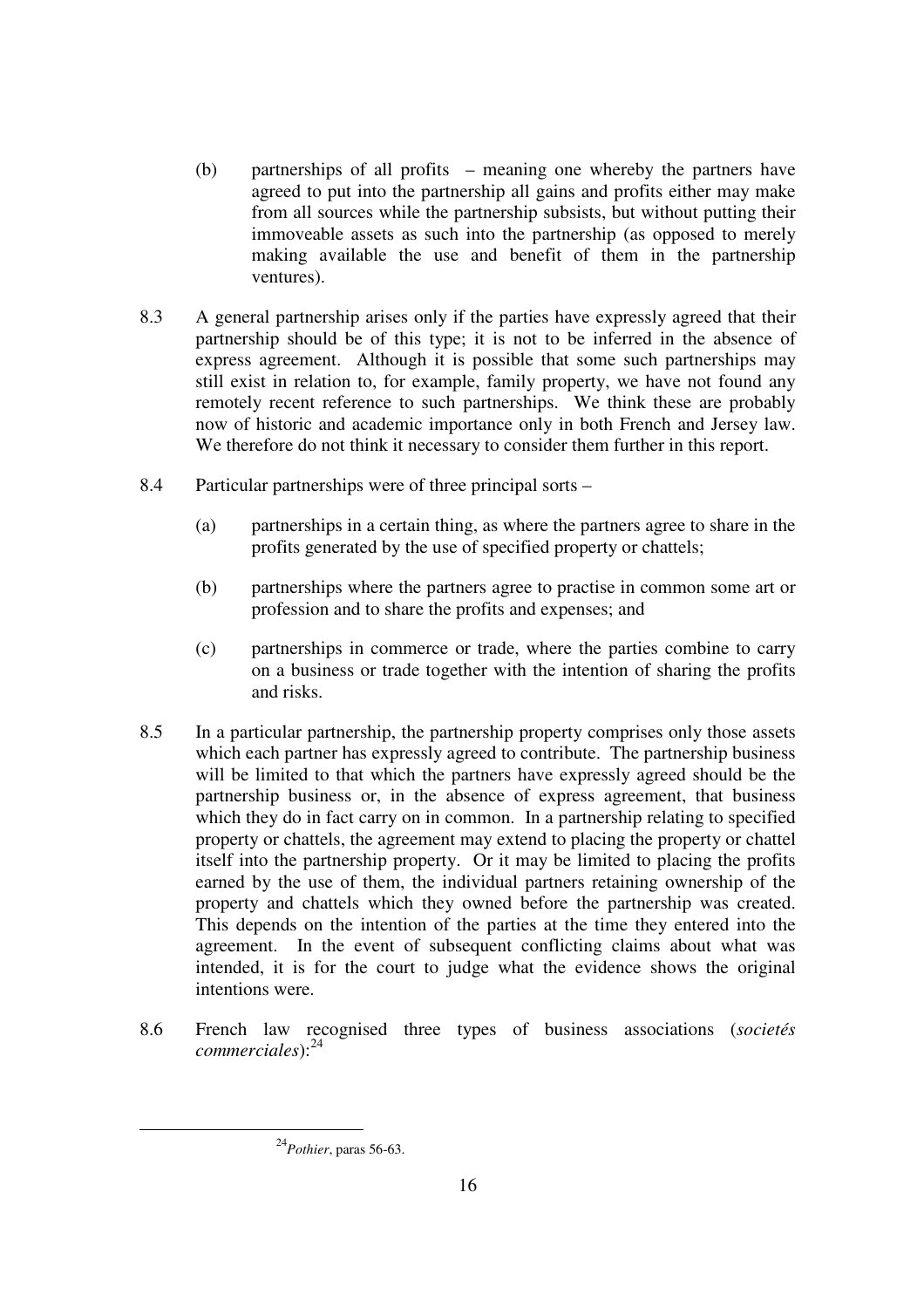- (a) The first of these was the *societé en nom collectif*, in which two or more persons combined to carry on a business or trade in the names of both or all of them or under a collective name such as XY & Cie. These are in most respects the same as unlimited liability partnerships in England which are governed by the Partnership Act 1890. Each member of a commercial partnership *en nom collectif* is jointly and severally liable for the debts of the partnership without limitation – provided those debts were incurred in the name of the partnership and by some one who had authority to bind all the partners.
- (b) The second was the *societé en commandite*, in which a trader or businessman entered into partnership with a person who did not himself intend to carry on that trade or business but who provided capital for it in return for a specified share of the profits and agreed to bear the same proportionate share of any losses limited to, as a maximum, the extent of the capital he had contributed. The business was carried on and contracts were made in the name of the active trader or businessman alone. The partner *en commandite* was not entitled to play any part in the management of the business. Provided he did not do so, he incurred no direct obligations to third parties with whom the active partner contracted; his obligation was simply to indemnify the active partner against the debts contracted on behalf of the partnership up to the limit of his contribution. This type of commercial partnership has now effectively been superseded in Jersey by limited partnerships under the 1994 Law. The present Jersey law in relation to such partnerships is of course primarily that set out in that Law and does not require repetition here. However, as noted already above, Article 40 of the 1994 Law expressly provides that the rules of customary law in relation to partnerships generally continue to apply to such partnerships except in so far as inconsistent with the statutory provisions.
- (c) The third type of commercial association was the *societé anonyme et inconnue*, in which the partners agreed to take shares in a business to be carried on by one or some of them in the name or names of that person or those persons alone or under some style other than the names of all the partners. The anonymous partner incurred no liability directly to creditors of the partnership. This type of commercial association has now been replaced in Jersey by the limited liability partnerships permitted and is governed by the 1997 Law.
- 8.7 For the purposes of this report, we are concerned essentially with the law relating to partnerships *en nom collectif* and do not give further specific consideration to limited partnerships or limited liability partnerships.

## 9 **The nature of partnership**<sup>25</sup>

 <sup>25</sup>*Pothier*, paras 4-7; *Domat* ,para 753.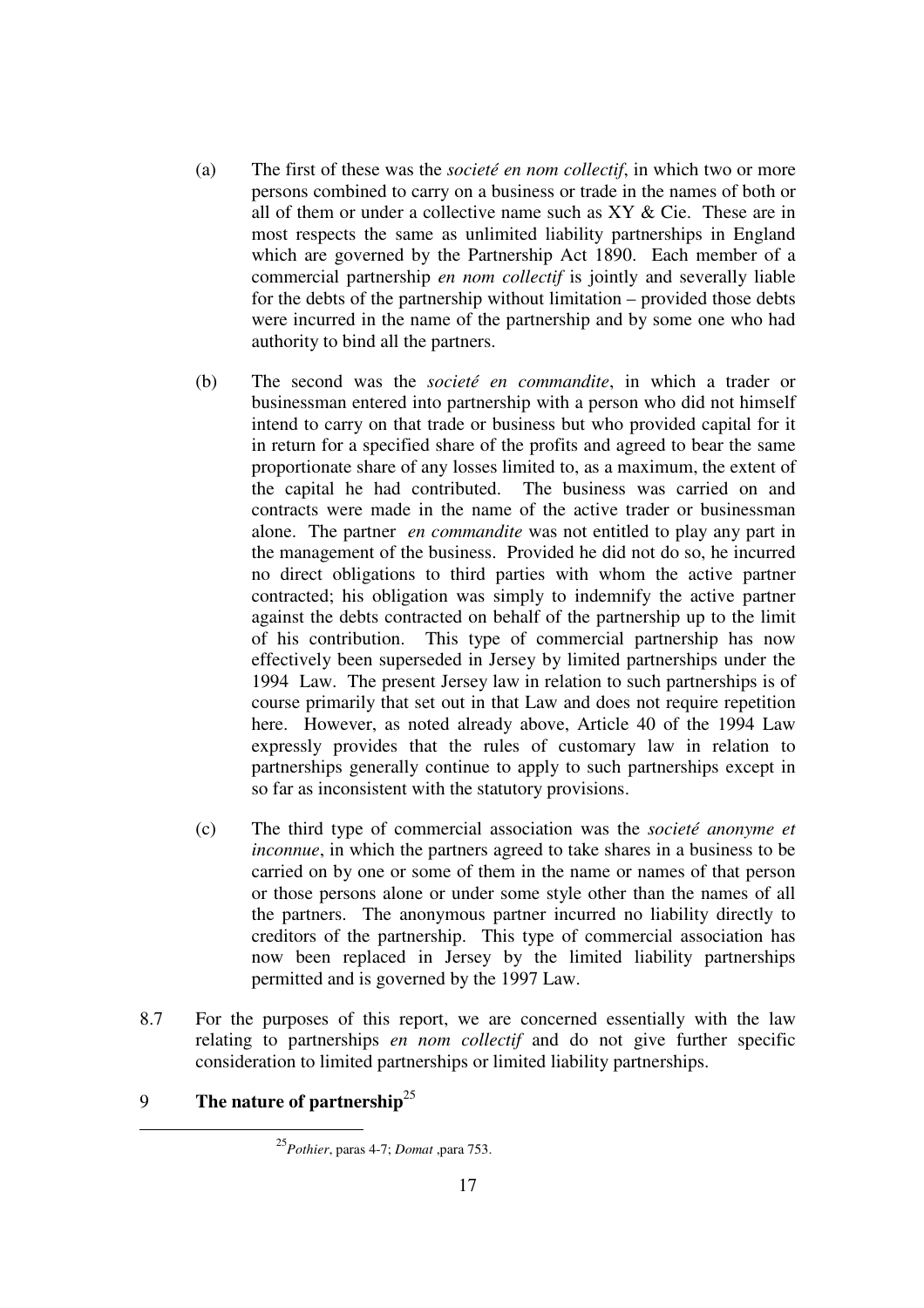- 9.1 By its very nature, a contract of partnership is:
	- (a) consensual i.e., can arise only by mutual consent of all parties to it and
	- (b) synallagmatic i.e., imposes mutual obligations on each of the parties to it.
- 9.2 It necessarily follows that a contract of partnership is one of good faith, requiring honesty and fair dealing as between the partners themselves. Further, any partner dealing with a third party on behalf of the partnership, or in any circumstance where the partnership may incur obligations, owes his co-partners a duty to be honest and fair in his dealings with that third party.
- 9.3 Because of the requirements of mutual consent and good faith, no one partner can admit a third party to the partnership without the consent of all other existing partners. It follows that, on the death of a partner, his personal representative or heir does not become a partner in his place and, absent express provision to the contrary, the partnership comes to an end (as to which, more below).

## 10 **Formalities for the creation of a partnership**<sup>26</sup>

- 10.1 Both Pothier and Domat say that there is no particular formality required to make a valid partnership contract because (per Pothier) it is "a contract of natural right governed only by the principles of natural law, and a consensual contract, formed solely by the consent of the parties, it is not in itself subject to any form."
- 10.2 It appears, however, that French law, pre- and post- the Code Civil, in fact did specify certain formalities in the case of commercial partnerships. The partnership agreement for a commercial partnership *en nom collectif* or *en commandite* had to be established by public acts or reduced into writing signed by the parties, and apparently no evidence could be admitted "against and beyond the meaning of the partnership deed" or as to what may be alleged to have been said before the deed was made, during its operation, or since. It seems this may even have applied to non-commercial partnerships where the issue involved more than 100 livres or 150 francs. A *societé anonyme* could only be formed by public acts. Furthermore, it seems that an extract of the deed had to be registered at the registry of the local tribunal of commerce.<sup>27</sup> The extract registered had to include the full names, rank and addresses of the partners and any "*clause extraordinaire*", an example of which given by Pothier being a clause providing that only a named individual partner is authorised to sign deeds in order to bind the partnership. Pothier comments that, notwithstanding the precision of the provisions of this Ordonnance, the

 <sup>26</sup>*Pothier*, paras 77-83; *Domat*, para 759.

<sup>27</sup>*L'ordonnance du commerce de 1673*, tit.4, art.1, later Art.1325 of the Civil Code.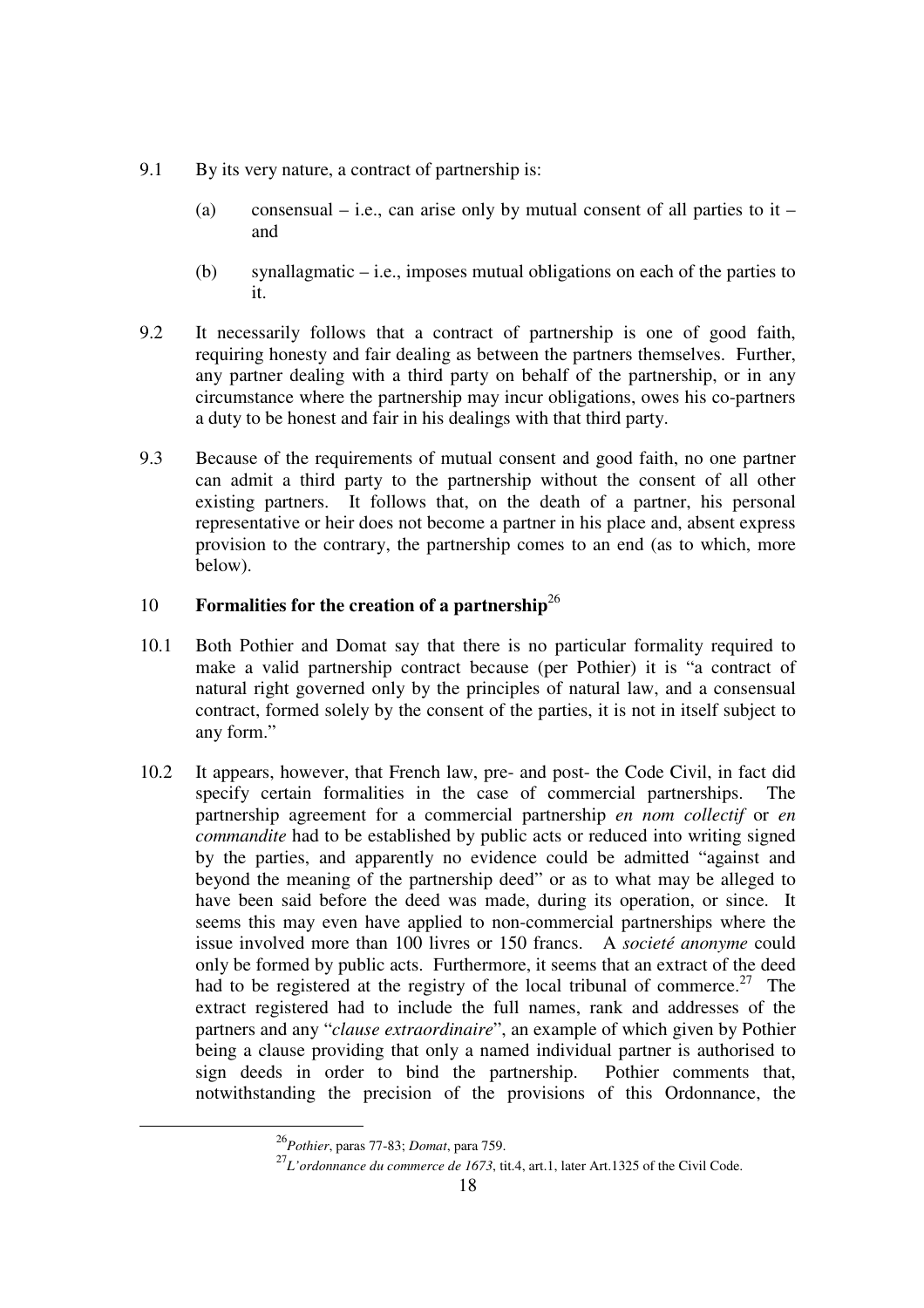formalities of registration and publication had fallen into disuse and were no longer observed.

10.3 We have found no evidence that Jersey customary law required partnership agreements to be in writing and registered in some manner. However, it would appear from the limited relevant case reports available that, if this ever was the case as regards partnerships *en nom collectif*, it is not so now and has not been for some considerable period. Registration of limited and limited liability partnerships is of course required by the 1994 and 1997 Acts.

## 11 **Commencement and duration**<sup>28</sup>

- 11.1 The commencement date and duration of a partnership are matters for agreement between the parties. However, in the absence of any express agreement to the contrary:
	- (a) the partnership will be treated as having started from the date of the agreement to enter into the partnership, and;
	- (b) it will be deemed to have been made for the duration of the joint lives of the partners.

## 12 **Management of the partnership business**<sup>29</sup>

- 12.1 In the absence of agreement to the contrary, all partners in a partnership *en nom collectif* are entitled to share in the management of the partnership business and to enter into obligations on behalf of the partnership – subject, of course, to the overriding requirement of good faith. The partnership agreement may, however, provide that the management be delegated to one or some only of the partners, subject to such limitations or restrictions as all the partners may think fit. As noted already above, the 'sleeping' partner in a partnership *en commandite* has no right to be involved in the management of the partnership business if he wishes to retain his limited liability, and in a *societé anonyme* the management of the business is always delegated.
- 12.2 In the absence of any express limitation or restriction, the powers of the managing partner(s) will be treated as equivalent to those conferred by a general power of attorney given by one individual to another to manage his property. Thus the managing partner may do anything necessary for the carrying on of the partnership business and will bind the partnership. In the case of a commercial partnership he would be able to sell the stock in trade of the partnership because that is precisely what it is there for, but he would not be entitled to sell the business premises or the moveable property necessary to conduct the partnership business. Nor may he compromise claims made by or brought

 <sup>28</sup>*Pothier*, paras 64-65; *Domat*, para 762. <sup>29</sup>*Pothier*, paras 66-72.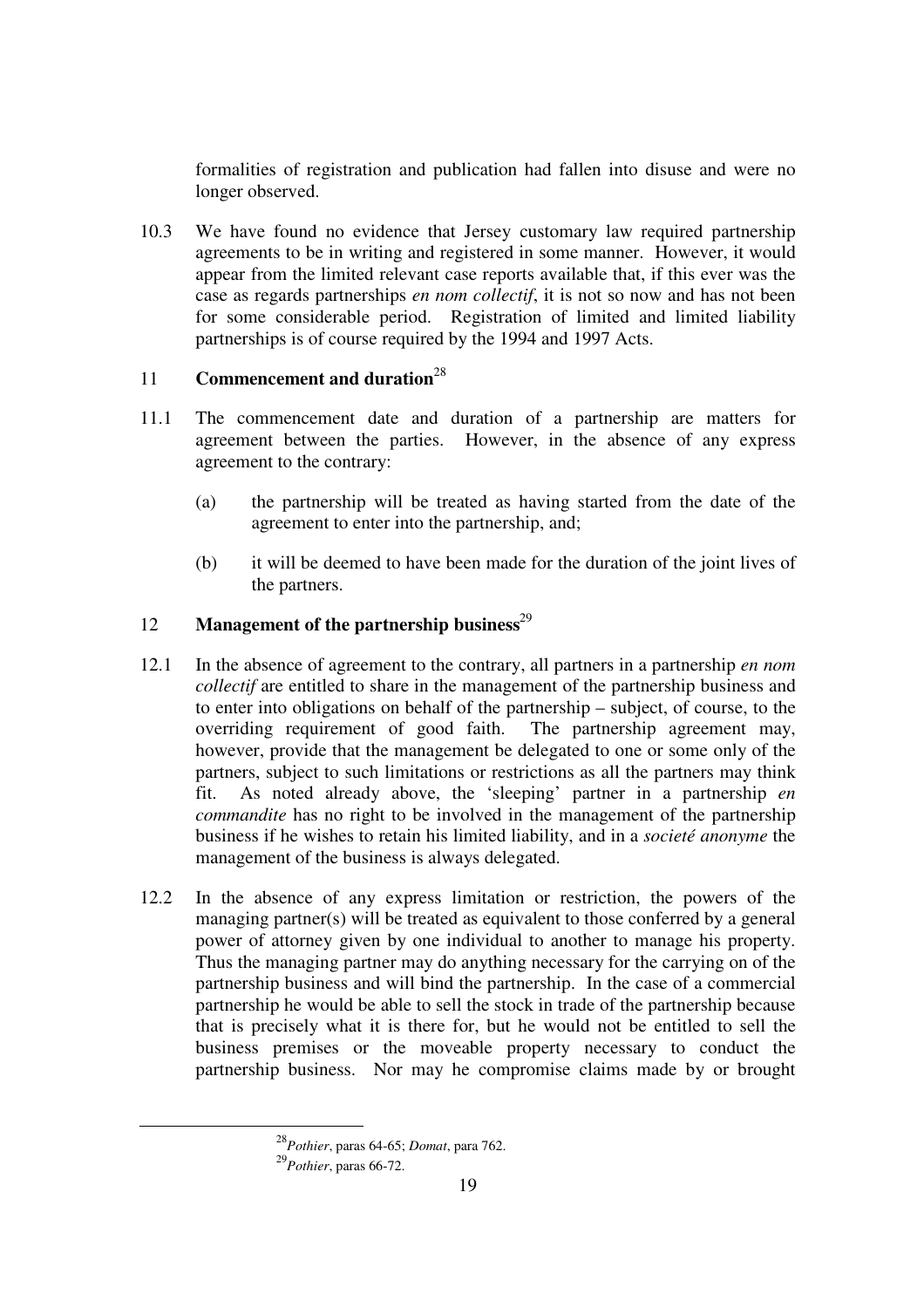against the partnership without the consent of all the partners, because that goes beyond the powers which would be conferred by a general power of attorney.

12.3 Where the power of management is conferred on one or several partners by the partnership agreement in circumstances that it was a condition of that partner or those partners entering into the partnership that he or they should have the management of the partnership business, that power is irrevocable while the partnership subsists. If, however, the power of management has been granted subsequently, that takes effect as a revocable mandate which can be revoked by the remaining partners at any time.

## 13 **Partnership shares**<sup>30</sup>

- 13.1 In the absence of any agreement to the contrary the partners are deemed to have contributed in equal shares and are therefore presumed to be entitled to share in the profits of the partnership and obliged to bear any losses in equal shares.
- 13.2 It is not necessary that each partner's contribution should be the same in value and kind. The partnership agreement may ascribe relative values to the respective contributions. If so, in the absence of any agreement to the contrary, the entitlement to a share in the profits and the obligation to bear a share of any losses will be in proportion to the relative value of each partner's contribution. Alternatively, the partnership agreement may specify the relative proportions in which the profits and losses are to be shared irrespective of the relative value of the contributions. It may also specify that a partner's entitlement to share in the profits and his obligation to bear a share of the losses may be in different proportions, or that these are dependent upon a specified condition being met, or even that, as between the partners,  $31$  an individual partner is not obliged to bear any part of the losses.
- 13.3 A further possibility is that the agreement may provide for the shares to be determined by one of the partners or by a third party "according to the rules of equity". If they do, there is a presumption that the decision is equitable and it can only be challenged if it is obviously inequitable – the test of that presumably being equivalent to the English 'Wednesbury test'i.e. no reasonable person informed of the facts could have come to the decision.

## 14 **Rights of the partners in relation to partnership property**<sup>32</sup>

14.1 Each partner is entitled to use any partnership property, provided he does so for the purposes for which it was intended to be used and not contrary to the interest of the partnership – i.e., does not prevent its use for the purpose of earning a profit for the partnership or deprive his co-partners of a fair

 <sup>30</sup>*Pothier*, paras 73-76; *Domat*, paras 743-750.

 $31$ But not in regard to third parties dealing with the partnership.

<sup>32</sup>*Pothier*, paras 84-90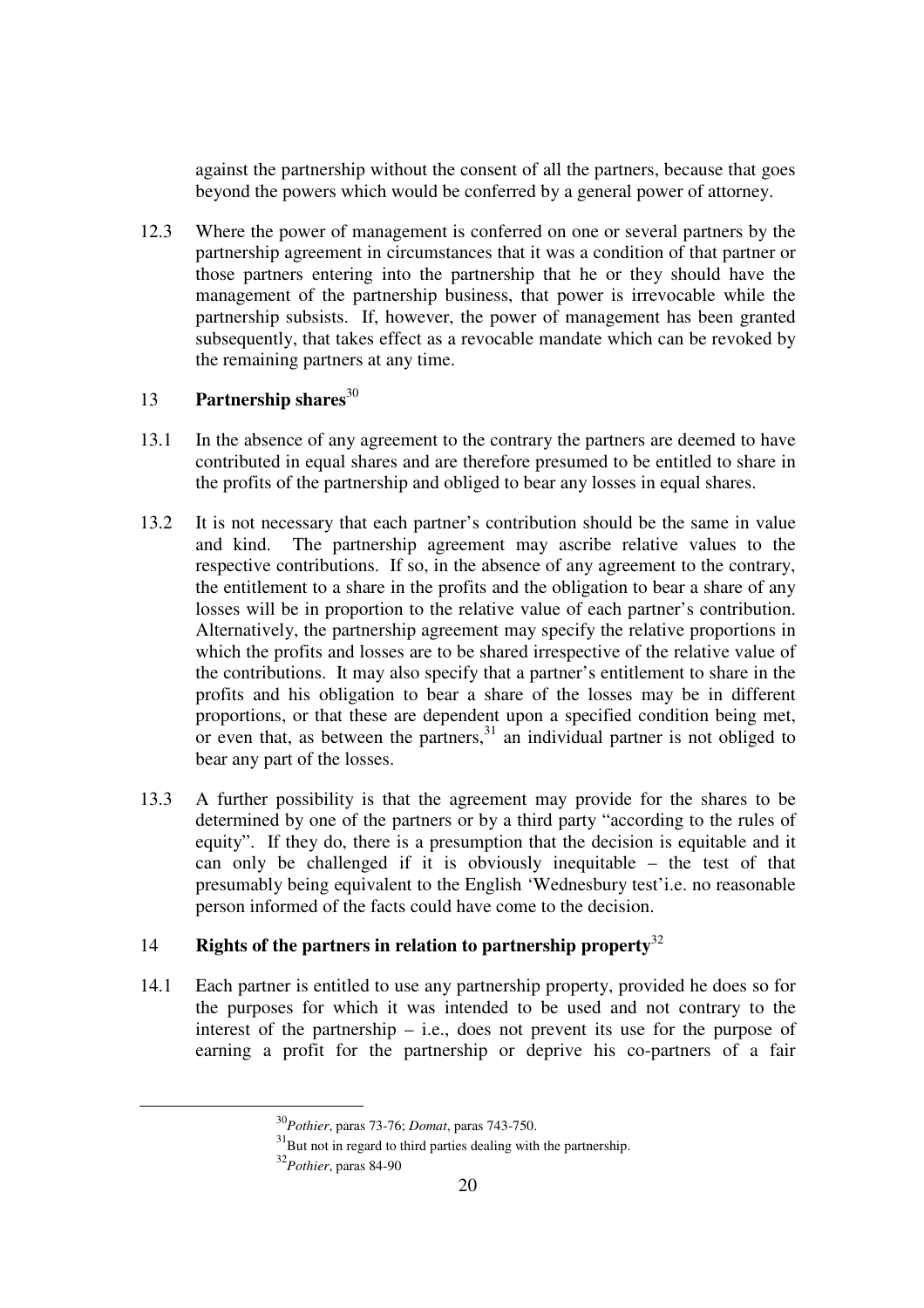opportunity to derive the benefit from it which it was intended they also should have.

- 14.2 Each partner is entitled to require his co-partners to join with him in meeting any expense necessary to preserve and maintain the partnership property.
- 14.3 A partner is not entitled unilaterally to alter partnership property, even though the alteration might be an improvement and therefore ultimately advantageous to the partnership.
- 14.4 A partner (other than one to whom a power of management has been given which includes the power to do this) may not, without the consent of all partners, alienate or charge partnership property – although he may do so in respect of his own share.
- 14.5 A partner may, without the consent of his co-partners, take a third party into a separate partnership with him in regard to his own partnership share. But, if he does so, the third party does not thereby become a member of the first partnership and there is no contractual relationship between the third party and the other members of the first partnership.

## 15 **Mutual obligations of partners and enforcement of these**<sup>33</sup>

- 15.1 As already noted above, a contract of partnership imposes on the partners reciprocal obligations which can be enforced by one or more of the partners against the others. Pothier says that the principal object of these obligations are twofold.
- 15.2 The first of these is the obligation of a partner to account to his co-partners for whatever he may owe the partnership, after deduction of whatever he is properly owed by the partnership. What a partner may owe the partnership falls broadly under three heads:
	- (a) that which he has agreed to contribute to the partnership as his share but has not yet delivered;
	- (b) that which he has withdrawn from the partnership funds for his own use and benefit, and;
	- (c) any loss that he has caused to the partnership.
- 15.3 In the case of the first head:
	- (a) where the promised contribution is a sum of money, the partner is also liable to account for interest on that sum from the day on which the money should have been paid to the partnership  $-$  i.e., the specific date

 <sup>33</sup>*Pothier*, paras 108-137; *Domat*, paras 779-800.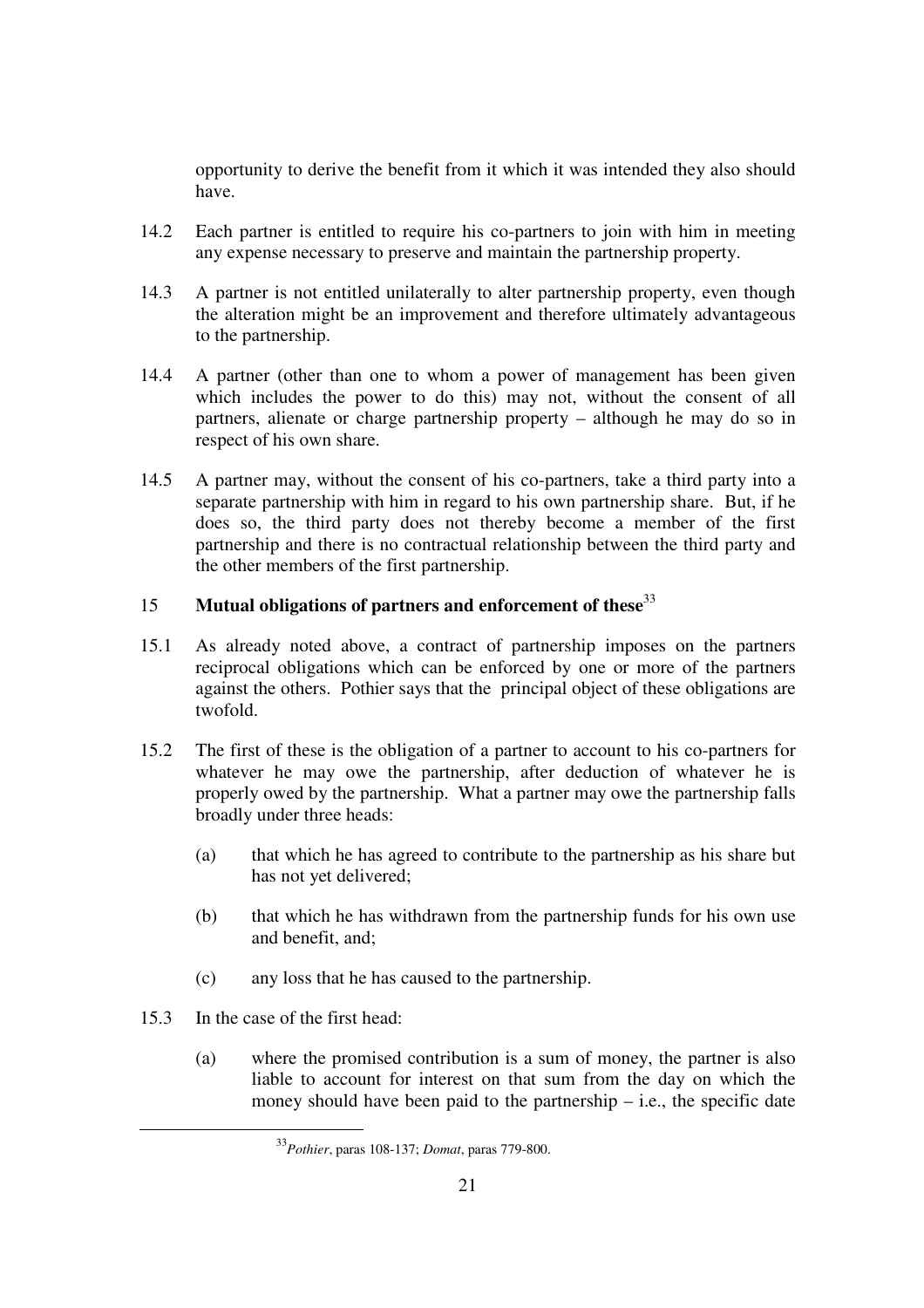agreed for such payment or, if no date for payment was specified, the date when his co-partners lawfully made demand for such payment.

- (b) Where the promised contribution is a particular asset which is a usufruct, the partner is also liable to account for all such fruits of that asset which he has taken since the inception of the partnership, whether or not he was obliged to deliver the asset itself at that date. If he was required to deliver the asset itself at the date when the partnership commenced, or at some subsequent date, then he is also liable to account even for such of its fruits after that date as he has not actually taken.
- (c) Where the promised contribution is an asset to be used in the partnership business, or, if not the asset itself but its use and enjoyment for the benefit of the business, the partner is liable to account for any profit which could have been earned during the period between the date when that asset should have been delivered or made available to the partnership.
- 15.4 As to the second head:
	- (a) The obvious example is where a partner has taken drawings which prove to be in excess of his entitlement for the period in question. In such a case the partner is liable to repay the excess together with interest.
	- (b) Another example given by Pothier is where a partner has obtained a profit by selling his services (being of a kind which he had agreed to contribute to the partnership) otherwise than through or for the partnership, then he must account to the partnership for that profit.
	- (c) A further example is where a partner is personally owed a debt by a debtor of the partnership and receives money from that debtor; in such a case the partner is required to appropriate the money received pro rata between the personal debt and that owed to the partnership.
	- (d) A partner who receives a benefit from a third party to whom he has been introduced in the course of the partnership business and would not have met otherwise is not required to account for that benefit if conferred on him otherwise than in connection with the partnership business or what should be the partnership business.
- 15.5 The obligation to account for losses caused to the partnership extends only to those losses caused by a breach of the duty of care owed by partners to each other in the conduct of the business and management of the assets.
	- (a) The standard of care owed under this duty appears to be a subjective standard – the care of which the partner in question is capable and which he applies to his own affairs. However, there is an objective minimum standard in that each partner is presumed to be capable of "the ordinary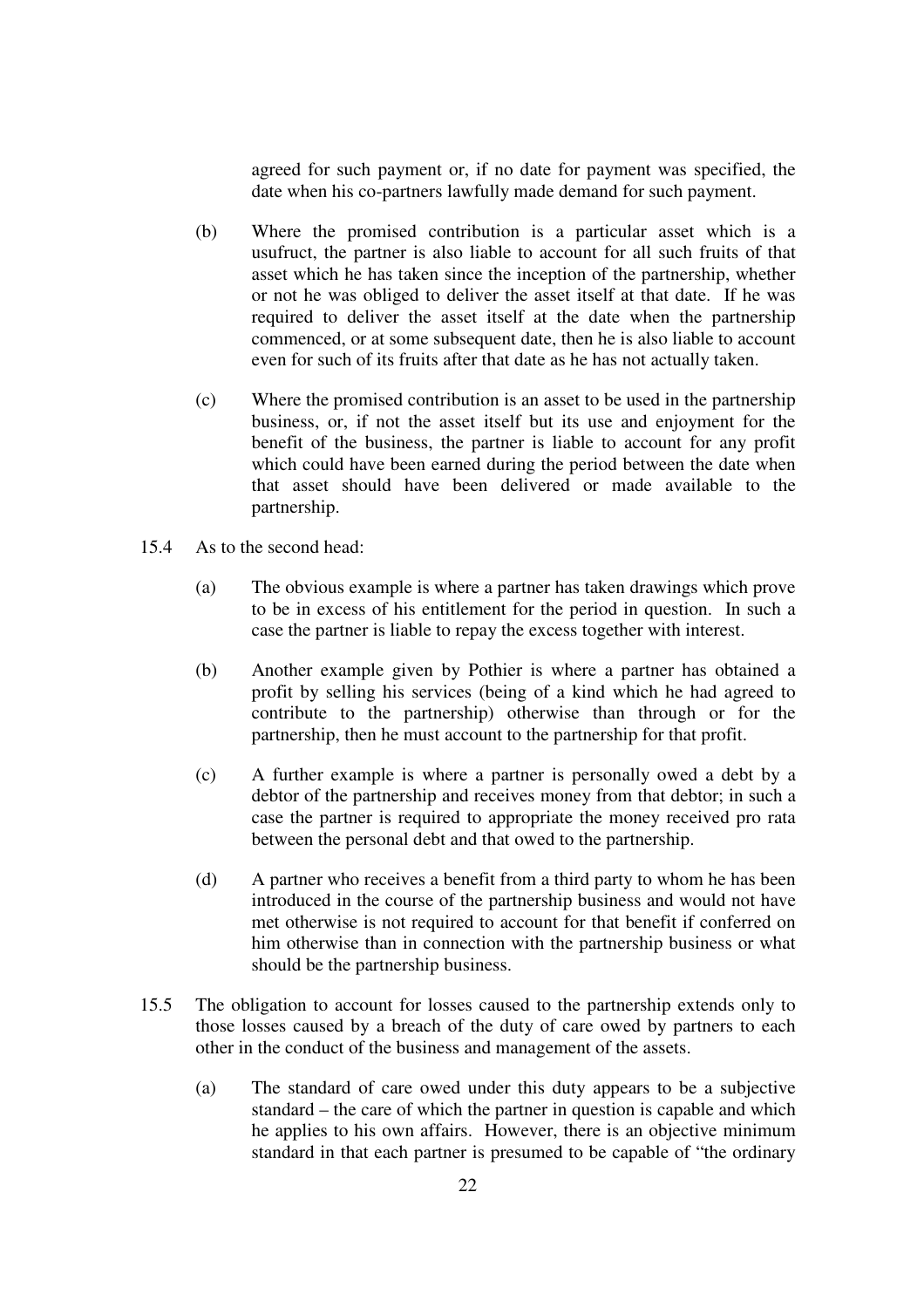care which the least intelligent persons exhibit in the management of their affairs".

- (b) A partner who has caused a culpable loss to the partnership is not entitled to set off that loss against a profit which he may have made for the partnership in some unrelated transaction in the course of the partnership business. This is because he is under a duty to account to the partnership for that profit in any event.
- 15.6 The second category of reciprocal obligations is the obligation of an individual partner to account to his co-partners in proportion to his share for anything which is owed to them by the partnership. It is not necessary to cite examples in this category. However, it should be noted that where one of the partners is insolvent and so unable to contribute his share of the debt owed by the partnership to another partner, the shortfall falls to be borne by the creditor partner and the other, solvent partners in equal shares (or pro rata to their respective shares).
- 15.7 A further, important mutual obligation on the partners is to submit to the distribution of the partnership assets at the termination of the partnership. This is more conveniently dealt with under the heading of dissolution.
- 15.8 Enforcement of these reciprocal obligations is, as in Roman law, by *action pro socio*.
	- (a) This is a personal right of action: it may be brought or continued by the personal representatives of a deceased partner, and it brought or continued against the personal representatives of a deceased partner.
	- (b) The principal object of such an action is to secure the distribution of the partnership assets on termination of the partnership. However, an action may also be brought to compel performance of particular obligations while the partnership still subsists. The essence of the action is one for an account and payment of what may be found due on the taking of the account.
	- (c) Pothier says that each of the parties to an action of this kind has the right to demand that the claim be referred to arbitration. Indeed, the Ordonnance of  $1673^{34}$  expressly provided that all partnership agreements should include an arbitration clause. There is, of course, no equivalent Jersey Law and it would seem therefore that this is probably not a requirement of Jersey law.
- 16 **Dissolution**<sup>35</sup>

<sup>&</sup>lt;sup>34</sup>Tit.4, art.9.

<sup>35</sup>*Pothier*, paras 138-154; *Domat*, paras 801-816.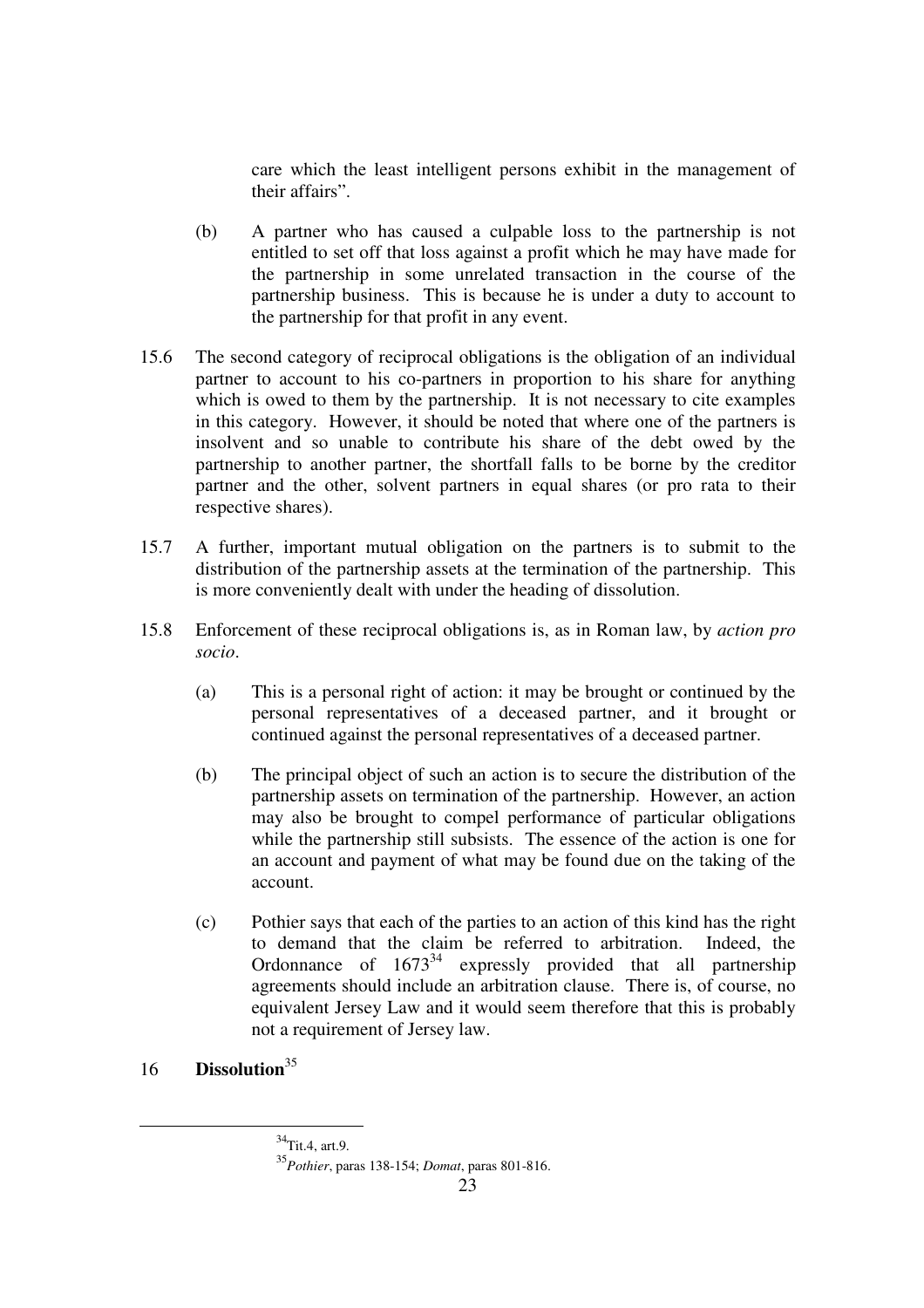- 16.1 There are four circumstances in which a partnership can be dissolved:
	- (a) Effluxion of the time specified for its duration.
	- (b) Completion of the business or extinction of the thing which comprised the object of the partnership.
	- (c) The death or insolvency of a partner.
	- (d) One or more of the partners wishing to terminate the partnership.
- 16.2 The first of these is self-explanatory. It is only necessary to add that the parties to a fixed-term partnership may of course agree to prolong it beyond the specified term, but that must be done by means of a deed complying with the formalities required of a partnership deed.
- 16.3 The second circumstance is also self-explanatory and requires no further comment.
- 16.4 Any type of partnership, even a fixed-term partnership, is dissolved on the death of one of the partners.
	- (a) As noted already, the personal representatives and heirs of the deceased partner do not become partners in his place; they merely become entitled to enforce or are bound to discharge the dead partner's rights under the partnership crystallised as at the date of his death. This was the position under Roman law. However, Pothier suggests that under French law a stipulation in a partnership agreement that, on the death of a partner, his heirs shall become a partner in his place is binding and enforceable.
	- (b) The death of one partner does not merely dissolve the partnership as between him and his co-partners; it also dissolves it as between the surviving partners, unless the partnership agreement expressly provides to the contrary.
- 16.5 The insolvency of one of the partners has the same consequence for the partnership as would his death. Permanent physical or mental incapacity does not have the same consequences, but would be a ground for termination by notice (see next).
- 16.6 A partnership can be dissolved at any time by the mutual consent of all partners. Where only one or some of the partners wishes to terminate the partnership, the position is more complicated.
	- (a) In the case of a partnership without limitation of time, any one of the partners may give notice to his co-partners that he no longer wishes to remain in the partnership. However, it is a prerequisite that such notice must be given in good faith. The giving of notice to dissolve the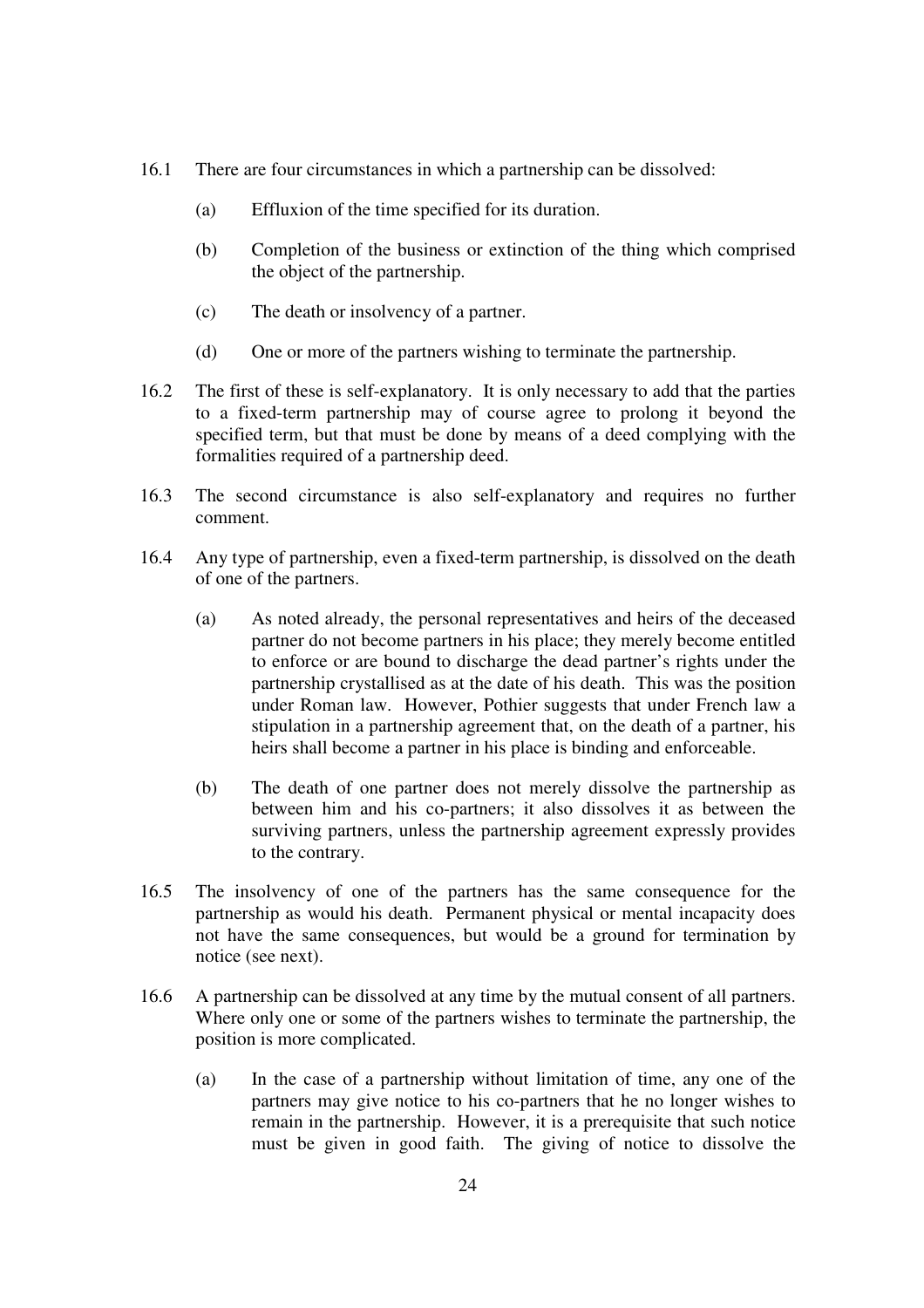partnership in order that the partner giving notice may take for himself some benefit for which, if the partnership were to continue, he would have to account to the partnership would not meet the requirement of good faith.

- (b) As noted in paragraphs 3.5 and 3.6 above, according to Pothier, it is also a prerequisite that the notice should not be given at "an unseasonable time" – i.e., when it would be in the common interest of the partnership to defer dissolution. Whether this requirement should form part of Jersey law was questioned in the Cannon case.
- (c) In the case of a fixed-term partnership, a partner cannot give notice of dissolution unless he has good cause for dissolution before the expiry of the agreed term. Good cause for this purpose may be persistent breach of the terms of the partnership agreement or bad faith on the part of his co-partners or some one or more of them. It would also include a partner's incapacity to participate in the affairs of the partnership, whether by reason of impaired physical or mental capacity or otherwise, especially if those affairs are such as require his personal attention, and this may work either way: the incapacitated partner having good cause, or the other partners having good cause.
- (d) To be effective a notice of dissolution must be given in writing and to all other partners.
- (e) Where the right to serve such a notice is likely to be controversial, it is open to the partner giving the notice to bring his co-partners before a court in order to establish its validity.

## 17 **The consequences of dissolution**<sup>36</sup>

- 17.1 The essential consequence of dissolution is that the authority of each partner to bind his co-partners and their mutual rights and obligations as partners are terminated – save in so far as it is necessary for the winding up of the partnership's affairs. The former partners are under a mutual obligation to do all that may be necessary to enable the affairs of the partnership to be wound up. What is necessary for the winding up of the partnership's affairs includes completion of any transaction or business commenced before dissolution. If that transaction or business is completed by one of the former partners, he must account to the partnership for any profit. On the other hand, if this results in a loss, his co-partners must bear their proportionate share of the loss.
- 17.2 Dissolution does not put an end to debts owed by individual partners to the partnership or debts owed by the partnership to individual partners. These must be accounted for in the winding up of and the final account for the partnership.

 <sup>36</sup>*Pothier*, paras 155-180; *Domat*, paras 817-822.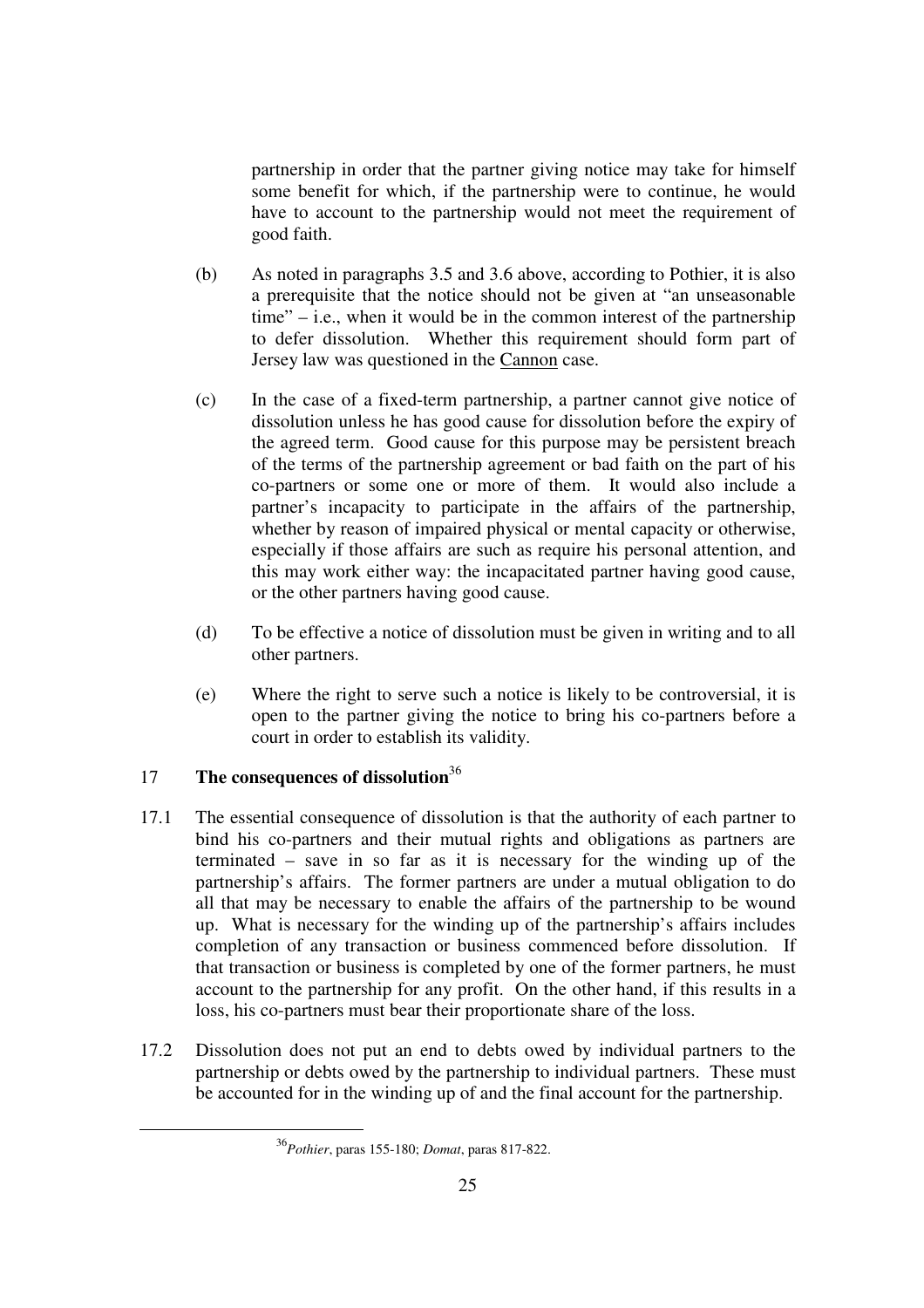- 17.3 If the cause of dissolution is the death of one of the partners, the personal representatives and heirs of the dead partner have a duty to complete those transactions which he had commenced for the partnership and to account to the partnership for any profit resulting from it. Again, if a loss results, the other partners must acquit the estate of the dead partner from all but his proportionate share of that loss.
- 17.4 Where a partner, in good faith and before he has learnt of the dissolution, enters into new transactions on behalf of the partnership after the date of dissolution, those transactions will bind the partnership and the profits or losses resulting from them will have to be accounted for to or by his co-partners in the usual way. Thus the estate of a dead partner whose death has caused the dissolution will be entitled to a proportionate share of any profit and obliged to bear a proportionate share of any loss notwithstanding that those transactions were entered into after the partner's death.
- 17.5 The same reasoning applies to a trader who has in the course of his business supplied goods or services to one partner on account of the partnership. If goods or services are supplied in good faith and in ignorance of the dissolution, the debt in respect of these will be a partnership debt and all partners or their heirs will be bound. However, there is a distinction to be drawn between partnerships for a fixed term and those which are not. If goods or services are supplied after the expiry of the fixed term, the trader or artisan concerned cannot claim ignorance of the dissolution because "those who have business with persons in partnership ought to inform themselves of the terms of the partnership".<sup>37</sup>

### 18 **Distribution of partnership assets**

- 18.1 Following dissolution each former partner has the right unilaterally to demand a distribution of those assets which remain in common. Such demand should be made against all the former co-partners (or their respective estates). It can be enforced by the *action pro socio* as mentioned earlier. If all former partners are not cited, those who have been cited can require the plaintiff to join those who have not, and any former partner not cited can intervene without waiting for the plaintiff's summons to join them.
- 18.2 The demand for a distribution can usually be made immediately after dissolution. However, if the partners have agreed to delay the distribution for a certain period or to postpone it until a time which they consider would be more advantageous for disposing of the common property, a claim for distribution would not be usually be entertained until that period has expired or that time has arrived.

 <sup>37</sup>Per Pothier citing *Gomez, Resolutionum tom.ii, tit.5*.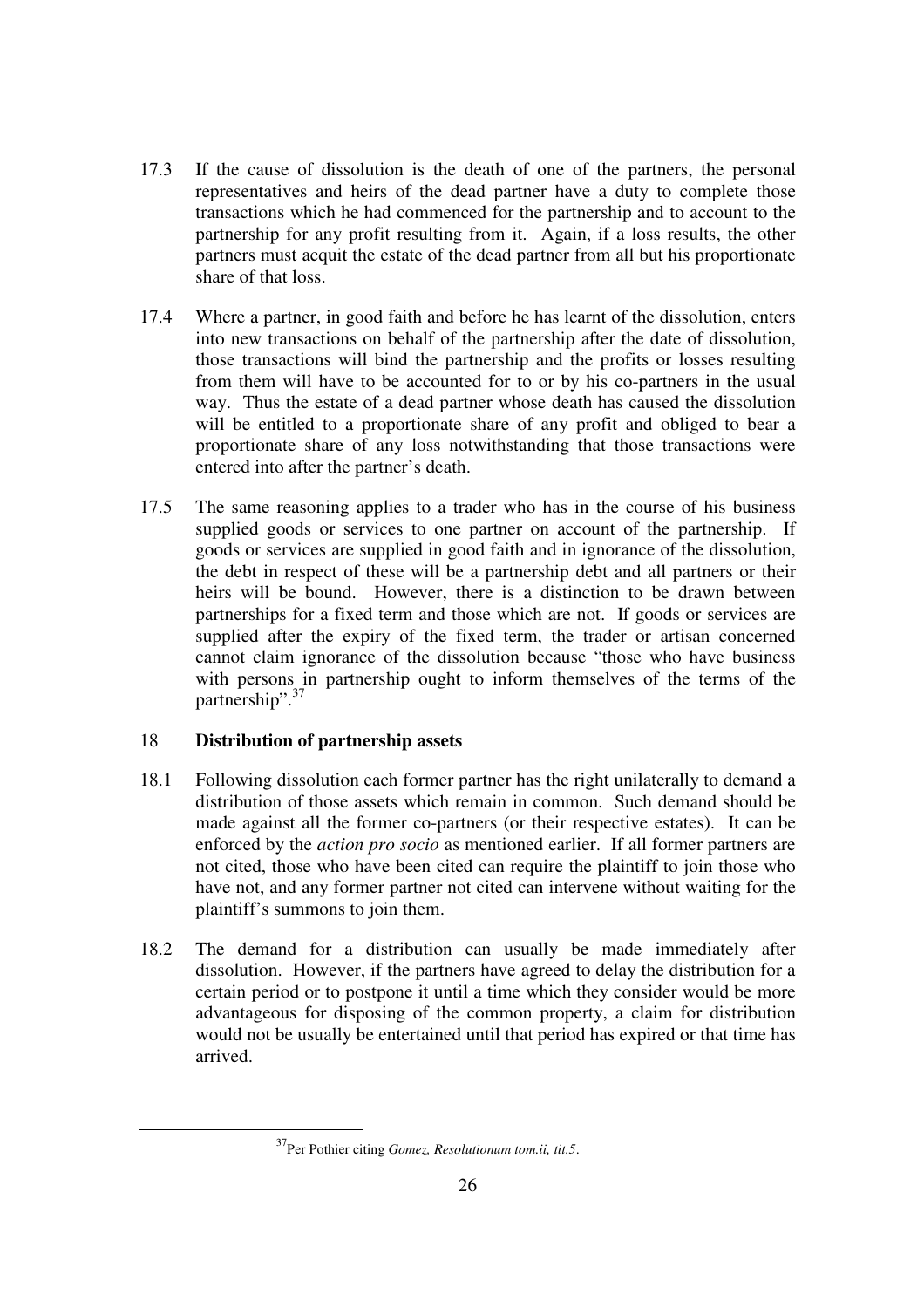- 18.3 It is a prerequisite of a distribution that a final account should be taken of what each of the former partners owes to or is owed by 'the community'. According to Pothier, in French law there was an established and somewhat complicated procedure for this. Because we do not find this procedure altogether clearly expressed, in either the original or the English translation, we think it sensible to set out what Pothier says more or less in full in the English translation:
	- (a) Firstly, an account should be taken of what each former partner owes to the community and what is owed to him by the community (including whatever has become due from one to the other since the date of dissolution by way of both principal and interest). The total owed by each former partner to the community should be set off against the total which he is owed by the community and, "what remains, after such setoff, should be put to the debit or credit of the community". For this purpose, the 'book of the partnership kept by one of the partners' is proof as between the partners of what has been received or expended for the partnership.
	- (b) Secondly,

*"the common stock is set forth that is to say, a detailed account of all the different things of which the community is composed; and there is comprehended in this stock, amongst the (dettes actives) debts due to the community, the sums which each of the parties (after the set-off has been made) owe to the community; and on the distribution of the community their own debt is to be deducted from their share.* 

*"An account also of the (dettes passives) debts due from the community is prepared, and there is comprehended in it the sums which (after a set-off has been made) are owing to each of the parties by the community.* 

*"These sums ought to be taken by them before the partition of the community."*

For this purpose, the non-monetary assets have to be valued, whether by agreement between the former partners or by an independent valuer appointed by them or, in default of agreement, by the court.

- (c) After the stock has been taken, the distribution can take place.
- (d) The distribution should begin with the moveables. Each of the former partners has the right to demand that his share of the moveables be given in kind and that, for this purpose, the moveables should be made into parcels to be drawn by lots. His co-partners cannot insist on a sale unless the partnership has debts (including any owed to the former partners which they have a right to receive before distribution) which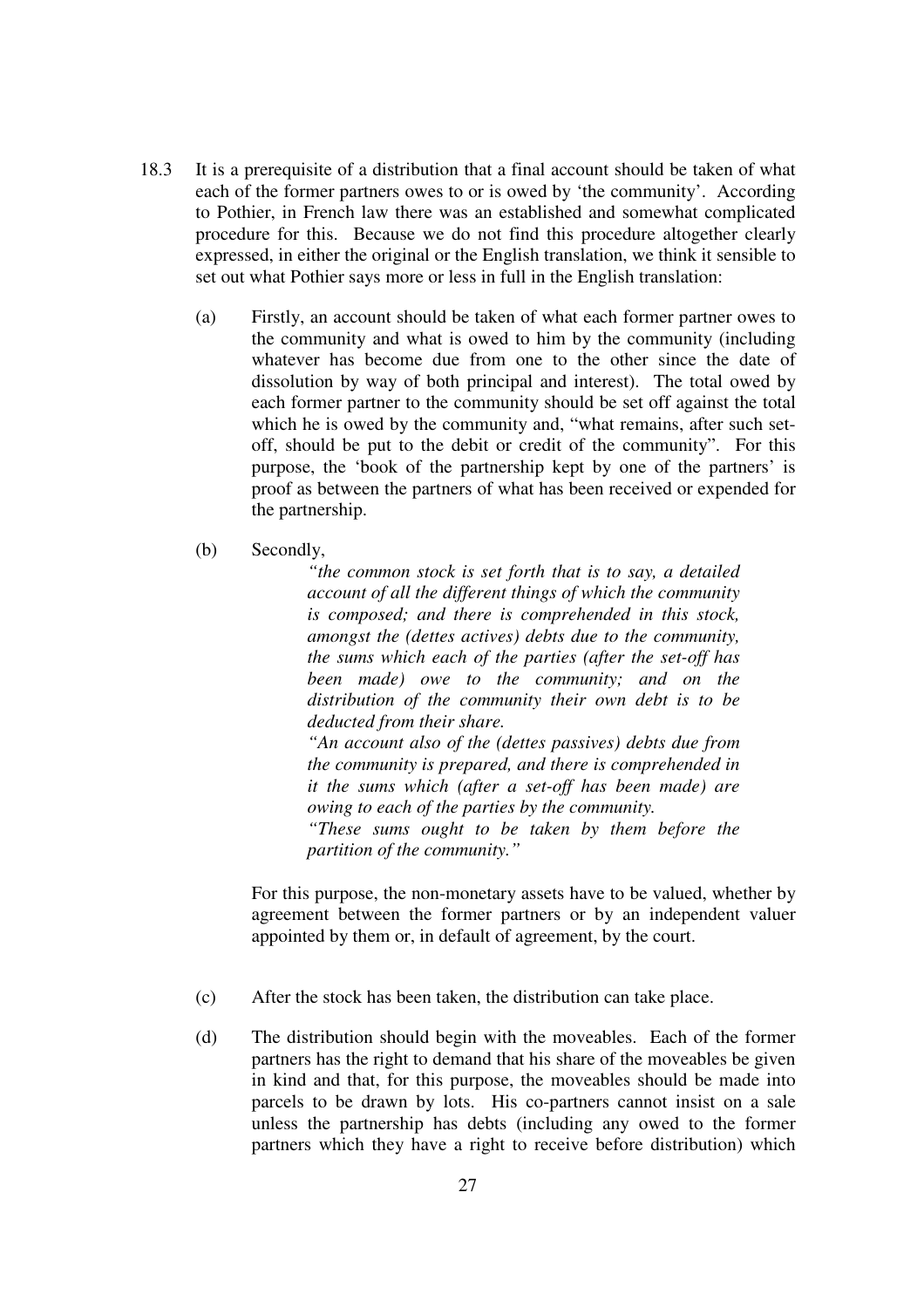can only be discharged by a sale of the moveables – in which case so much as maybe necessary of the moveable must be sold, starting with any perishable items. Where a former partner contributed as his share or part of his share some thing in kind (as opposed to merely its use or fruit) and that thing remains part of the partnership assets on dissolution, he has no greater entitlement to take that thing back on distribution than do his co-partners. It must be lotted like any other asset.

- (e) After the moveables have been distributed, the immoveables should be distributed in the same way. Where, as is likely, the value of each lot differs, Pothier says that equalisation is obtained by means of charging the higher value lot with such sum as is necessary to ensure that each partner receives overall a property plus or minus a sum of money which equates to his proportionate share. He gives the simple example of two partners with two properties valued in total at £20,000 to be distributed between them but one being valued at £12,000 and the other at £8,000: each is entitled to receive an equal share, so the one who takes the property valued at £12,000 takes it subject to a charge in the sum of £2,000 in favour of the one who takes the property worth £8,000. The partner whose lot is so charged is an under an obligation to pay the sum charged.
- (f) As an alternative to drawing for the lots, the parties may choose to auction them as between themselves ('licitation'), the price paid by the successful bidder being divided between all the partners in accordance with their respective entitlements. The consent of all the parties is required except where the nature and number of the assets are such that there is no practicable possibility of a draw.
- (g) The debts due to the partnership are divided between the partners by operation of law. However, because it is impracticable to expect each partner to collect his own share of a debt from each creditor, it is customary for the good debts to be lotted and drawn in the same way as other assets. However, bad or doubtful debts are not treated that way but the responsibility for collecting them is delegated to one of the partners who must account to the others for whatever he succeeds in collecting.
- (h) The expenses of effecting distribution are properly to be charged to the partnership and deducted from any monies held before distribution. Otherwise they should be borne by the former partners in the same proportions as their respective shares in the common stock.
- 18.4 We have not seen any case law which indicates whether or not Jersey law historically followed this somewhat arcane procedure for distribution.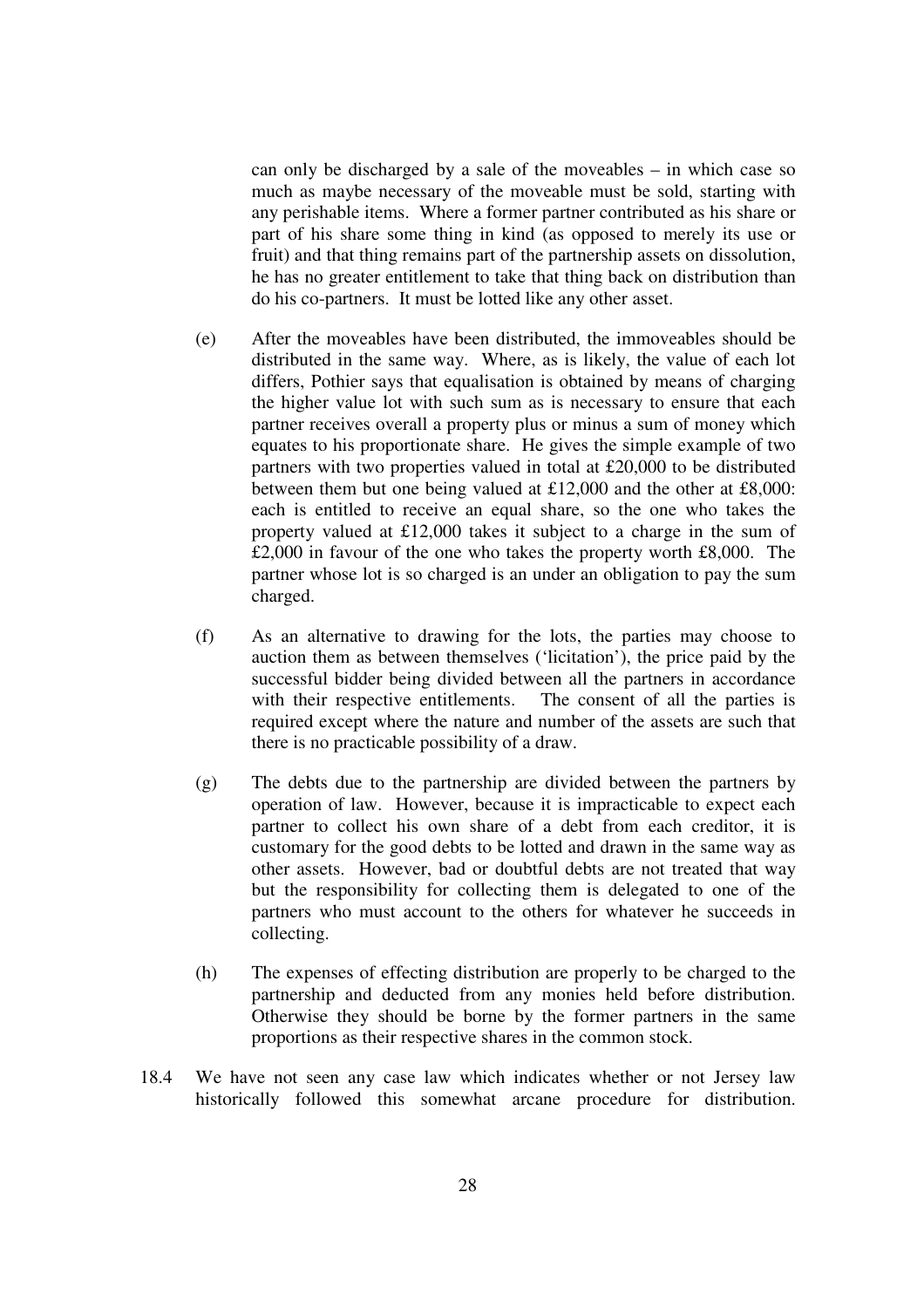However, as noted earlier, in Cooley the Royal Court adopted the approach set out in the English 1890 Act as described in *Halsbury's Laws of England*<sup>38</sup> – i.e.:

*"In settling accounts between the partners after a dissolution of partnership, the firm's assets, including any sums contributed by the partners to make up losses or deficiencies of capital, are applicable in the following manner and order: (1) in payment of the firm's debts and liabilities to persons who are not partners; (2) in repaying to each partner rateably what is due from the firm to him for advances as distinct from capital; (3) in repaying to each partner rateably what is due from the firm to him in respect of capital; and (4) in dividing any residue among the partners in the proportion in which profits are divisible. In the absence of contrary agreement, the amount payable by the other partners in respect of the share of a deceased or outgoing partner is a debt from the other partners accruing at the date of death or dissolution, as the case may be."* 

18.5 There is no indication in the judgment that the advocates for either party had contended for any different approach, still less for that set out by Pothier. In the absence of any subsequent decision to the contrary, we assume that, whatever may have been the position before 1993, this is currently the position in Jersey law – although, as previously noted, Cooley was not in fact a partnership case as such.

 $384$ <sup>th</sup> edn, para.200 at p.114.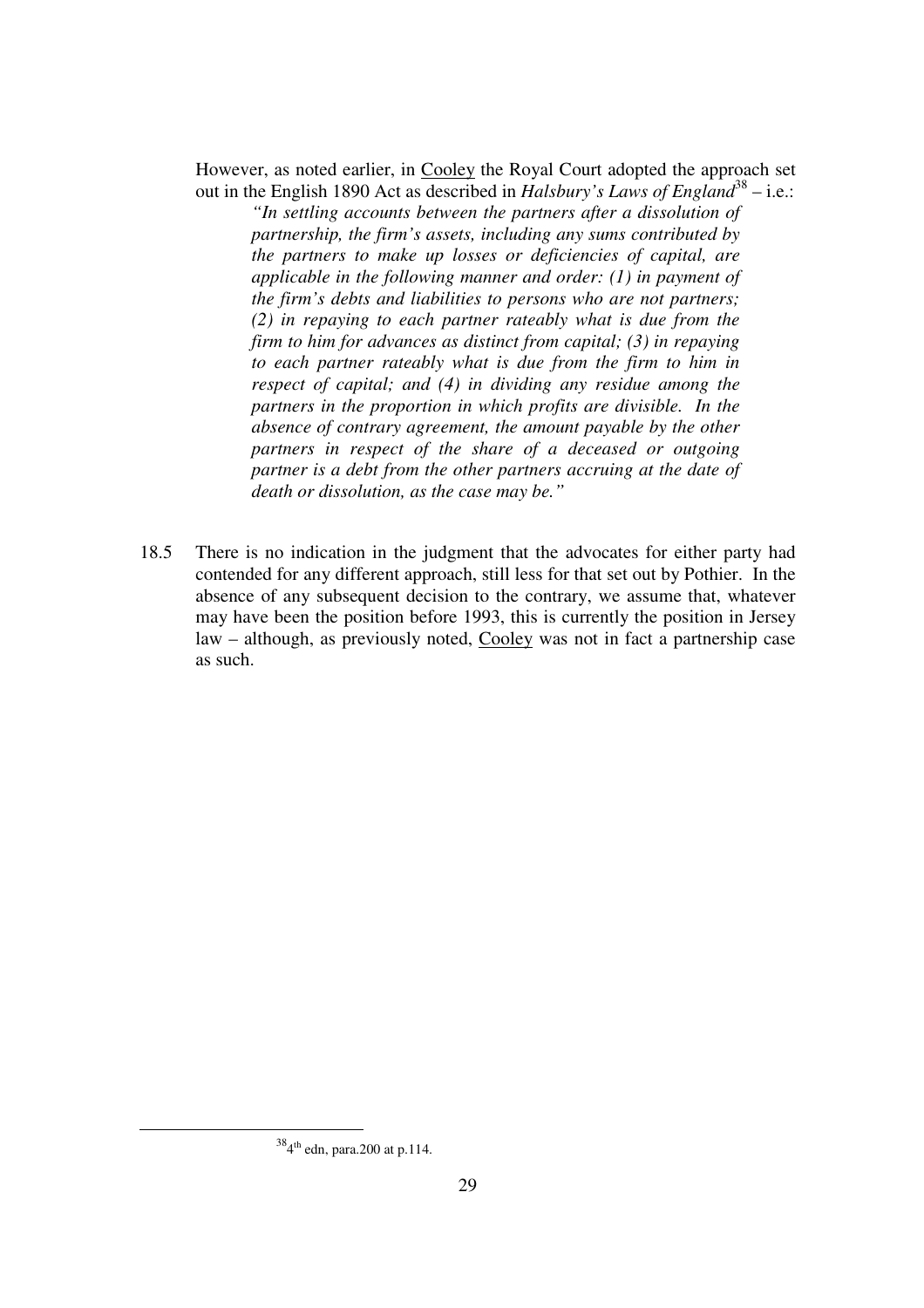#### **E. ISSUES ARISING IN VIEW OF THE AGE OF THE SOURCE MATERIAL OF JERSEY LAW OF PARTNERSHIP**

- 19 It is inescapable that lawyers advising clients in the field of partnership law are, absent judicial decisions, presently almost wholly reliant for guidance on what that law is likely to be, on the writings of authors living in the  $17<sup>th</sup>$  and  $18<sup>th</sup>$ centuries.
- 19.1 Jersey holds itself out as a high quality, modern international commercial centre. In doing so it must compete in a global market with other centres advancing the same message. The reputation of the Island in this regard is not assisted by, and may even be damaged by the fact that in this important commercial field, the sources of reference are such aged and largely inaccessible texts.
- 19.2 Domat and Pothier, whilst undoubtedly learned authors of their time, cannot hope to have considered partnership issues in the context of the modern world and the problems that arise in the environment in which we now operate. The court in Cannon v Nicol recognised the potential difficulty of reliance on ancient writings and held itself perfectly entitled to choose not to adopt the writings of such authors as representing Jersey law, where it did not consider they suited the needs of the Island in the  $21<sup>st</sup>$  century. There will also inevitably be silences, and absences of the detail necessary to permit lawyers to grapple with modern day problems and structures.
- 19.3 It is therefore considered important to identify an appropriate more modern source to which regard should be had both in the absence of local authority and to clarify and lend flesh to the bones of such writings as do exist and constitute local authority.
- 19.4 If it is considered preferable to present Jersey's partnership law in a modern statutory framework, again it would be extremely useful to identify an appropriate 'source statute' to use as a foundation. It is to be noted that Guernsey, Jersey's closest 'offshore' neighbour has had a partnership statute since 1995. There is little doubt, that in this area of law, Jersey lags behind its competitors in providing a clear and accessible statement of the law.
- 19.5 The candidate jurisdictions are firstly England, Scotland and the Commonwealth jurisdictions which derive their law from England, and secondly, France. The limited case law demonstrates that the Jersey Court has previously considered it appropriate to draw upon English law. However, this has not been tested, and so it is necessary to examine the source of English partnership law and to contrast its content with the writings of Pothier to which historically primary recourse is had in this field in Jersey, in order to confirm or otherwise whether reference to English law was in fact sensible and appropriate. It is relevant to note that the Guernsey partnership law, which in its pre-statute,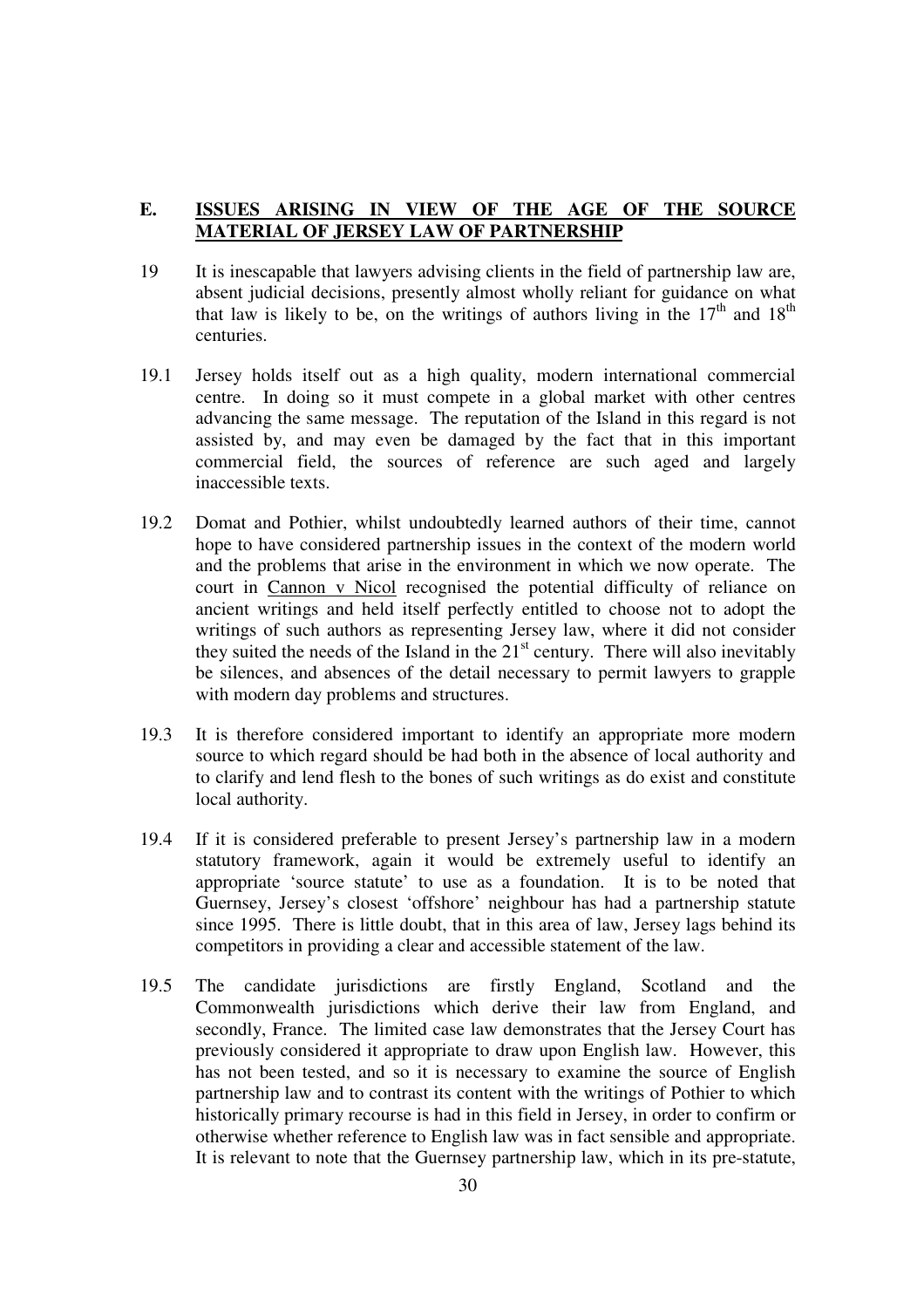customary law state will have been very similar to Jersey law, is modelled very closely on the 1890 English Partnership Act. This is perhaps a preliminary indication that the English law and the writings of Pothier are not dissimilar. The other candidate, France, is included because Pothier's writings in the field of contract law were heavily drawn upon in the production of the Code Civil. It is possible therefore that it is to modern French law that Jersey law should turn for assistance.

19.6 We now consider the origin of English partnership law, its comparison with the law of partnership as stated by Pothier, and then undertake a similar exercise in respect of modern French law.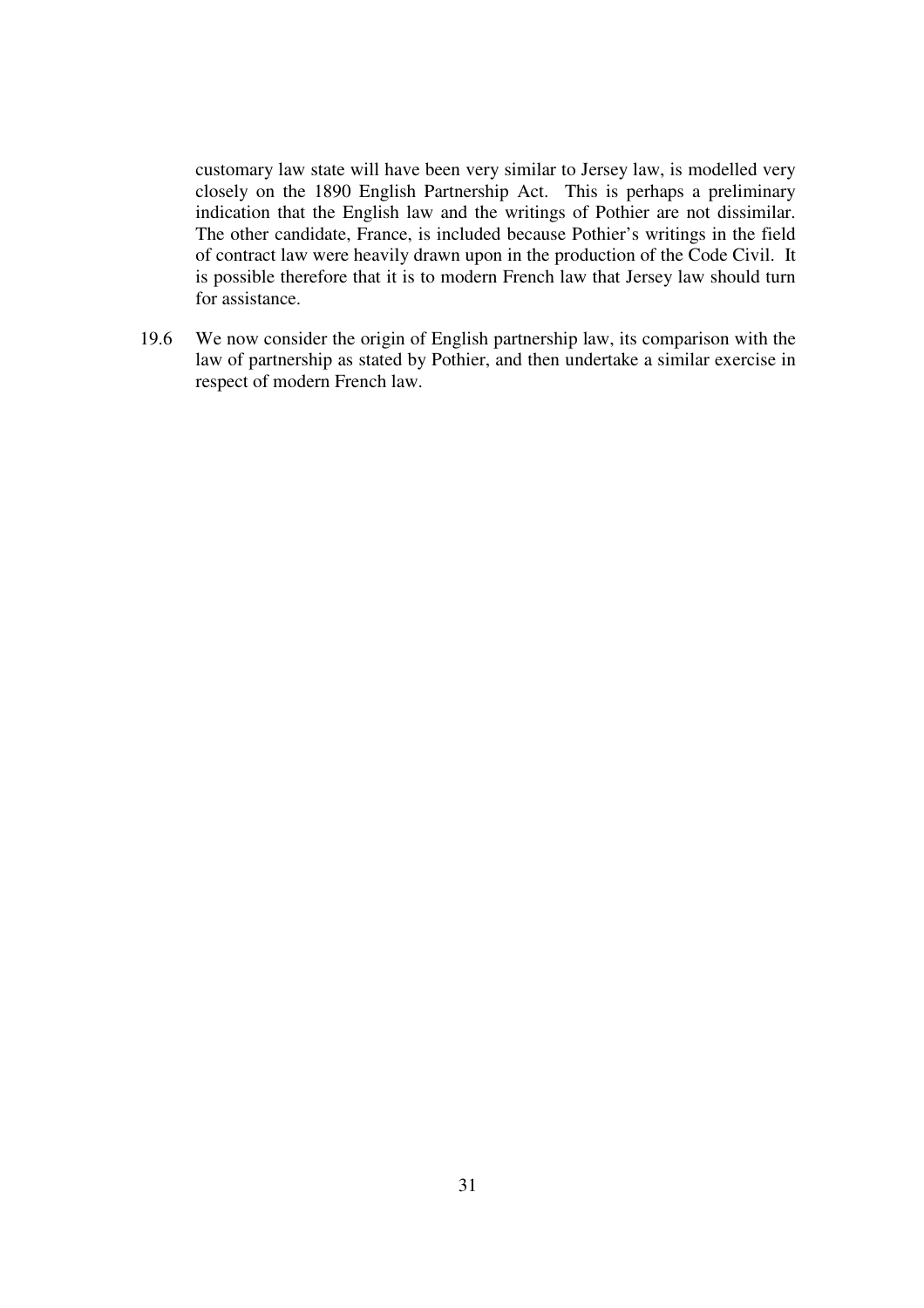#### **F. ORIGINS OF ENGLISH PARTNERSHIP LAW**

- 20 It has proved surprisingly difficult to find any convenient, detailed history of the development of English partnership law before the  $19<sup>th</sup>$  Century.<sup>39</sup> There is no doubt that English partnership law does have common roots with other European jurisdictions in the Roman civil law. However, in England, universal or general partnerships appear to have died out relatively early while commercial partnerships survived and developed with the expansion of trade and commerce.
- 20.1 In the Middle Ages commercial partnerships existed in Europe in two principal forms: the *commenda*, and the *societa*s. The *commenda* was founded on a contract which enabled a merchant ('the *commendator*') to lend capital to a partner ('the *commendatarius*') to employ in trade without contravening the laws against usury. The *commendatarius* was entitled to his expenses of carrying on the trade and a fixed share of the profits after deduction of such expenses. In the event of the trade failing and the capital being lost without fault on the part of the *commendatarius*, the loss would be borne by the *commendator*. This form of partnership contract was common throughout mediaeval Europe, and was known in England.<sup>40</sup> Initially such partnerships involved only the *commendator* providing the capital for a single venture, but later cases involved capital being provided by both *commendator* and *commendatarius*, and for a series of ventures or for a specified period or even for an indefinite time. This type of partnership was particularly common in the Italian city states. In France it became the *societé en commandite* discussed above. However, it did not thrive in England.
- 20.2 The principal reasons for this appear to have been as follows:
	- (a) At first, the law merchant in England developed in much the same way as elsewhere in Europe. Mercantile customs relevant to a particular case were raised by the merchants and competing claims were decided by juries of merchants. However, as the importance of England as a trading and commercial power increased, there was considered to be a need for the law to be more clearly defined. This led to the English courts holding that the rules of the law merchant were questions of law to be decided by the judges rather than matters of custom to be determined by

(1) An Introduction to English Legal History, Sir John Baker, 4<sup>th</sup> edn, 2002;

<sup>&</sup>lt;sup>39</sup>The summary which follows is a distillation from various sources, the principal ones being:

<sup>(2)</sup> *A History of English Law, Sir William Holdsworth*, 7th edn rev. & ed. A.L.Goodhart & H.G. Hanbury, mainly volumes V & VIII;

<sup>(3)</sup> *Selected Essays in Anglo-American Legal History*, 1907-09, ed. F.W.Maitland. <sup>40</sup>See, e.g., Select Cases on the Law Merchant (S.S.), vol.i, 77-8, which mentions a case of

<sup>1300</sup> in the Fair Court of St Ives; and Thomas's Calendar of early Mayor's Court Rolls, 104-5 and 132, which mentions cases in 1300 and 1302.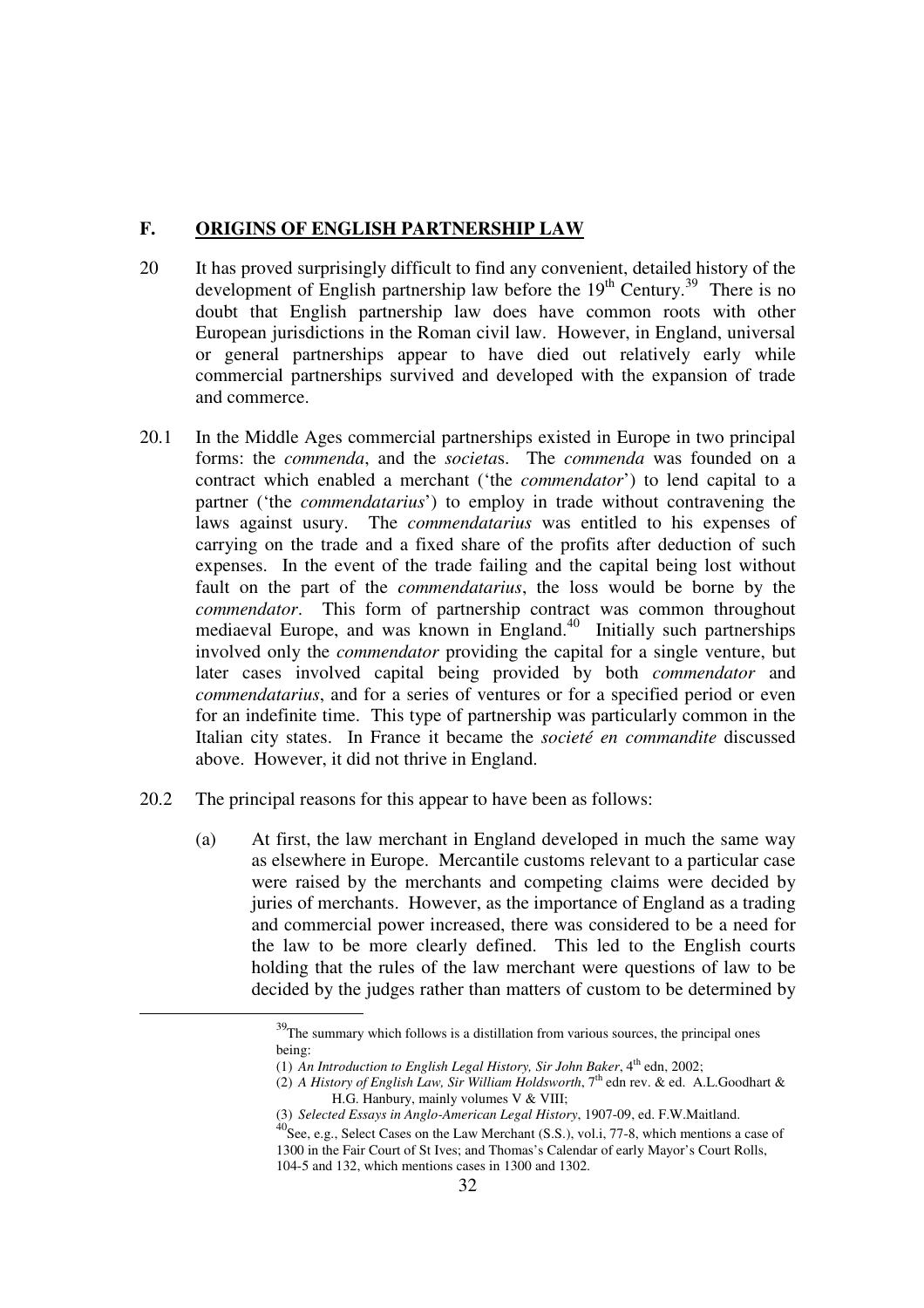juries.<sup>41</sup> Thus from the late  $16<sup>th</sup>$  and early  $17<sup>th</sup>$  centuries, English commercial law appears to have developed in a somewhat insular way, detached from that of mainland Europe.

- (b) Further, England's trade, although expanding in and from the Middle Ages, did not begin to develop rapidly until the later part of the  $16<sup>th</sup>$ century, by which time the joint stock company had begun to emerge as an alternative and apparently more attractive means of raising capital for commercial ventures.
- (c) Additionally, in the early  $18<sup>th</sup>$  century there was considerable political opposition in England to the idea of limited liability, which was of course an essential feature of the *commenda*.
- 20.3 The consequence of all this was that, so far as concerns partnership, English law became focussed solely on that type of partnership which was equivalent to the French *societé en nom collectif*. In the latter half of the 19<sup>th</sup> century economists and lawyers, including some judges, began to campaign for some form of limited liability partnership, as had already been developed in the United States of America. It seems there was still considerable establishment opposition to the idea, and this persisted until the passing of the Limited Liability Partnership Act 1907.
- 20.4 This position is reflected by comments made by Lord Lindley in chapter 1 of the  $3<sup>rd</sup>$  edition of Lindley on Partnerships.<sup>42</sup> He quoted a number of definitions of partnership, including those of Pothier, Domat, the French Code Civil and a number of other European and Roman jurists, and commented that, with one exception, all these

*"are, with reference to the law of England, too wide; for they include not only partnership in the proper sense of the word, but also many corporations and companies which differ from partnerships in several important respects."* 

The exception was a definition by one  $Dixon:^{43}$ 

*"A partnership is a voluntary unincorporated association of individuals standing to one another in the relation of principals for carrying out a joint operation or undertaking for the purpose of a joint profit."* 

 <sup>41</sup>See, e.g., *Pollans v van Mierop* (1765) 97 Eng Rep 1035 per Lord Mansfield.

 $42(1873)$ , the earliest edition which we have been able to find to date.

 $43$ The author of an early  $19<sup>th</sup>$  century book on partnership law of which we have not yet been able to find a copy.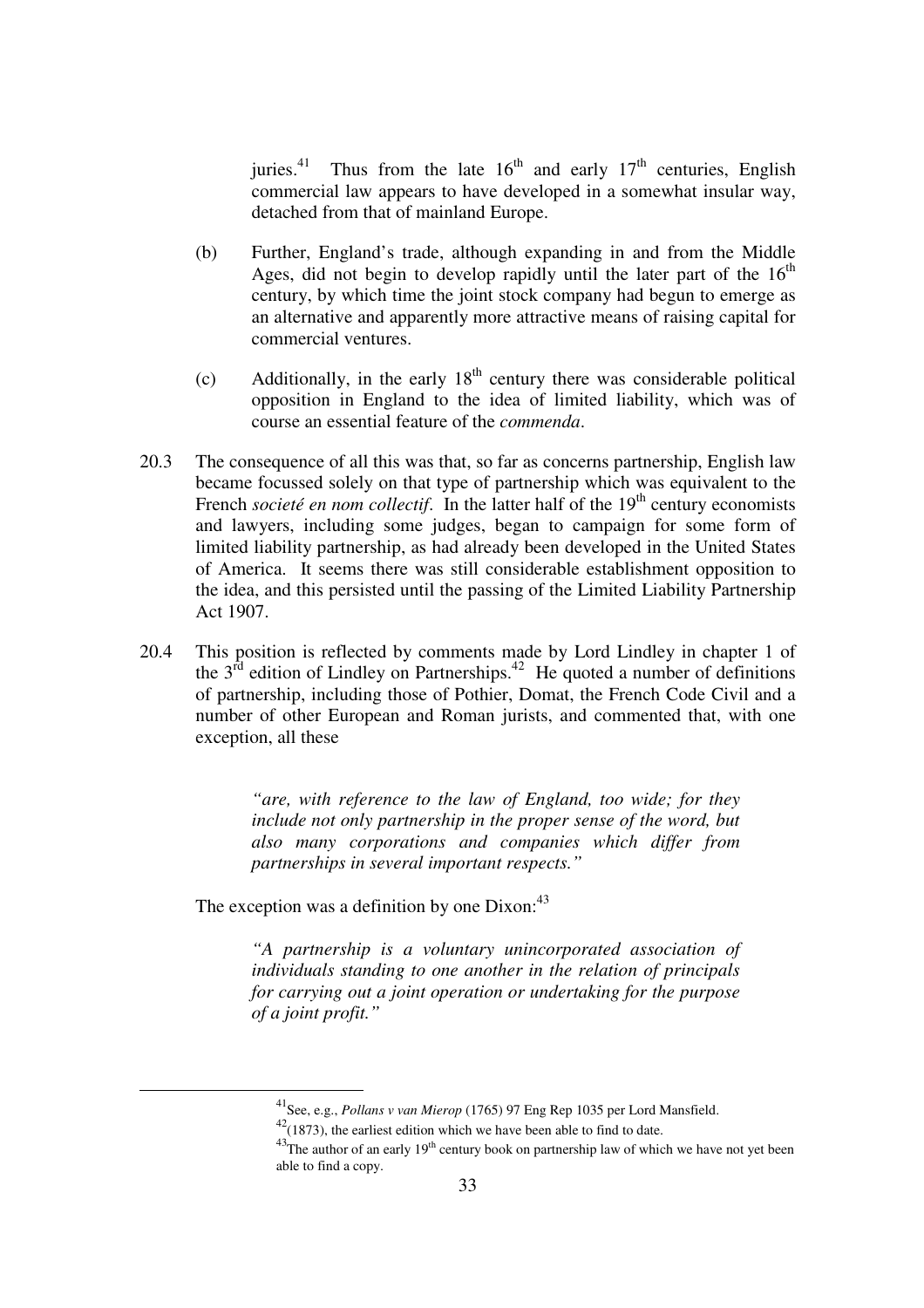Lord Lindley said that in English common law every association of individuals formed for the purpose of sharing profits is either a partnership or a corporation and, "a company which is neither a corporation nor a partnership is a thing unknown to the common law of England."

- 20.5 Lord Lindley went on to distinguish between partnerships, corporations and unincorporated companies. He said that the distinguishing feature of a corporation is that it is a "fictitious person created by special authority" and enabled by that authority to acquire rights and incur obligations as a means of attaining the object for which the corporation is created; the rights and obligations of individual members are not those of the corporation, nor are the rights and obligations of the corporation exercisable by or enforceable against the individual members. By contrast, in English law a partnership has no distinct legal personality from its members and therefore has no rights and obligations distinct from those of its members. Lord Lindley commented that a partnership consists of a few individuals known to each other, bound together by ties of friendship and mutual confidence, and who, therefore, are not at liberty without the consent of all to retire from the firm and substitute other persons in their place. By contrast, a company consists of a larger number of individuals, not necessarily acquainted, and who join and leave at will. He suggested that the law of unincorporated companies "is composed of little else than the law of partnership modified and adapted by statute to the wants of a large and fluctuating number of members".
- 20.6 It remains an essential feature of English partnership law that a partnership has no legal personality distinct from its members. A firm cannot in its own right acquire rights or obligations; the rights and liabilities of a partnership are the collective rights and liabilities of each of its members. The firm cannot hold an interest in property; any property introduced or acquired for the partnership must be held by some of the partners as trustees for the benefit of themselves and their co-partners. The firm name is merely a convenient shorthand for the names of all its members; it is not a legal entity.
- 20.7 The other significant difference between English law and mainland European law was the refusal of the English courts to recognise as a partnership any community in property or profits which does not arise from the carrying on of a business for profit (including for that purpose a professional practice). This reflected the disappearance of general and non-trading particular partnerships from English law. This probably was largely due to differences in property and inheritance law in England and mainland Europe.
- 20.8 In 1865 the first legislation concerning partnership law in the United Kingdom other than Ireland (see below) was passed. This was Bovill's Act (An Act to amend the Law of Partnership). $44$  From the 18<sup>th</sup> century the courts had accepted that a person who shared in the profits of a business was liable as a partner for

 <sup>4428 &</sup>amp; 29 Vict c.86.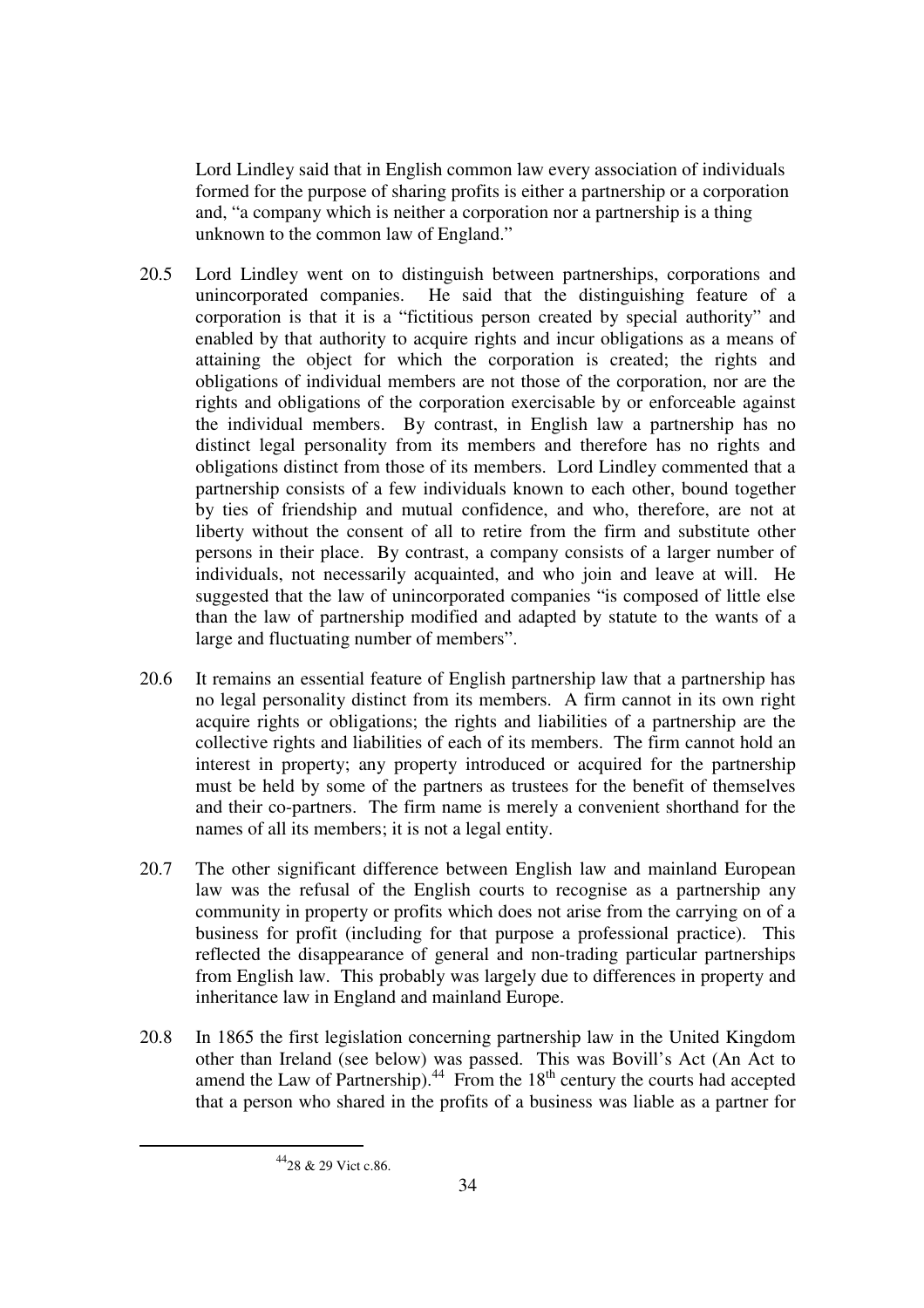the losses of that business. However, it had come to be considered unjust that someone who had merely lent money to a firm at a rate of return fluctuating with and payable out of the profits of a firm should be treated as a partner. In Cox  $\nu$  Hickman<sup>45</sup> the House of Lords held that the sharing of the profits of a partnership was determinative of the existence of a partnership but was merely *prima facie* evidence of a partnership which could be rebutted. Bovill's Act expanded the effect of this decision by removing any presumption of partnership or liability as a partner in four situations in which a person receives a share of the profits of a business: where the receipt of a share of the profit is consideration for the sale of a business, is repayment of a loan, is remuneration for services, or is an annuity to the widow or family of a deceased partner. No equivalent statute was enacted in Jersey.

20.9 Nonetheless, there are, it is considered, relatively few differences between the pre-1890 English law of partnership and what appears to be Jersey customary law in relation to *societés en nom collectif* as set out above.

 $^{45}\!$  (1860) 8 HL Cas 268.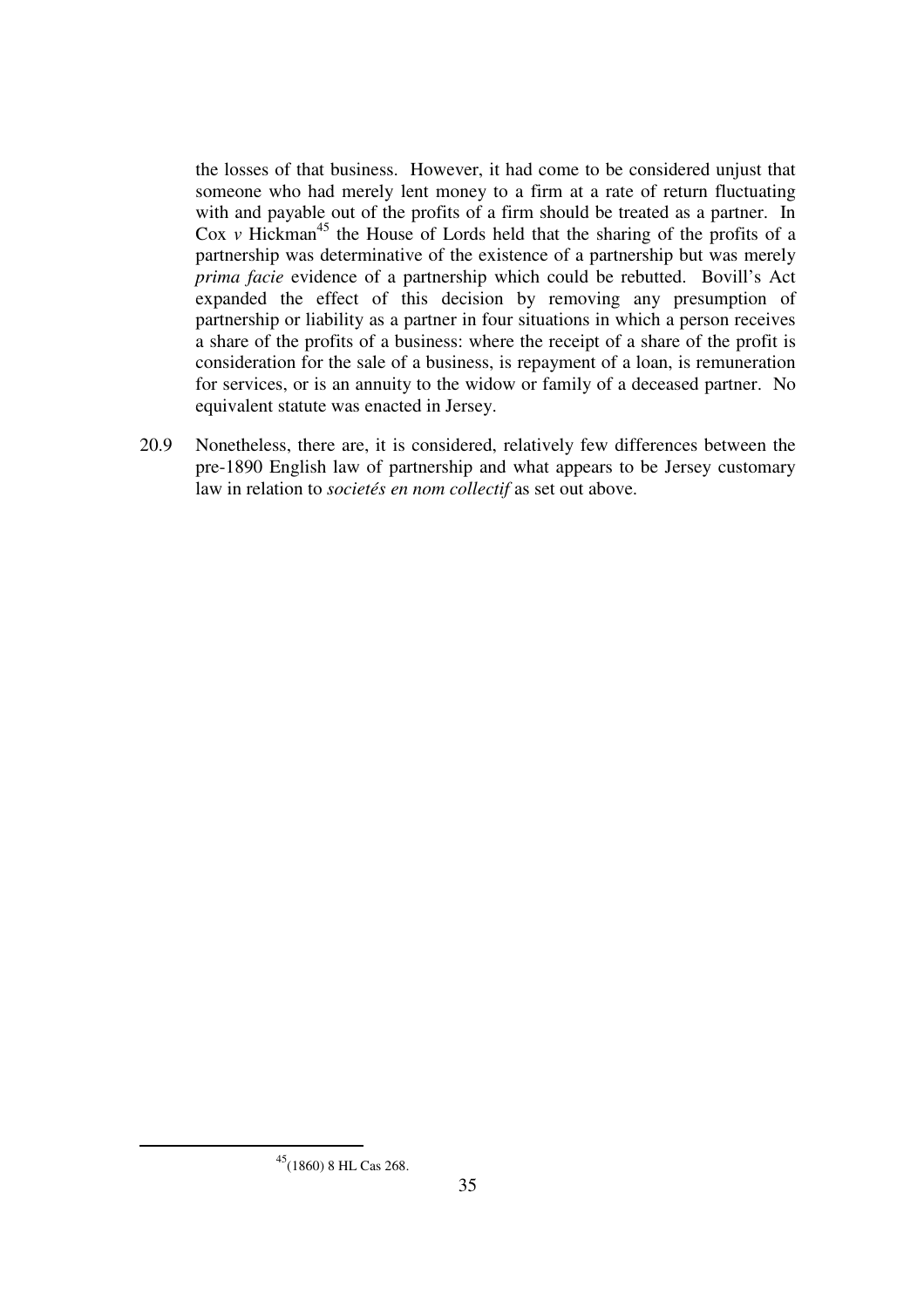## **G. THE CURRENT ENGLISH LAW OF PARTNERSHIP AND THE WRITINGS OF POTHIER COMPARED**

- 21 The Partnership Act 1890 (the "1890 Act") forms the basis of partnership law in the United Kingdom.<sup>46</sup> It is a convenient shorthand in this report, to refer to UK partnership law generally as 'the English law of partnership' unless the context requires otherwise.
- 21.1 The 1890 Act was expressed to "declare and amend the law of partnership" and provides that the pre-existing common rules of equity and common law relating to partnership remain in force except in so far as they are inconsistent with the express provisions of the Act.<sup>47</sup> In the  $6<sup>th</sup>$  (1893) edition of his book on Partnership (the first revision of the work after the 1890 Act came into force), Lord Lindley commented,

*"With one exception the Partnership Act 1890 introduces no great change in the law. It amends the law in some small particulars, and it removes doubt on one or two controverted points; but, speaking generally, the Act makes no important change in the law save in respect of the mode of making a partner's share of the partnership assets available for the payment of his separate judgment debts."*

A revised version of this comment survives at paragraph 1-06 of the current  $(18<sup>th</sup>)$  edition of Lindley & Banks on Partnership, and the current editor notes in a footnote that the one important change referred to, making a partner's share of partnership assets available to pay his judgment debts (section 23), is now little used. No reported case or other accepted textbook on the law of partnership has been found which has identified any other significant change in the pre-existing law which was effected by the 1890 Act.

- 21.2 Nonetheless, it is important to note that, although the 1890 Act is seen as a code, it is not a complete code and, by section 46, expressly saves the preexisting rules of equity and of common law applicable to partnership in so far as they are not inconsistent with the express provisions of the Act.
- 21.3 Partnership has been called a branch of the law of contract. In the  $6<sup>th</sup>$  edition of Lindley on Partnership Lord Lindley suggested partnership might more properly be called a relationship resulting from a contract. However, this distinction was largely ignored by the English courts until the judgment of Lord Millett in Hurst  $\nu$  Bryk.<sup>48</sup> Lord Millett's proposition in that case (which, although not the ratio of the majority, has since been followed in a number of cases at first instance) is that the contract brings into existence the distinct equitable relationship of

 $^{46}$ The Act applies generally to England & Wales, Scotland and Northern Ireland, although certain of its provisions do not apply to all of these jurisdictions.  $47$ Section 46.

<sup>48[2000] 1</sup> WLR 740.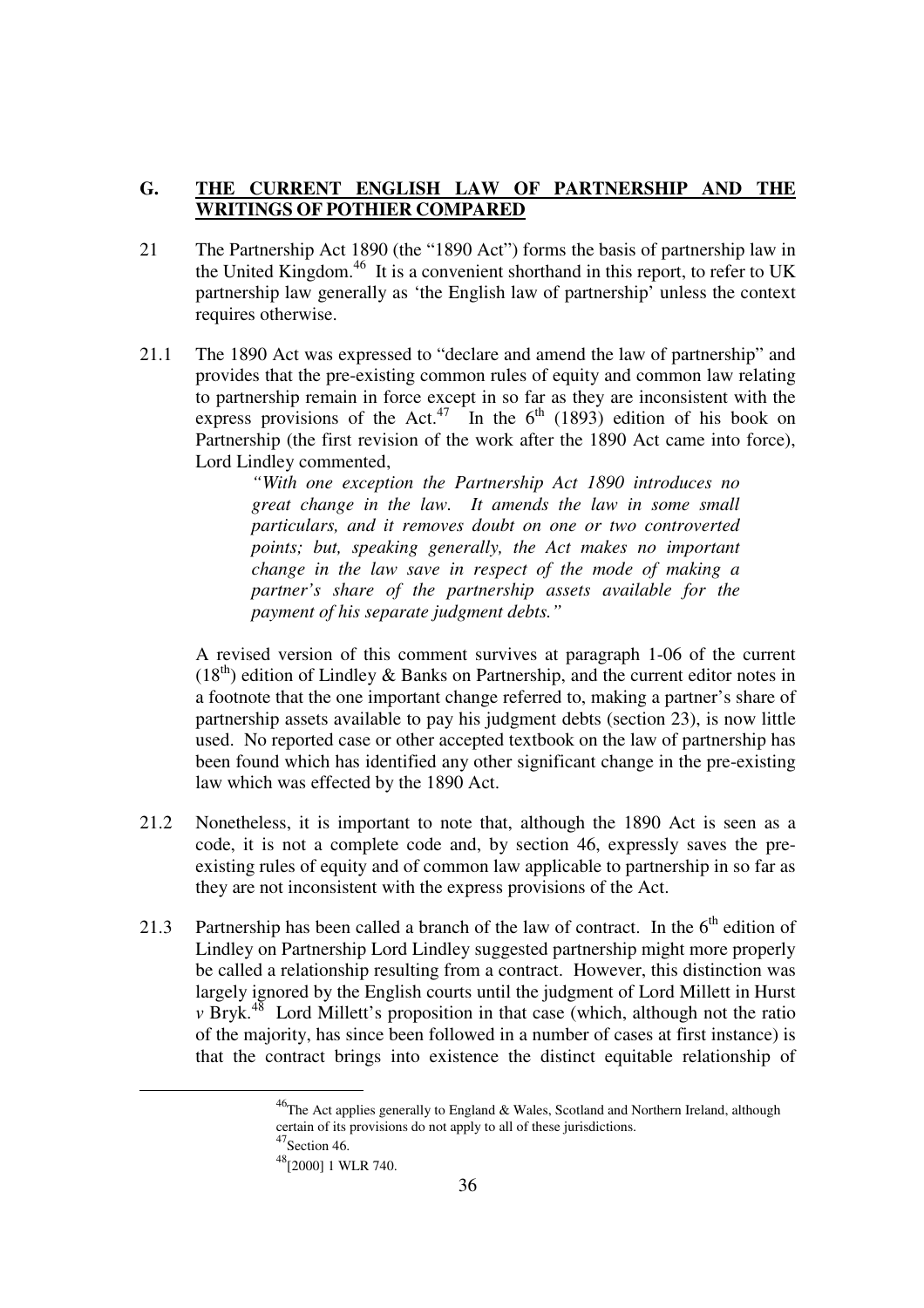partnership. The consequence in that case was that a repudiatory breach of the contract did not, of itself, automatically dissolve the partnership; the partnership was a creation of equity under control of the court.

- 21.4 It is not necessary to set out here the detailed provisions of the 1890 Act. A convenient summary of the essential features of English partnership law is set out in Part II of the Joint Report on Partnership Law issued by the (English) Law Commission and the Scottish Law Commission.<sup>49</sup>, and that section of their paper is included as an appendix to this report.
- 21.5 The first point of difference between the 1890 Act and existing Jersey law as it is believed to be lies in the definition of partnership. Section 1(1) of the 1890 Act defines it as "the relationship which subsists between persons carrying on a business in common with a view to profit". The definition (based on Pothier's) adopted by the Royal Court in Bennett included holding "something in common" as an alternative to the carrying on business, although both limbs were subject to the requirement of an intention to make a profit. The omission from section 1(1) of words to the effect that the business and the profit had to be lawful or (per Pothier) honest, does not create a difference, since the requirement of lawfulness is necessarily presumed.
- 21.6 A further potential difference arises from the respective definitions in that Pothier's definition expressly requires a contribution to constitute a person a partner whereas there is no such express requirement in the 1890 Act – although the need for a contribution is plainly implicit. By section 14(1) of the 1890 Act any person who holds himself out, or knowingly allows himself to be held out, as a partner is liable to third parties dealing with the partnership, even if he has made no contribution to the partnership and is not entitled to any share in its profits. It is not clear from Pothier's or Domat's writings on partnership law what the position in Jersey customary law would be in this regard.
- 21.7 The requirements of French law for partnership contracts to be reduced into writing and registered have been commented upon already on (paragraph 10.2 above), queried whether this was or is the position in Jersey law, at least in regard to partnerships *en nom collectif,* and found there to be no evidence to support such a finding - paragraph 10.3 above. English law does not require partnership deeds to be in writing, nor does it require any subsequent variation to be in writing even if the original was in writing (absent any express provision to the contrary). Because there presently is no requirement for registration of a partnership deed or of an extract containing any special stipulations, while any such stipulations will be binding as between partners, they will not bind third parties dealing with the partnership in the absence of actual notice of them (section 8 of the 1890 Act). The same would appear true in Jersey law if it is correct to suppose that Jersey law does not require writing and registration.

 <sup>49(</sup>English) Law Commission Paper 283, Scottish Law Commission Paper no. 192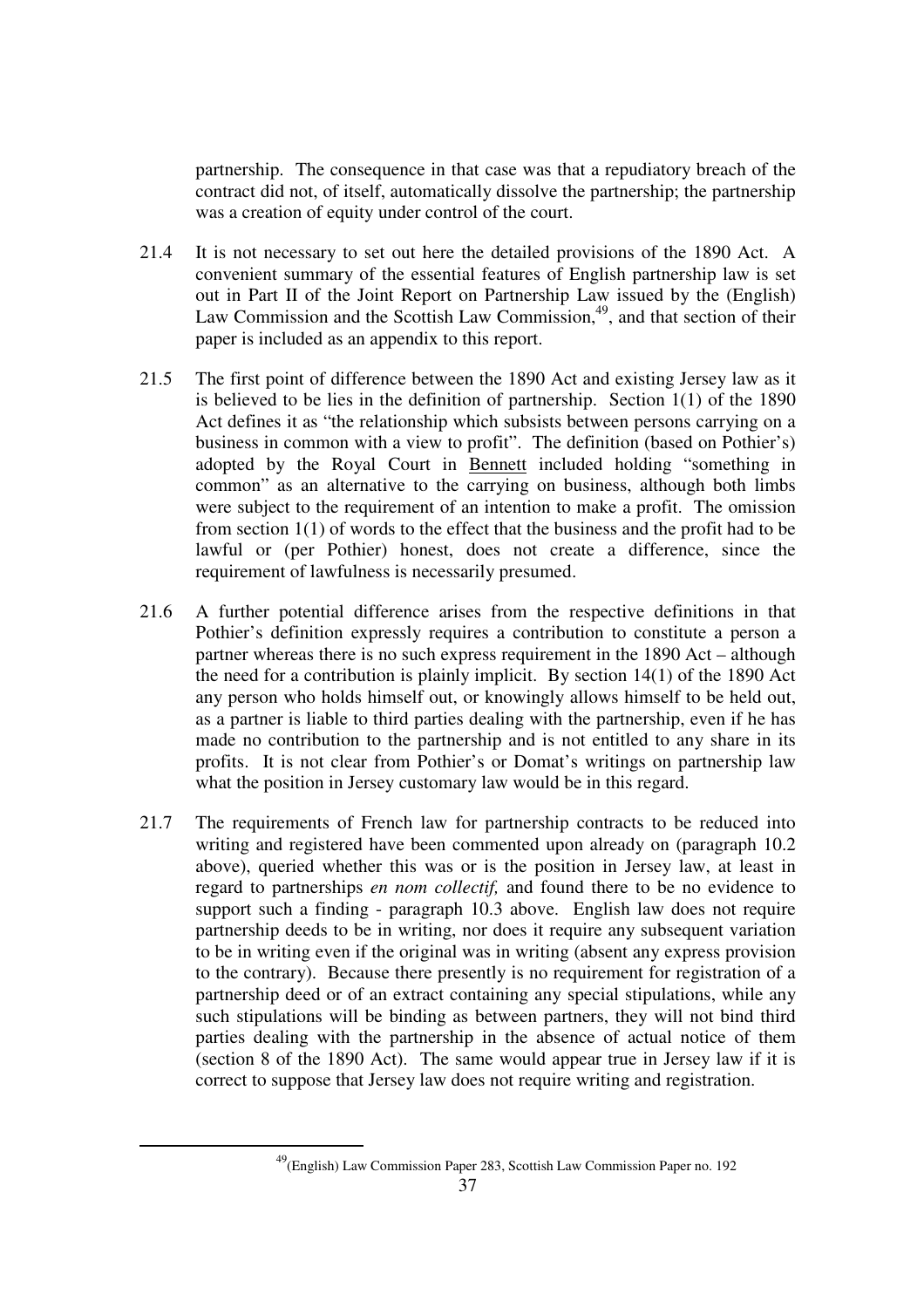- 21.8 Section 9 of the 1890 Act expressly provides that every partner in a firm is jointly liable with his co-partners for all the debts and obligations of the firm incurred while he is a partner. It seems that the Royal Court in Golder adopted the principle contained in this provision. However, it should be noted that Pothier says that joint and several liability in commercial partnerships was an exception to French common law and ought not to apply to non-trading partnerships because a partner in a non-trading partnership would often have no power to bind his co-partners in circumstances where a partner in a trading partnership would. Presumably this could be the case under Jersey law in relation to the non-trading partnerships, which are allowed under the Royal Court's definition of partnership.
- 21.9 Section 24(8) of the 1890 Act provides that in the absence of any agreement to the contrary, "any difference arising as to ordinary matters connected with the partnership business" may be decided by a majority of the partners, although no change in the nature of the partnership business may be made without the agreement of all partners. It is not clear if this also is the case in Jersey law but it is known that it is commonly adhered to in Jersey professional partnerships.
- 21.10 In English law there is no qualification on the right of a partner to dissolve a partnership at will by giving notice to the effect that the notice should not be given "at an unseasonable time".<sup>50</sup> As stated above (paragraphs  $3.5, 3.6$ ) this is a condition stated in Pothier, but whilst the Court in Cannon was not called upon to actually decide the matter, it is clear from the comments made in the judgment that the Court did not consider this additional requirement of Pothier should be adopted as part of Jersey law.
- 21.11 The complicated procedure for distribution described by Pothier does not apply under English law, which is governed by section 44 of the 1890 Act. The principal effect is that the whole of the partnership property, moveable or immoveable, should be sold so that, after satisfying the claims of all creditors of the firm, each partner can receive his share of the balance of the proceeds of sale. However, as noted above, it seems likely that current Jersey law has adopted English law in this regard.
- 21.12 It seems that there is no other significant difference between the two jurisdictions. Viewed as a whole, in fact the law of partnership of the two jurisdictions essentially the same in the majority of its content. This is of course not surprising since Roman law provided the spring board from which partnership law in both jurisdictions developed and which was the source to which both Pothier and Domat referred.

<sup>&</sup>lt;sup>50</sup>See s.32 of the 1890 Act and **Peacock** *v* Peacock 15 Ves. 56 per Lord Eldon.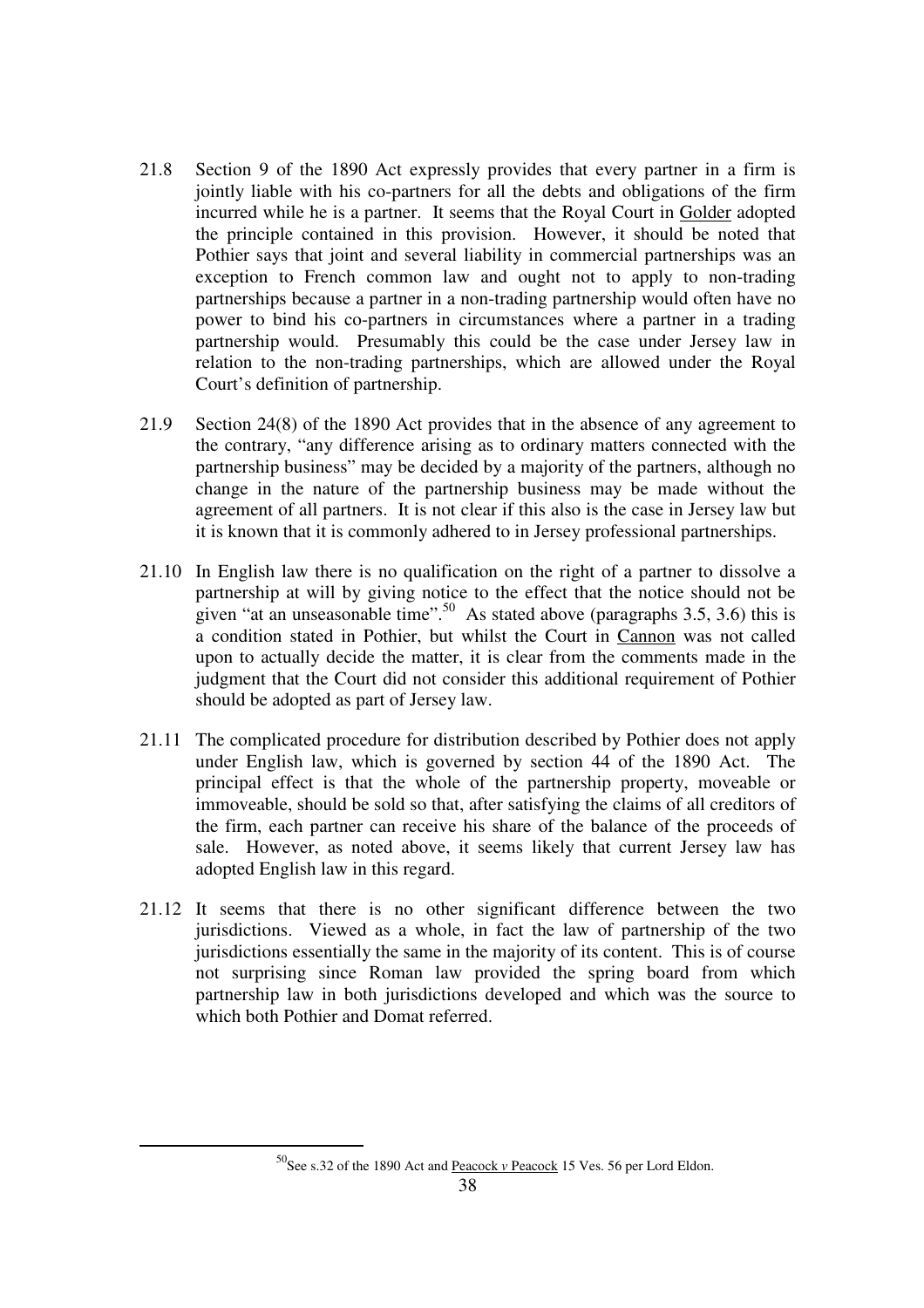## **H. PARTNERSHIP LAW OF OTHER JURISDICTIONS**

#### 22 **Scottish Partnership Law**

- 22.1 The 1890 Act applies to both England and Wales and Scotland,  $51$  although some sections are expressed to apply only to one of these jurisdictions. As with England and Wales, there is a general consensus that the 1890 Act as it applies to Scotland is for the most part a codification of the pre-existing Scottish law.<sup>52</sup>
- 22.2 The most authoritative work on Scottish partnership law before the 1890 Act is *F.W. Clark's 'The Law of Partnership and Joint Stock Companies According to the Law of Scotland* (1886). Clark commented that the differences between English and Scottish partnership law generally arose from differences in the other branches of law which affected the law of partnership rather than from partnership law as such. He considered it acceptable to refer to English authority on matters of principle.
- 22.3 One major point of divergence between English and Scottish partnership law which Clark did identify was in regard to the separate legal personality of a partnership. In Scotland a partnership was not a corporation but nevertheless had a distinct legal personality from its members. This had a number of important practical consequences which distinguished English and Scottish partnership law:
	- (a) The funds and other assets of the partnership belonged to the firm itself as sole owner, not to the partners as joint owners.
	- (b) The firm is the proper or primary debtor in debts owed by the partnership so that the personal liability of the individual members was accessory, or secondary, to that of the firm and they could be called upon to meet those debts only if the firm had failed to do so.
	- (c) The firm could sue and be sued in its own name.
	- (d) The firm could itself be a debtor or creditor to any of its members and could sue or be sued by them.
	- (e) Two firms having one or more members in common could sue one another.
	- (f) A firm could be sequestrated without the members individually being sequestrated.

<sup>&</sup>lt;sup>51</sup>[It also applied in Ireland and, with some amendments, continues to apply in both the Republic and Northern Ireland.]

<sup>52</sup>See, e.g., *Miller, The Law of Partnership in Scotland* (1973) pp 1-2, and the introduction to the section of partnership in the *Stair Memorial Encyclopaedia of Scottish Law* (the Scottish equivalent of *Halsbury's Laws of England*).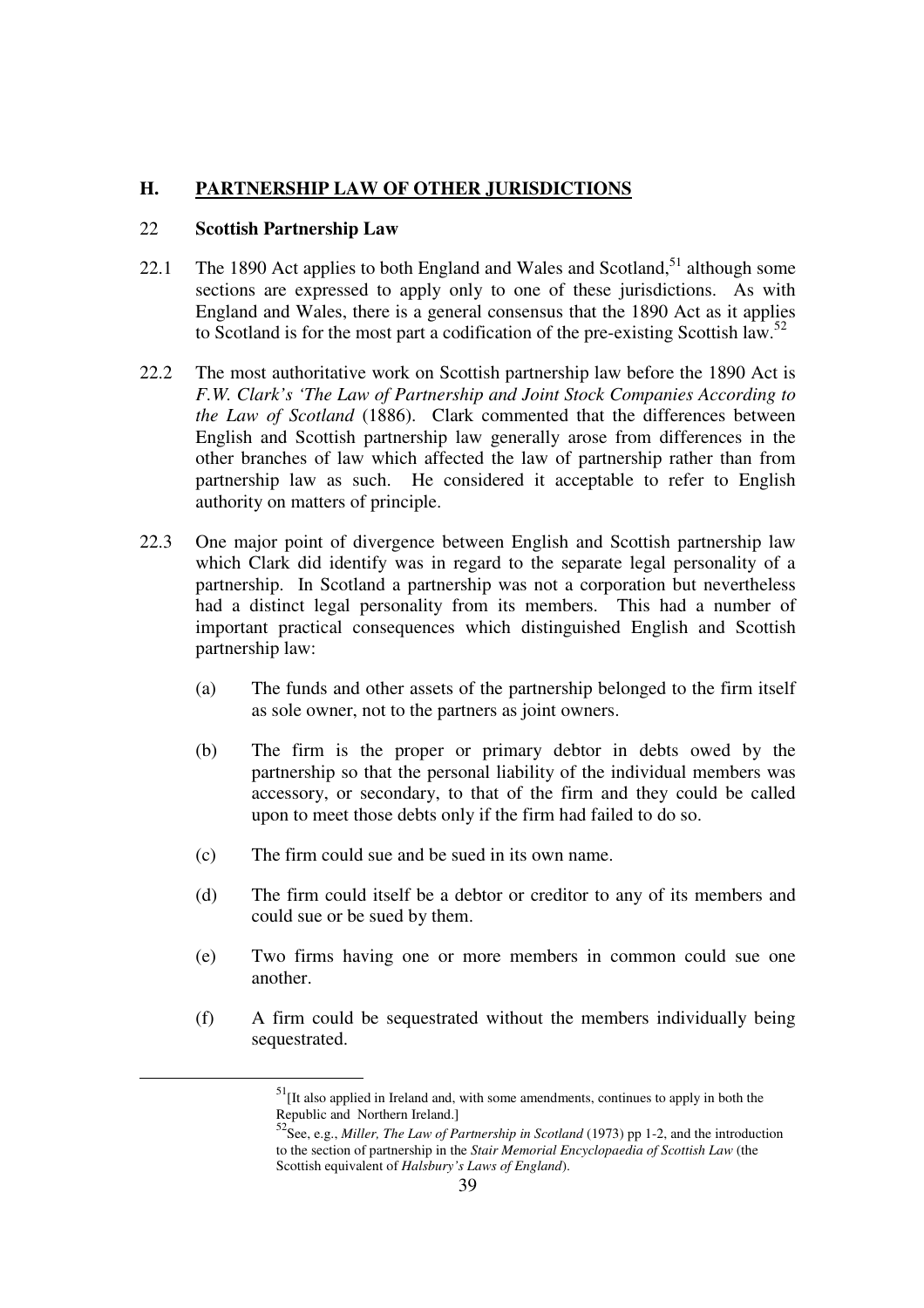(g) Creditors of a member of the firm could attach that member's share or interest in the firm.

These distinctions were preserved by section 4(2) of the 1890 Act.

- 22.4 Early drafts of the bill which eventually resulted in the 1890 Act did seek to introduce the concept of distinct legal personality for partnerships into English partnership law, but that was rejected. The joint Report of the English and Scottish Law Commissions on partnership law and the draft bill produced in connection with it sought to do the same. The view of the (English) Law Commission is that it would be a reasonable development of English partnership law and would accord with the reality of modern commercial attitudes. Those changes have been put on hold for the time being by the British Government, due it appears to differing opinions on the economic benefit of such reforms, though it will take forward changes to the Limited Partnerships Act 1907 (See Appendix 2).
- 22.5 It is relevant to note that Scottish law has its origins in Roman law developed with reference to Dutch and pre-Napoleonic Code French commentaries. Although, Scottish law has been heavily influenced by English authority since the Act of Union, its distinctive character remains strong. This point is mentioned because the fact that the 1890 Act is seen by commentators on both sides of the border as essentially a codification of both the pre-existing law in both England and Scotland adds force to the proposition that the law of partnership as set out in that Act derives essentially from the same roots as pre-Code French law and does not differ in any significant respect from what appears to be the customary law of Jersey.
- 22.6 The other respects in which Scottish partnerships are expressly treated differently from English partnerships under the 1890 Act are as follows:
	- (a) In both jurisdictions each member of a partnership is jointly liable with the others for the debts of the partnership, but by section 9 each member of a Scottish partnership is also severally liable.
	- (b) In both jurisdictions, on the death of a partner his estate is also severally liable for such debts and obligations as were incurred while he was a partner, but in England (and Ireland), although not in Scotland, this is subject to the prior payment of his separate debts.
	- (c) Section 20 deals with partnership property. It has different provisions for England and Scotland, but these arise solely from the differences between English and Scottish land law.
	- (d) Section 23, which deals with proceedings against a partner's share in partnership property to satisfy that partner's personal judgment debts does not apply in Scotland.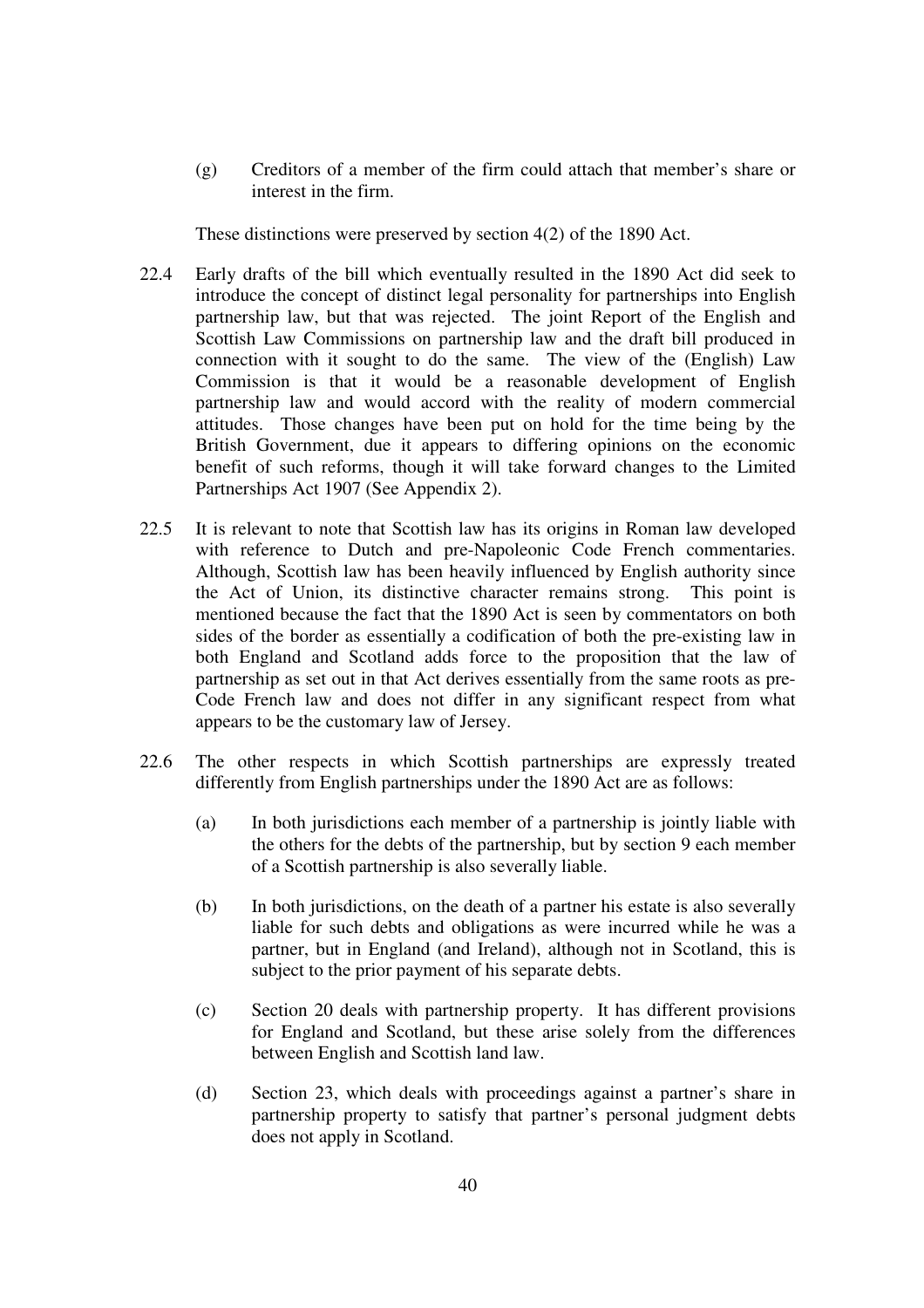(e) Section 47 makes reference to the Scottish law of bankruptcy, which differ from English bankruptcy law..

None of these differences are fundamental.

#### 23 **Irish Partnership Law**

23.1 The Irish law of partnership prior to the separation of the Republic of Ireland from the United Kingdom appears (unsurprisingly) to have followed English law. Interestingly, the first partnership law enacted in Ireland (and which did not apply to the other UK jurisdictions) was in 1741: An Act for the better Regulation of Partnerships to encourage Trade and Manufacturing in Ireland,<sup>53</sup> which was amended in  $1771$ <sup>54</sup> However, these were repealed and the 1890 Act has been held by the Irish Court of Appeal still to apply in the Republic after independence.55 The same case confirmed the relevance of pre-1890 decisions of the Irish courts in accordance with section 46 of the 1890 Act unless inconsistent with the Act. The status of the pre-1922 decisions of the courts of the United Kingdom is the subject of judicial conflict. On one view they became part of Irish law on independence save to the extent they are inconsistent with the Republic's constitution.<sup>56</sup> On another view, only pre-1922 statute law, not case law, was carried over into Irish law on independence.<sup>57</sup> However, post-1922 UK decisions on partnership law, although clearly not binding on the Irish courts, are regarded as persuasive,  $58$  as are the decisions of those former colonies which have implemented the 1890 Act in whole or in part into their respective partnership legislation.

### 24 **Guernsey Partnership law**

- 24.1 As referred to above, in 1995 the States of Guernsey enacted The Partnership (Guernsey) Law 1995. In almost all respects this mirrors the 1890 Act (save for some changes in order and layout). The only significant differences between it and the 1890 Act as applied in England are:
	- (a) Section 9 makes partners jointly and severally liable for all debts of the firm incurred while they were partners (i.e., applies section 9 of the 1890 Act as for Scottish partnerships).

 $53$ 15 Geo II c.7.

<sup>5411 &</sup>amp; 12 Geo III c.25.

<sup>55</sup>Murphy *v* Power [1923] 1 IR 68.

<sup>56</sup>This is the view of Michael Twomey in his (Irish) *Partnership Law* (2000) supported by the Irish cases of Vone Securities Ltd *v* Cooke [1975] IR 59, McKinley *v* Minister for Defence [1992] 2 IR 333, and Irish Shell Ltd *v* Elm Motors Ltd [1984] ILRM 595. .

 $\frac{57}{7}$ This was the majority view of the Irish Court of Appeal in Gaffney *v* Gaffney [1975] IR 59.

<sup>59.&</sup>lt;br><sup>58</sup>See, e.g., <u>Irish Shell Ltd *v* Elm Motors Ltd</u> (above) and more recently per Costello J in <u>M</u> McM *v* J McC[1994] 1 IR 293 at 303.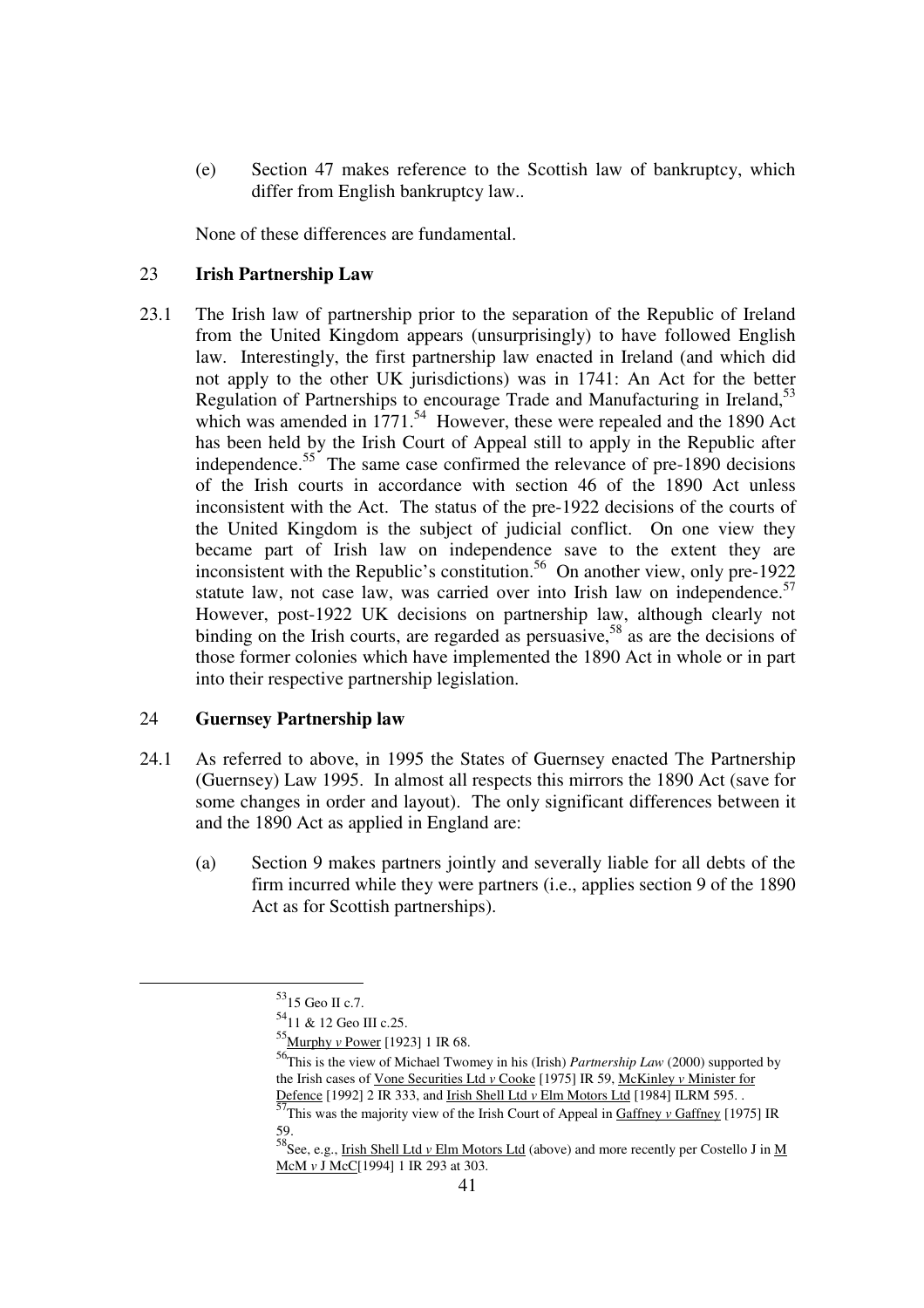- (b) Section 12 of the 1890 Act, which makes every partner jointly and severally liable for the liabilities of the firm in respect of wrongful acts and omissions of any partner acting in the ordinary course of the firm's business (section 10) and any misapplication of money received for or in the custody of the firm (section 11), is omitted.
- (c) Section 22 introduces an express requirement of utmost good faith as between partners.
- (d) Section 36 of the 1890 Act (rights of persons dealing with firm against apparent members of firm) is omitted.
- (e) Section 43 introduces specific provisions as to the power of the Royal Court to make orders in relation to dissolution.
- 24.2 It is presumed that Guernsey partnership law prior to the enactment of this Law would have developed from common roots with and would have been broadly similar to Jersey partnership law. The Jersey Royal Court will look to Guernsey law as part of the exercise in ascertaining what is Jersey law in the absence of established Jersey authority on a particular topic<sup>59</sup>. It is clearly of some relevance to the Commission that Guernsey has felt able very substantially to adopt the 1890 Act when codifying its own partnership law so recently.

## 25 **Isle of Man Partnership Law**<sup>60</sup>

25.1 The general law of partnership in the Isle of Man mirrors that of England and Wales. The principal statute, which governs both ordinary and limited partnerships, is the Partnership Act 1909. This is based on the 1890 Act and the UK Limited Partnership Act 1907. There is no practical difference between English and Manx law so far as concerns ordinary partnerships. The rules applicable to ordinary partnerships were modified for limited partnerships in much the same way as in English law. However, a number of significant changes to the law concerning limited partnerships were introduced subsequently by the International Business Act 1994.

<sup>&</sup>lt;sup>59</sup> Enquiries were made of the Guernsey Law Officers' Department and the Financial Services Department (which, it is understood had the primary responsibility for introducing the 1995 Law) as to what investigation there may have been as to the existing Guernsey law of partnership before the 1995 Law was introduced. No response has yet been received.

<sup>60</sup> *Isle of Man Partnership Law*, Mark Solly (1996).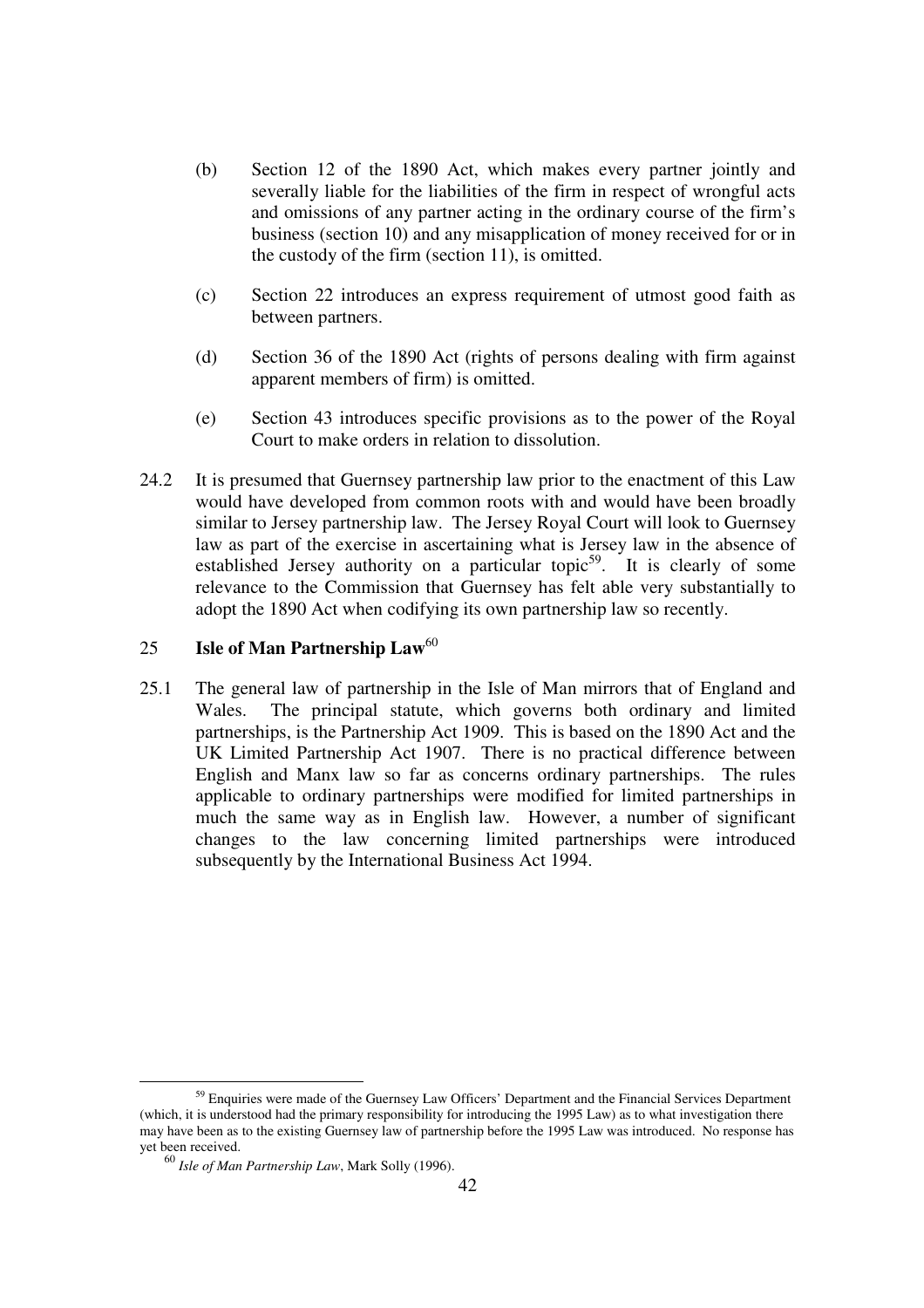## **I. PARTNERSHIP LAW OF OTHER COMMONWEALTH AND FORMER COMMONWEALTH JURISDICTIONS**

26 It must be appreciated that sources for partnership law in these jurisdictions has been limited principally to the libraries of the Inns of Court and the internet. Not all these jurisdictions yet have websites that contain or give access to the necessary information, and some of the printed sources in the libraries are not terribly recent. This section must be read in light of that qualification.

## 27 **Australia**<sup>61</sup>

- 27.1 The 1890 Act was substantially adopted by all the then Australian State Parliaments except Western Australia within a year or so of that Act being enacted by the United Kingdom Parliament.
	- (a) New South Wales<sup>62</sup> and South Australia<sup>63</sup> passed Acts identical to the 1890 Act, but excluding references to Scotland and the Stannaries but including references to the law of 'cautionary obligations', a peculiarly Scottish concept of law.<sup>64</sup>
	- (b) Queensland,<sup>65</sup> Victoria<sup>66</sup> and Tasmania<sup>67</sup> showed their independence from the mother country by adopting a different numbering of the sections but otherwise adopting in substance the Act as applied to England.
	- (c) Western Australia appears to have taken time to consider Sir Frederick Pollock's original proposals for allowing a form of limited partnership and did not pass its Partnership Act until 1895, when in fact it passed an Act substantially in accordance with the 1890 Act but with some minor additions.<sup>68</sup> In particular, section 22 deals with representations by a partner as to the extent of his authority; section 27 sets out the acts that may usually be performed by a partner in a trading firm; section 33 defines the nature of a partner's interest in the firm's assets; section 44 gives partners the option to dissolve where one of them has assigned his share; section 52 provides for the use of the firm name after dissolution; and section 51 provides for the sale of goodwill on dissolution.

 <sup>61</sup>See generally *The Law of Partnership in Australia and New Zealand*, Higgins & Fletcher (2001)  $8<sup>th</sup>$  edn

<sup>&</sup>lt;sup>62</sup>Partnership Act NSW 1892.<br><sup>63</sup>Partnership Act SA 1891.<br><sup>64</sup>Section 18 of the Act in each case. For cautionary obligations, see <u>Wallace *v* Gibson</u> [1895] AC 354 (HL Scotland).<br> $^{65}$ Partnership Act Qld 1891.

<sup>65</sup>*Partnership Act Qld 1891*. 66*Partnership Act Vic 1891*, now *Partnership Act 1958*. 67*Partnership Act Tas 1891*. 68*Partnership Act WA 1895*.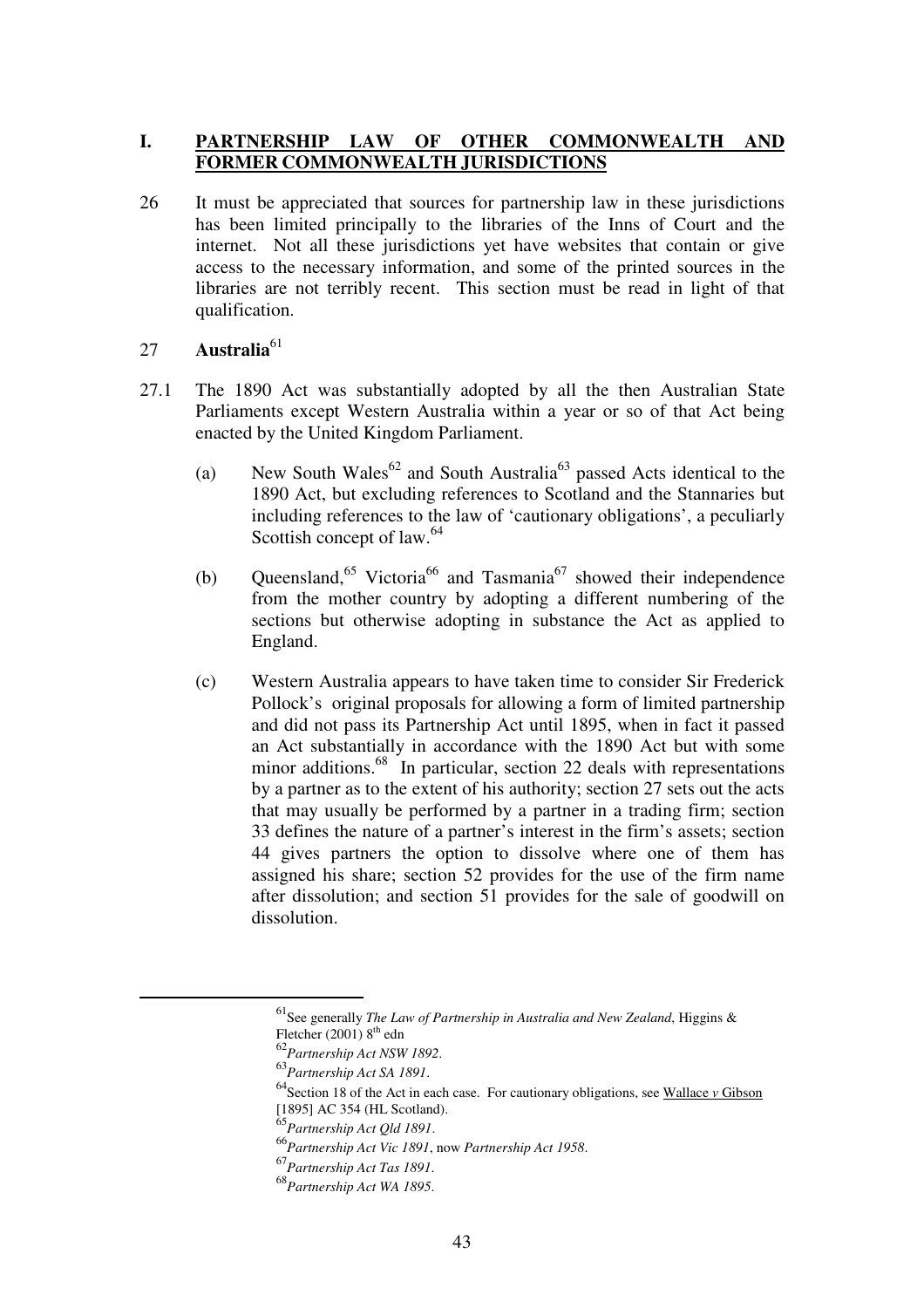- (d) In all cases except Western Australia, the State Acts were expressed to "declare and amend" the pre-existing partnership law. The Western Australian Act was expressed to "consolidate and amend" the existing law – probably a distinction without any difference in practice. The existing law was essentially the English case law referred to in Section II of this report and such changes to that as were contained in the Acts were the same as in England.
- 27.2 When the Australian Capital Territory came into existence, the Seat of Government Acceptance Act 1909 provided that all laws in force in the territory immediately before the 'proclaimed day'  $(1<sup>st</sup> January 1911)$  were, so far as applicable, to continue in force unless and until otherwise provided. No provisions with regard to the general law of partnership have yet been enacted to alter that situation.
- 27.3 Post-1890 UK decisions on partnership law and those of the Commonwealth or former Commonwealth jurisdictions that adopted the 1890 Act are accepted as persuasive authority.

## 28 **New Zealand** <sup>69</sup>

28.1 New Zealand adopted the substance of the 1890 Act, although using a different numbering of the sections, and that<sup>70</sup> remains in force today. As in Australia, decisions of the UK courts and those of other Commonwealth and former Commonwealth countries that adopted the 1890 Act are of persuasive authority.

## 29 **Republic of South Africa**

29.1 South Africa does not have a statutory equivalent to the 1890 Act. However, the English law of partnership is apparently regarded by the South African courts as consistent with the Roman-Dutch law on ordinary partnerships in most respects.<sup>71</sup> It is noteworthy that in one of the digests of South African law in the Inner Temple library, Pothier's *Treatise on the Contract of Partnership* is specifically referred to as a source "for the whole subject" of partnership.<sup>72</sup>

### 30 **Nigeria**

- 30.1 Partnership law in Nigeria is adapted from the 1890 Act. So far as it has been possible to ascertain, $73$  there is no material difference between the two jurisdictions as regards ordinary partnerships.
- 31 **Hong Kong**

 $^{69}$ See generally Higgins & Fletcher, as above.

<sup>&</sup>lt;sup>70</sup>*Partnership Act 1908*.<br><sup>71</sup>See *LAWSA* vol.19 §363.

<sup>72</sup>*Wille's Principles of South African Law* (1991) 8th edn.

<sup>73&</sup>lt;br>
'NigeriaExchange': www.ngex.com/business/biz/legal/partnershiplaw.htm.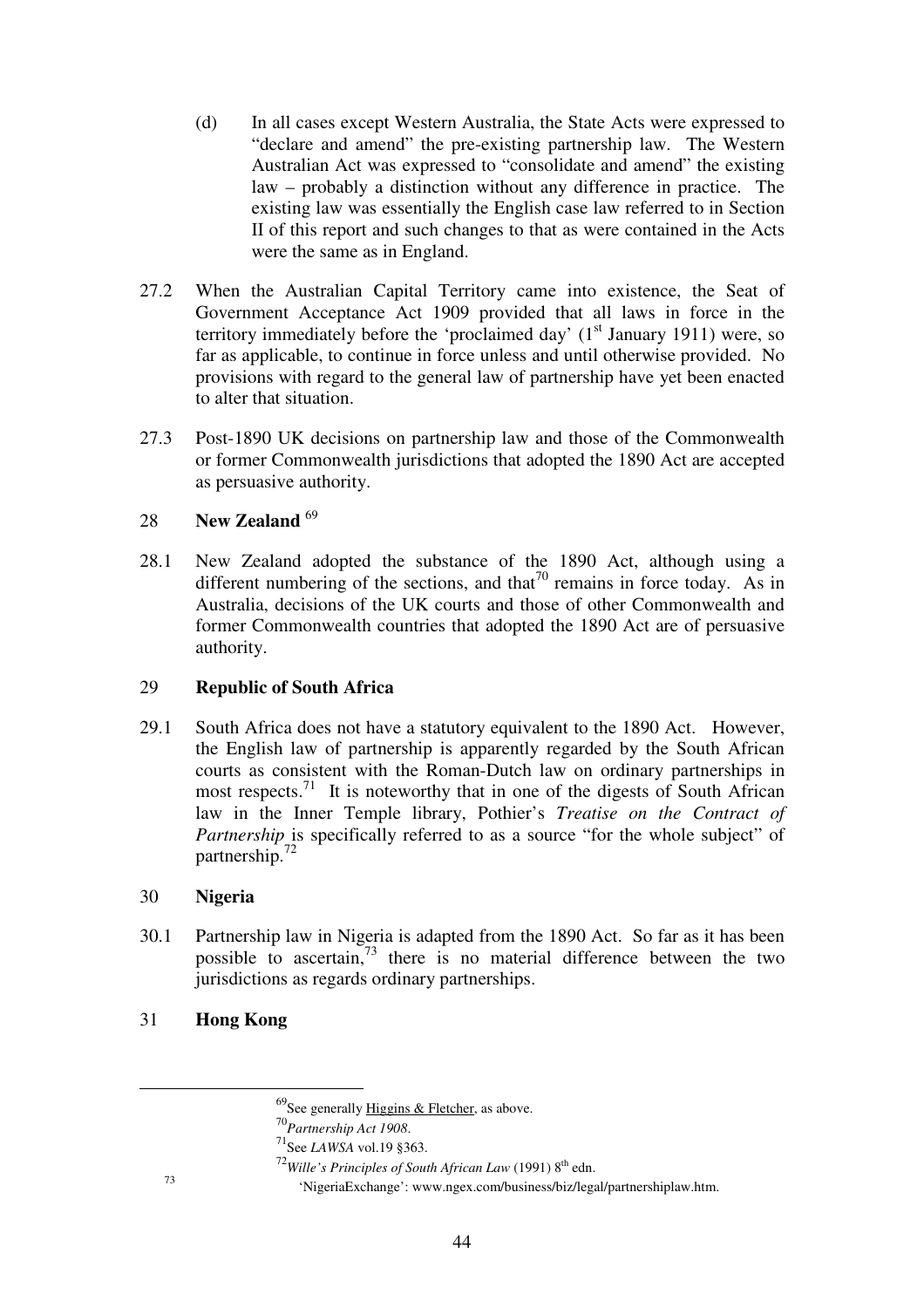31.1 CAP 38 Partnership Ordinance (30/06/1997) is the current statute regulating partnerships in Hong Kong.<sup>74</sup> It comprises 47 sections which replicate the 1890 Act, and section 47 is in identical terms to section 46 (saving for rules of equity and common law) of the 1890 Act. So far as it has been possible to ascertain, judicial decisions have followed those of the UK and other Commonwealth jurisdictions which have adopted the 1890 Act.

## 32 **Singapore**

32.1 English Acts, CAP 391, Partnership Act, $^{75}$  was made applicable by the Application of English Law Act 1993 and again appears to mirror the 1890 Act. UK and other Commonwealth authorities, especially Australia and New Zealand, are regarded as persuasive.

## 33 **India**

33.1 The Indian Partnership Act  $1932^{76}$  was enacted to define and amend the Indian law relating to partnership. Partnership had previously been regulated by Chapter IX (sections 239 to 266) of the Indian Contract Act 1872, and this appears to have been based on the English pre-1890 common law relating to partnership. Save that the 1938 Act includes detailed provisions concerning registration of partnerships (sections 56 to 72), there appears to be no practical difference between the provisions of this and the 1890 Act. The Indian courts regard decisions of the UK and other Commonwealth jurisdictions on partnership law as persuasive authority.

## 34 **Pakistan**

34.1 Pakistan also has a Partnership Act 1932 and, again save for the addition of provisions concerning registration, appears to follow the 1890 Act. UK and other Commonwealth authorities are persuasive authority.

## 35 **The Cayman Islands, Bermuda and the BVI**

35.1 The Cayman Islands has The Partnership Law (1995 Revision). It is based on the 1890 Act as regards ordinary partnerships (Parts I to V) but includes provisions regulating limited partnerships (Part VI). The British Virgin Isles have the Partnership Act 1996. Parts I to V regulate ordinary partnerships and again follow the 1890 Act. Bermuda has the Partnership Act 1902 (1989 Revision), which is almost identical to the 1890 Act. In all three jurisdictions UK and other Commonwealth decisions are accepted as persuasive authorities.

## 36 **Canada**

36.1 With the exception of Quebec, the provincial and territorial Partnership Acts in Canada are essentially an adoption of the 1890 Act – see, e.g, British Columbia's current Partnership Act [RSBC 1996] (Parts 1 and 2 of which mirror the 1890 Act, while Part 4 deals with limited partnerships and Part 4

 <sup>74</sup>http://www.legislation.gov.hk/blis.

<sup>75</sup>http://www.statutes.agc.gov.sg.

<sup>76</sup>http://www.vakilno1.com/bareacts/partnershipact.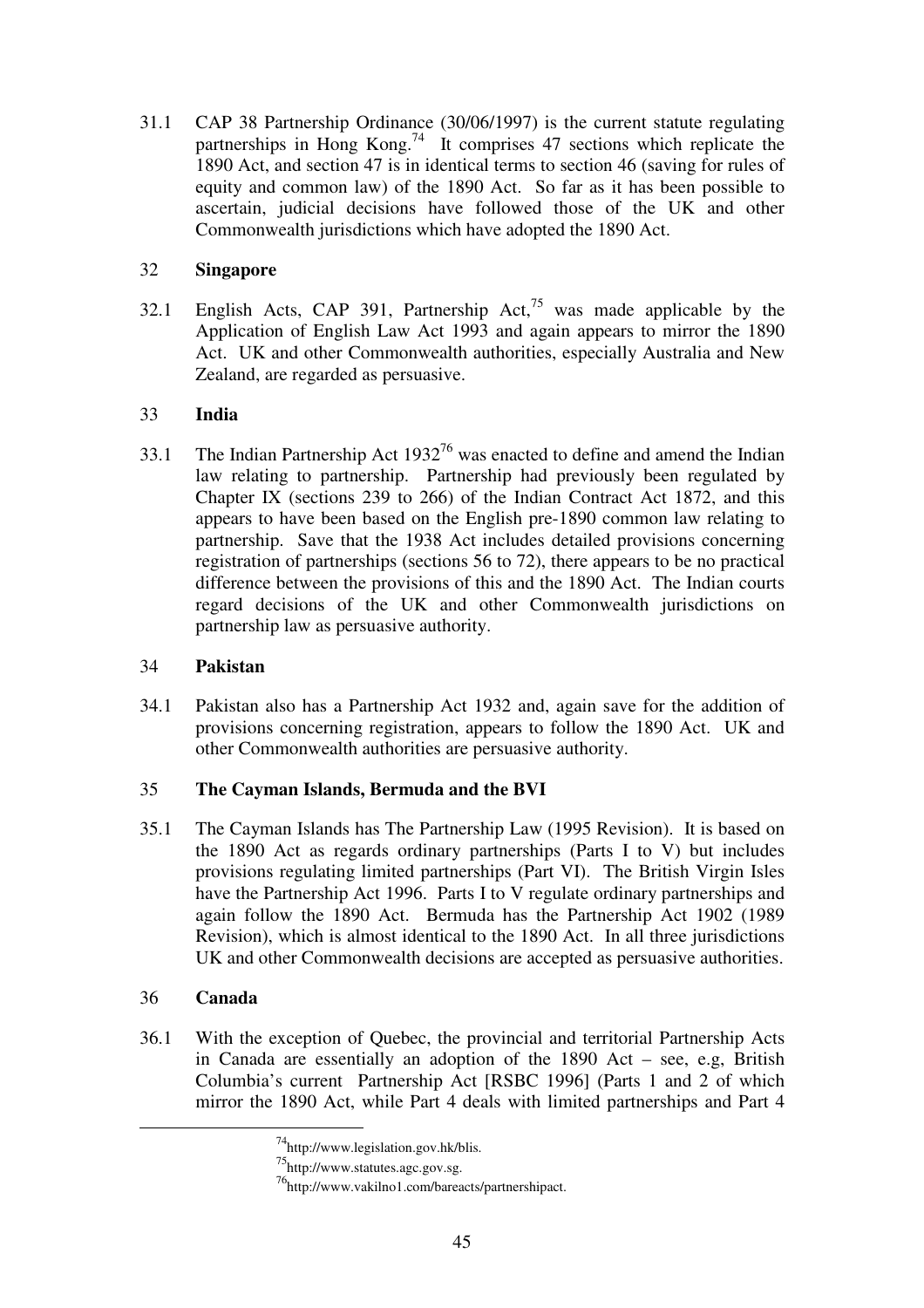with registration). Canadian partnership law (outside Quebec) is therefore very similar to English partnership law.<sup>77</sup> In August this year the Uniform Law Conference of Canada published a paper on the reform of partnership law and, in particular, the possibility of granting partnerships separate legal entity and limited liability.<sup>78</sup> This seems to have been prompted in part by the joint report of the (English) Law Commission and the Scottish Law Commission and in part by the adoption in the United States of America of the Revised Uniform Partnership Act (1994) in place of the 1914 Uniform Partnership Act (see below). It seems this possibility is under consideration by the Canadian Law Commission.

### 37 **The United States of America**

- 37.1 All states apart from Louisiana had adopted the Uniform Partnership Act 1914 ('UPA'). As noted above, this has been superseded by the Revised Uniform Partnership Act 1994 ('RUPA') which was itself amended in 1997, mainly by the incorporations of provisions concerning limited liability partnerships ('RUPLA'). As of this year, RUPA has been adopted by only 3 states and RUPLA by 29. With the exception of Louisiana, the partnership law of the remaining states is presumably still governed by the UPA.
- 37.2 Although UPA Act was largely modelled on the 1890 Act, there were some significant differences, and these have been maintained in subsequent legislation. These are usefully set out as part of an article by Deborah Dermott in the US Journal of Corporation Law.<sup>79</sup> The major difference relates to the position in regard to the ability of a partner to withdraw from the partnership by serving notice on his co-partners where the partnership is not a partnership at will but is for a fixed term that has not yet expired or where the partnership was formed for a specific purpose that has not yet been completed. Under the 1890 Act a partner's unilateral notice of intention to dissolve is ineffective in these cases. $\frac{80}{10}$  In consequence, notices given to third parties by the partner wishing to dissolve are ineffective to absolve him from future liabilities of the partnership. Under section 31(2) of UPA, an individual partner's notice dissolve will be effective even though inconsistent with the express provisions of the partnership agreement as to time or purpose. Under the equivalent provision of RUPA (section 61) a distinction is made between "disengagement" or "dissociation" – i.e., the departure of one partner from the partnership – and "dissolution" – which follows only when the business of the partnership is wound up. A partner can dissociate at any time by notice of intention to do so, even when unilateral dissolution would be in breach of the provisions of the partnership agreement. He may thereby terminate the authority of his co-partners to bind him and his liability to the partnership in respect of transactions entered into after the date his dissociation. He may also terminate his future liability to third parties by giving them notice of the

 <sup>77</sup>See generally *A Practical Guide to Canadian Partnership Law* by Alison Manzer.

<sup>78</sup>*Reform of General Partnership Law: The Aggregate versus Entity Debate* by Heather Heavin, 2006.

<sup>79</sup>*Transatlantic Perspectives on Partnership Law: Risk and Istability*, Journal of Corporation Law, vol.26 no.4, parts II and III.

<sup>80</sup>See s.32 of the 1890 Act.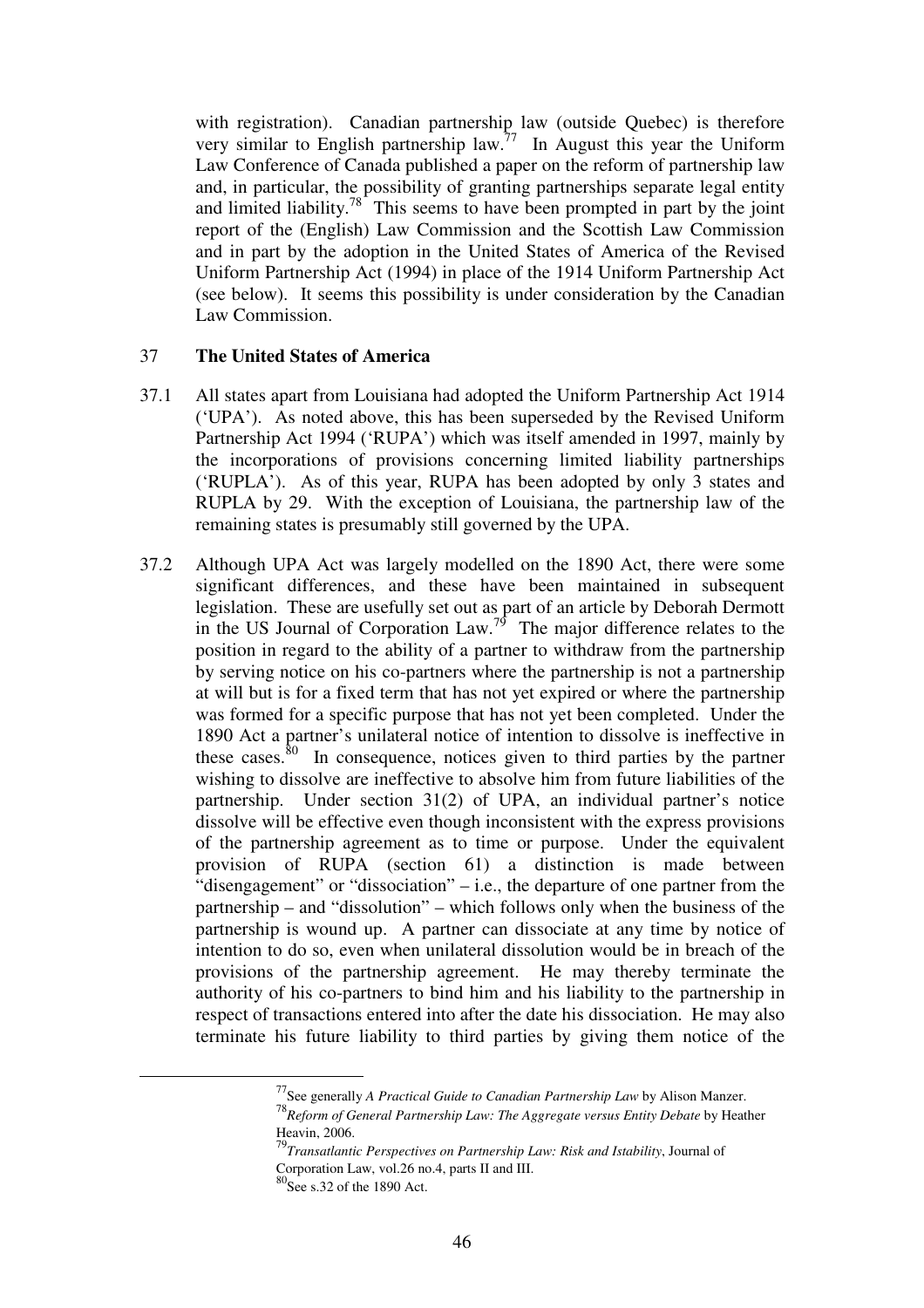revocation of his authority to his co-partners. It has not been feasible to investigate how this has worked in practice. However, this is a substantial departure from the emphasis on contractual obligations that is at the core of the 1890 Act and English partnership law.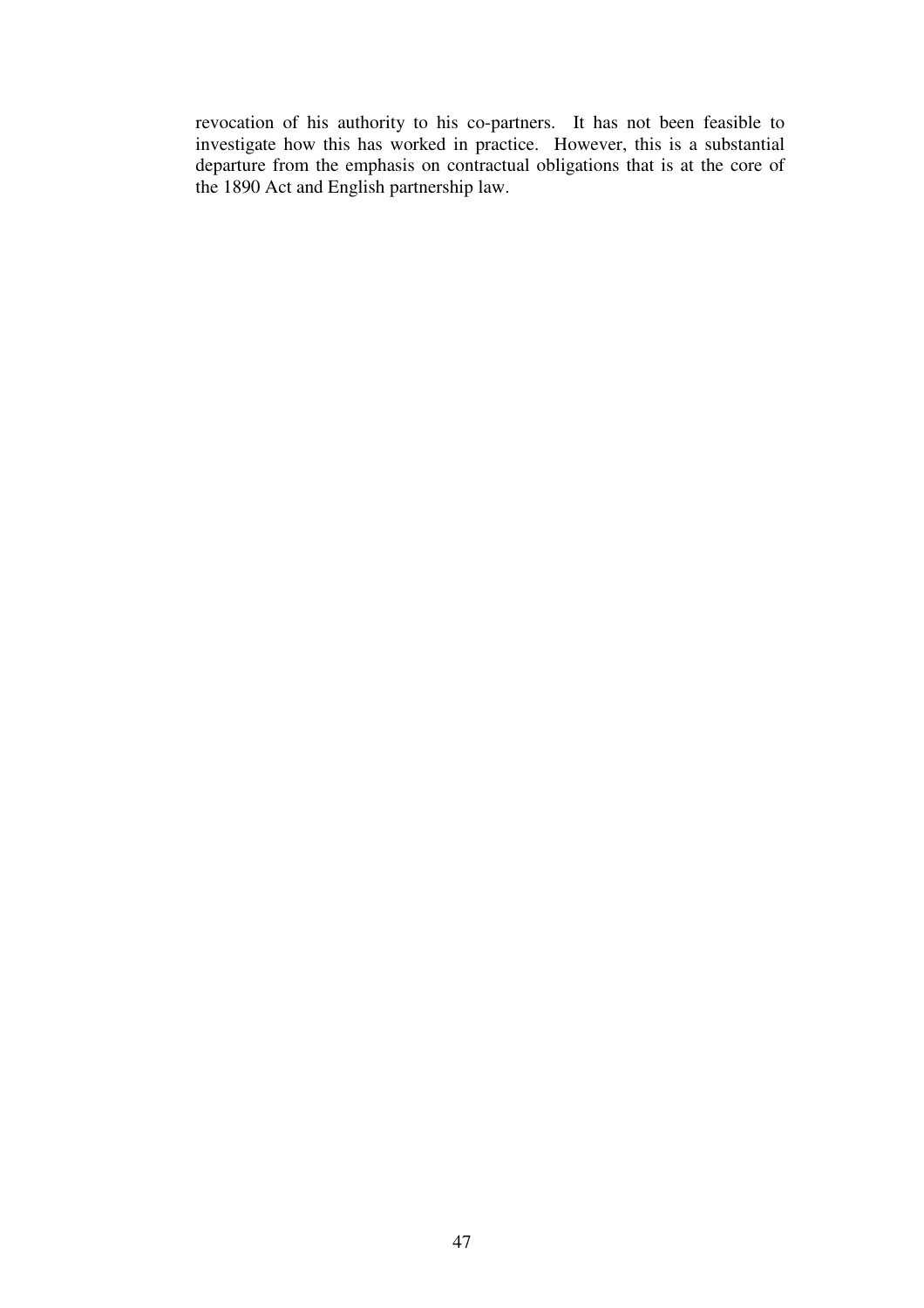## **J. MODERN FRENCH PARTNERSHIP LAW**

- 38 As stated above, at paragraph 19.5, the other main candidate jurisdiction to which it might be appropriate for Jersey to have recourse either in the absence of local authority on a point, to clarify and lend flesh to the old writings, or as a source statute to use as a foundation for a Jersey partnership law is French law.
- 38.1 The origins of French partnership law have already been addressed in paragraphs 3.9, 3.10, 4, 5 and 8.6 above. As with the English law, French partnership law is also Roman in its origin. The work undertaken by Pothier is of significance not only in Jersey but was also of significance in relation to the creation of modern French law since much of his work was incorporated almost verbatim into the Napoleonic civil law code established in 1804. The Napoleonic civil law code remains the foundation of modern French civil law and some of the code remains, virtually unchanged, in force in France today.
- 38.2 Upon the creation of the Napoleonic civil law code in 1804, those responsible for its compilation included the following provision as Article 1832 :

"*la société est un contrat par lequel deux ou plusieurs personnes conviennent de mettre quelque chose en commun, dans la vue de partager le bénéfice qui pourra en résulter*" our translation of which is:

a partnership is a contract by which two or more persons agree to put something in common, with a view to sharing the profit which will result from it.

- 38.3 It is easy to see from the 1804 version of article 1832 that a "*société*" was then used to describe a relationship in the nature of a partnership or other common venture. The influence of Pothier as source material for the text is also evident.
- 38.4 The legislator has from time to time intervened to "modernize" the exercise of certain forms of joint activity, but this has been done in a somewhat piecemeal manner, with, perhaps inevitably, the legislator simply seeking to amend the Civil Code as it stood and in large part to perpetuate the categorization already established, rather than seek to modernize the law by a root and branch modification of the entire French Code.
- 38.5 Thus, leaving aside the formal creation in French law of limited liability companies which are by their very nature commercial, even when not carrying out a commercial activity (in 1867 for the category of limited liability companies which are, today, known as "*sociétés anonymes*" and in 1925 for those which are known as "*sociétés à responsabilité limitée*", neither of which are the topic of the present work of the Commission), and the creation in the second half of the 20<sup>th</sup> century of a whole range of specific "*sociétés civiles*"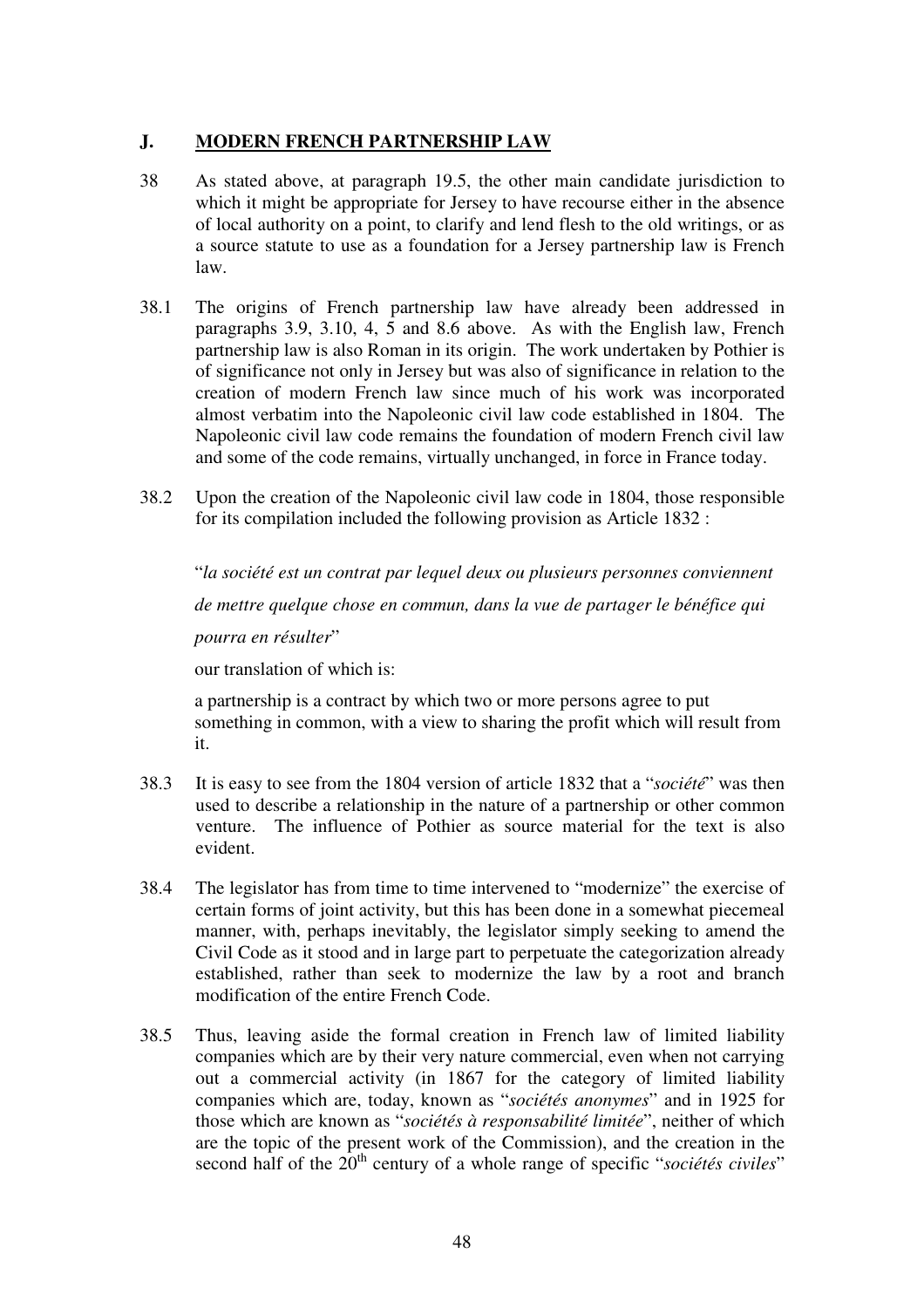to which (in addition to the general rules set out in the Code Civil) certain special rules apply, only a very marginally amended version of the relevant provisions of the 1804 Code continued to be applicable to all "*sociétés civiles*" until 1978.

- 38.6 However, in 1978 a reform of the provisions contained in the Civil Code relating to "*sociétés*" introduced a major modification of the underlying content of the text as a whole, notwithstanding that certain parts of the text were only subject to cosmetic, or insubstantial, modification.
- 38.7 Thus, notwithstanding that :
	- (a) some degree of departure from the "*contrats de société*" as known to Pothier had been caused by the introduction by the legislator from time to time of specific regulations applicable to specific categories of "*sociétés civiles*" (some prior to the 1978 reform and others following that reform), and;
	- (b) some parts of the Code as applicable to "*sociétés civiles*" remain, even today, perfectly recognizable by reference to the text of the original Code (and thus in many instances by reference to the writings of Pothier),

it was the general reform of the relevant part of the Civil Code in 1978 which most directly consummated the rupture of any direct line of legal theory between the "*contrats de société*" as known to Pothier and the vast majority of "*sociétés civiles*" as known to modern (post-1978) French law.

38.8 The major change, insofar as the present study is concerned, was brought about by the new article 1842, which provides : "*Les sociétés autres que les sociétés en participation visées au chapitre III jouissent de la personnalité morale à compter de leur immatriculation. Jusqu'à l'immatriculation, les rapports entre les associés sont régis par le contrat de société et par les principes généraux du droit applicable aux contrats et obligations*"

our translation of which is:

*société*" other than "*sociétés en participation*" referred to in chapter III benefit from juridical personality from the moment of their registration. Until registration, the relationship between participants are governed by the contract of common adventure and by the principles of the law relating to contracts and obligations.

38.9 This article, by introducing (i) the principle of registration of "*société civiles*", and (ii) the consequential attribution of juridical personality of the "*société*" by reference to its constituent members, was intended to remedy, at a stroke, two perceived difficulties with "*société civiles*" as they had existed until then :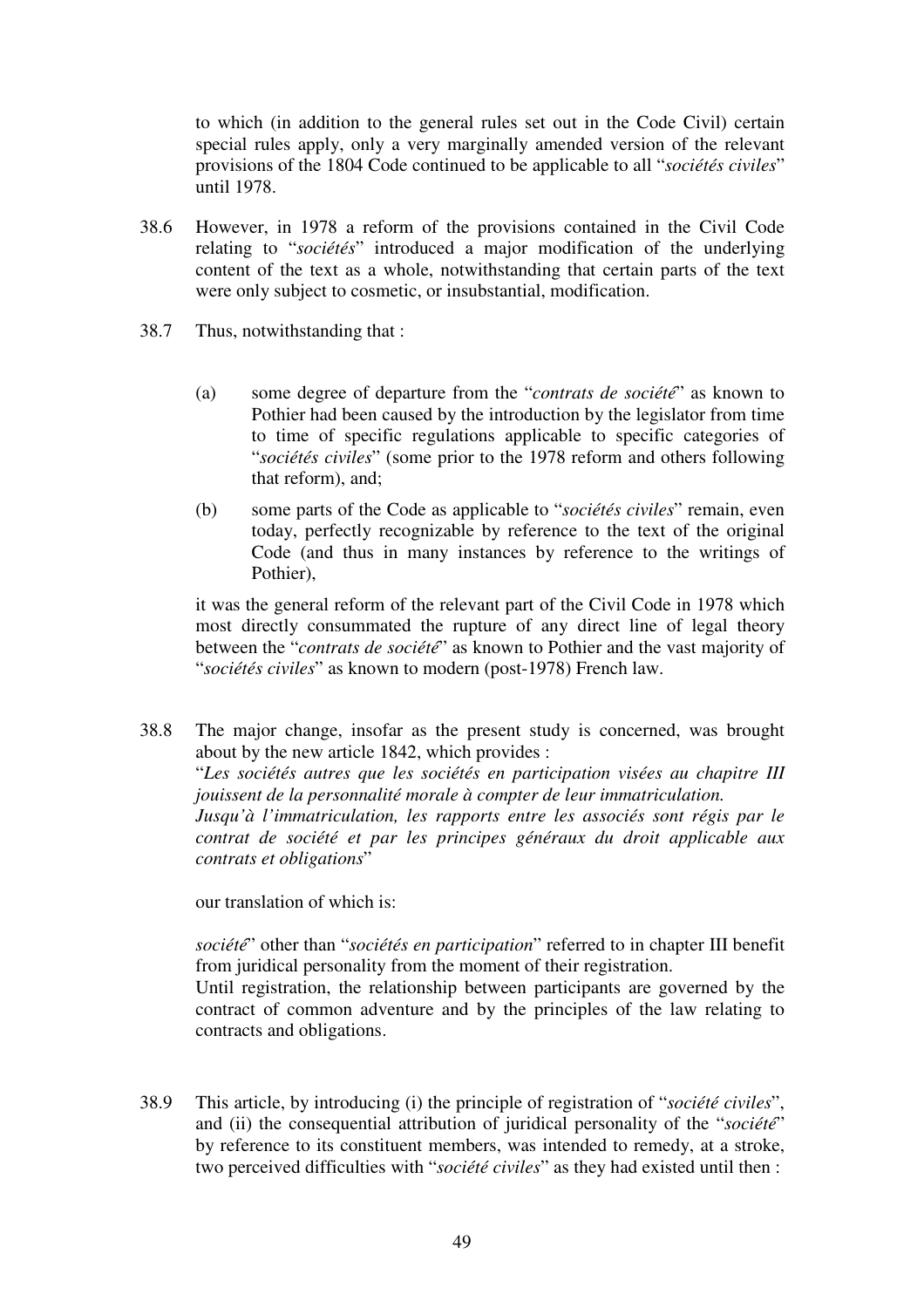- (a) the somewhat clandestine nature of "*sociétés civiles*" (where it was not always possible for third parties dealing with the "*société*" to know with whom it was dealing, one or more of the participants being, in effect, a sleeping or anonymous participant), and;
- (b) the issue of juridical personality for "*sociétés*", which had never been expressly recognized in the Code until this point. Whilst case law had recognized, with effect from 1891, the principle of juridical personality, the courts had failed to draw all of the conclusions from this principle, since they continued to admit the principle of the personal obligations by the participants in "*sociétés civiles*", such that a creditor could pursue, at his choice, either the company or the participants.
- 38.10 Thus, the reform of French law was, from this point onwards, to view "*sociétés civiles*" in much the same way as "companies", requiring all joint venture vehicles (with certain specific exceptions) to be registered and henceforth to have a corporate or separate juridical personality.
- 38.11 This major reform also dealt in consequence with many of the consequential effects of this modification, including the imposition of a corporate style of organization and management, the attribution to the participants of an individualized "share" of the value of the "*société*" and an individualized right to a certain "value" in the "*société*", comprising the value of his "share" of the "*société*", and thus being rather more closely assimilated to a shareholding in the capital of a company. The modifications also defined in greater detail the obligations of each participant both towards the structure of the "*société*" itself and also towards third parties. Further, much of the language, and virtually all of the rights, have been very heavily influenced by the language and nature of corporate rights.
- 38.12 From this point on, accordingly, it is very much more difficult to identify any direct and specific link between the "*contrats de société*" as known to Pothier (recognizable still in the unincorporated structures of joint venture or partnership, as known to Anglo-Saxon systems of law) with the forms of "*société*" as they are today integrated and recognized in mainstream French law.
- 38.13 Although, technically, it seems that one or two minor forms of "*société*" were left untouched by the 1978 reforms and continue to be governed in large measure by the principles known to Pothier, these are exceptions, have specific application and/or are not generally designed or intended as a suitable alternative to the new corporate style of "*société*" to permit two or more people to carry on business together with the object of making a profit. It is understood that were one to ask a French lawyer whether the law of partnership exists in modern French law, the vast majority would respond that no such structure exists in French law, and that its existence is a peculiarity of Anglo-Saxon systems of law.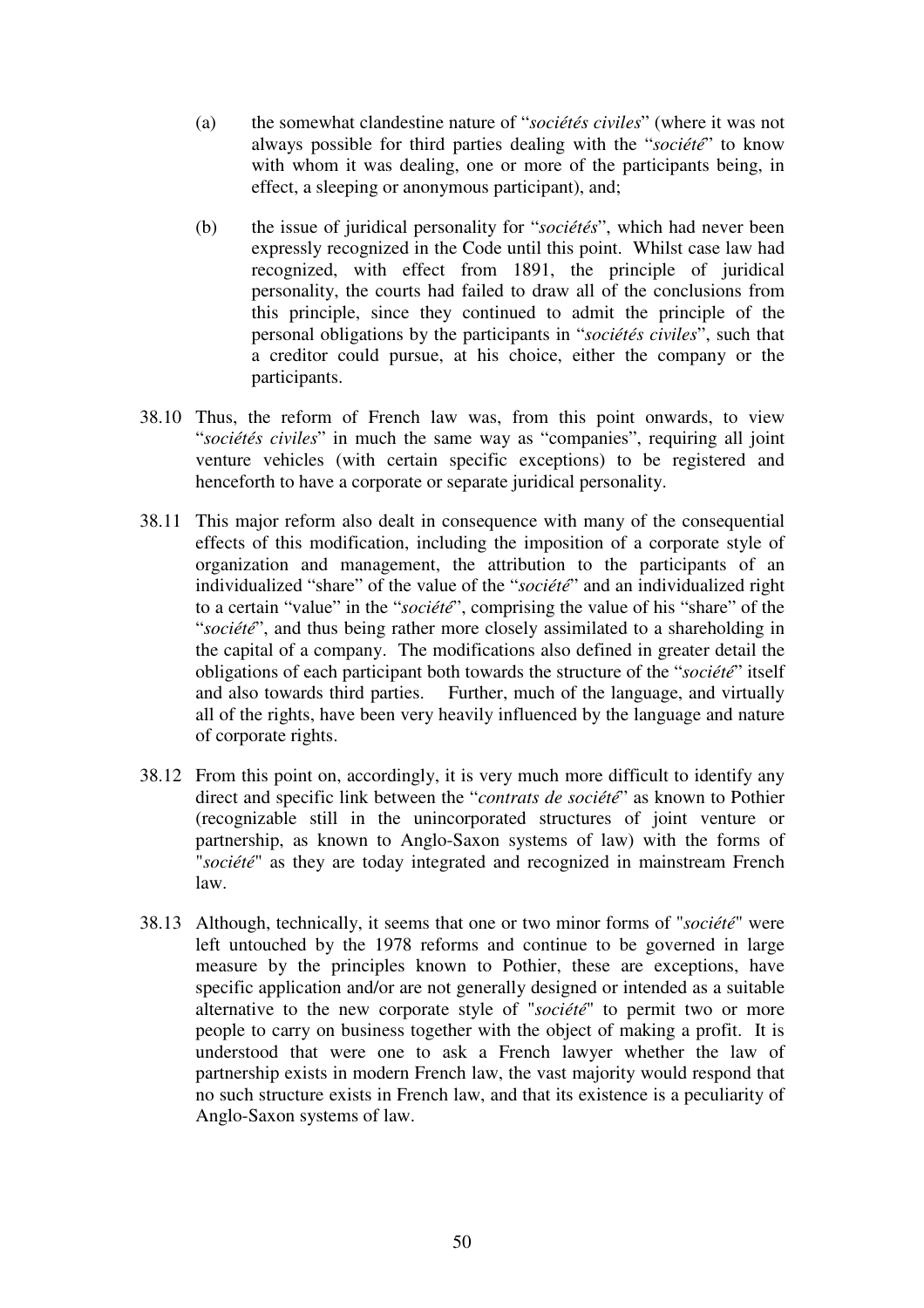## **K. APPROPRIATE JURISDICTION TO WHICH TO HAVE RECOURSE IN THE ABSENCE OF LOCAL AUTHORITY**

- 39 In the earlier section (Section E) on issues arising in view of the age of the primary source material on what may be the Jersey law of partnership, there was recognition of the potentially harmful effect on a modern commercial centre of its law in this important field being reliant on ancient writings of learned authors.
- 39.1 It is not difficult to believe that an organisation wishing to establish a partnership structure for a commercial venture would choose a jurisdiction with a partnership statute and underlying case law readily available, rather than a jurisdiction with texts on the general principles, in French and Latin written several centuries ago, with little or no case law to elaborate upon particular issues.
- 39.2 The clear rupture imposed by the French legislature between *contrats de societe* as known to Norman customary law and to Pothier, and modern French law, with its essentially corporate legal structure and organisation for partnerships, make it apparent that modern French law is now materially different from the current statement of Jersey law in the area of partnership and is therefore not a suitable jurisdiction to use as a modern source.
- 39.3 The Commission therefore recommends that recourse should be had to the law of England in the absence of local authority, and that English cases should be able to be referred to as persuasive in the Royal Court. The differences between the law of the two jurisdictions is not great, and is identifiable, and thus appropriate caveats and exceptions can be identified when making such references.
- 39.4 The law of the two jurisdictions clearly developed from the same Roman law root. The law of Guernsey, Scotland and Commonwealth jurisdictions derive their law of partnership from the English 1890 Act with some local changes/additions, the majority of which are not material. It has been suggested that, at least in some fields, it is to the law of Scotland that Jersey should have regard in the absence of local authority rather than to England as the root of the law is potentially closer. As seen above, the 1890 Act also applied to Scotland with various exceptions and qualifications and with reference to English authorities being considered appropriate. The key difference, namely separate legal personality of a partnership is not currently part of Jersey law.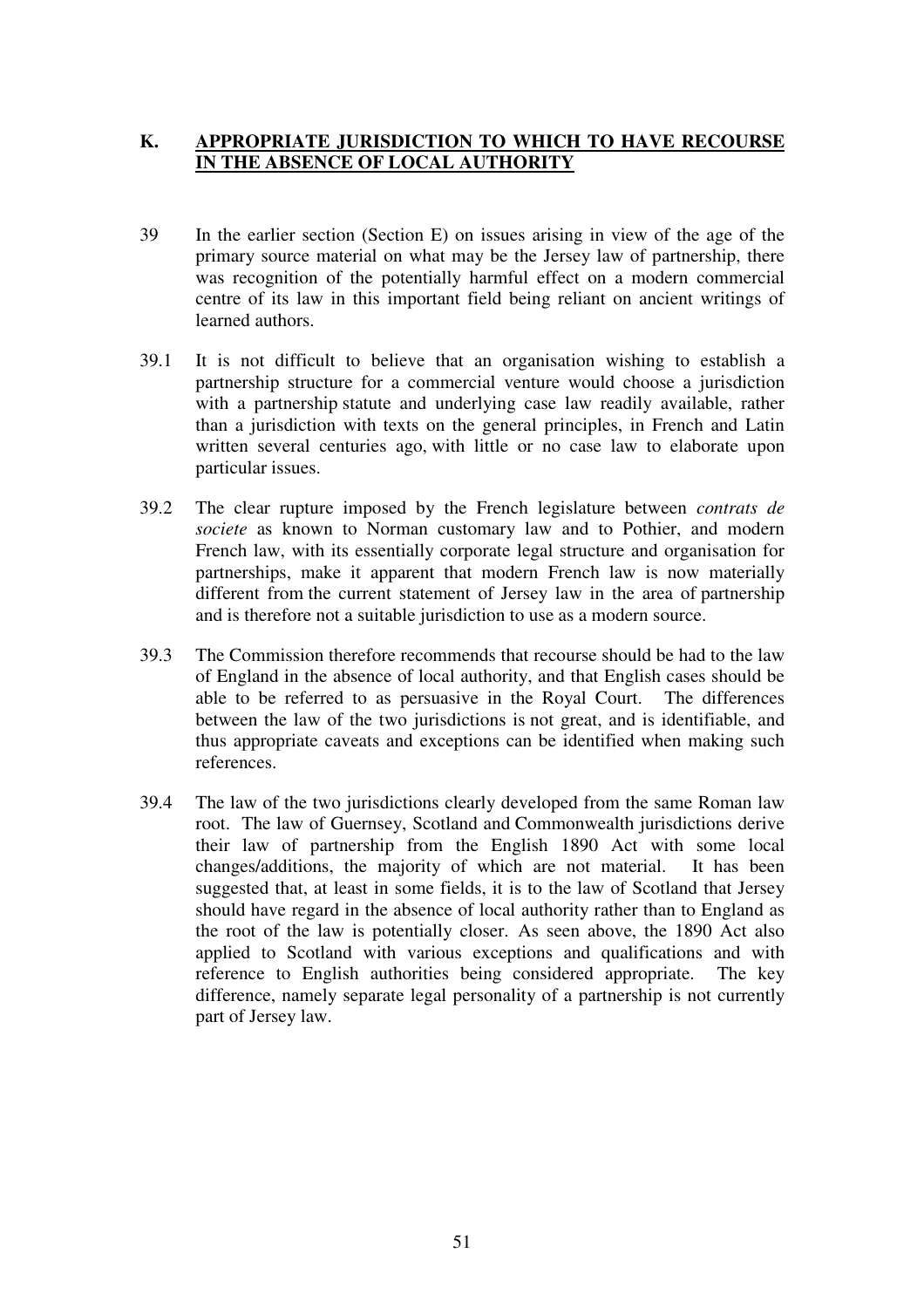## **L. A PARTNERSHIP LAW FOR JERSEY?**

- 40 Reference to English law in the absence of local authority is in the opinion of the Commission only a partial or interim solution to the need for a modern statement of the Jersey law of partnership. There are differences which have been identified in this paper between the law of partnership as stated by Pothier, which has traditionally been regarded as the primary source for the content of the customary law of Jersey on the subject, and the modern law of England. Consequently, in relation to any question where there is a yet no judicial decision in Jersey, analysis will still be required to present the Court with the potential sources from which it may wish to draw, which will invariably involve reference to the ancient authors, as well as to the English law.
- 40.1 There is also always a tension in referring to English cases based on English statutes, even though the 1890 Act was in the main a statement of the preexisting common law. Further, it remains incongruous that in Jersey there exist two specialist partnership statutes but no statutory statement of the underlying law itself, and finally that a modern commercial centre would not have its own clear and up to date statement of such an important aspect of law.
- 40.2 For all of the above reasons, it is the recommendation of the Commission that Jersey would benefit from a modern statutory expression of the Jersey law of partnership. The 1890 Act clearly forms an appropriate basis and therefore the work involved in drafting would be greatly reduced. Clearly those areas in which the law as stated by Pothier and English law differ would need to be addressed, and a decision made, pursuant to the sentiment expressed in Cannon v Nicol, as to which were the more suitable for Jersey, but this has not proved problematic for the many other jurisdictions, including Guernsey and Scotland, which have previously chosen to go down this route. The main differences identified between the writings of Pothier and English law have been highlighted in section G above. Careful reference to the changes made to 1890 Act prior to its (in effect) adoption into Guernsey law, and understanding the reasons for those changes would also no doubt be a valuable exercise.
- 40.3 The introduction of a Partnership (Jersey) Law 200\* , would also afford an opportunity to introduce improvements to the 1890 Act. An analysis of what those improvements might be will be considered by the Commission in a further consultation paper, so as not to further increase the length of an already lengthy paper. However, as was noted in paragraph 22.4, the English and Scottish Law Commission have issued a joint report proposing changes to the 1890 Act. Even though those changes have been put on hold for the time being by the British Government, (though it will take forward changes to the Limited Partnerships Act 1907) there is no reason however why when drafting a Jersey Law of Partnership that those suggestions should not be reviewed and where considered meritorious, incorporated. This would give Jersey a more certain and commercially attractive partnership law.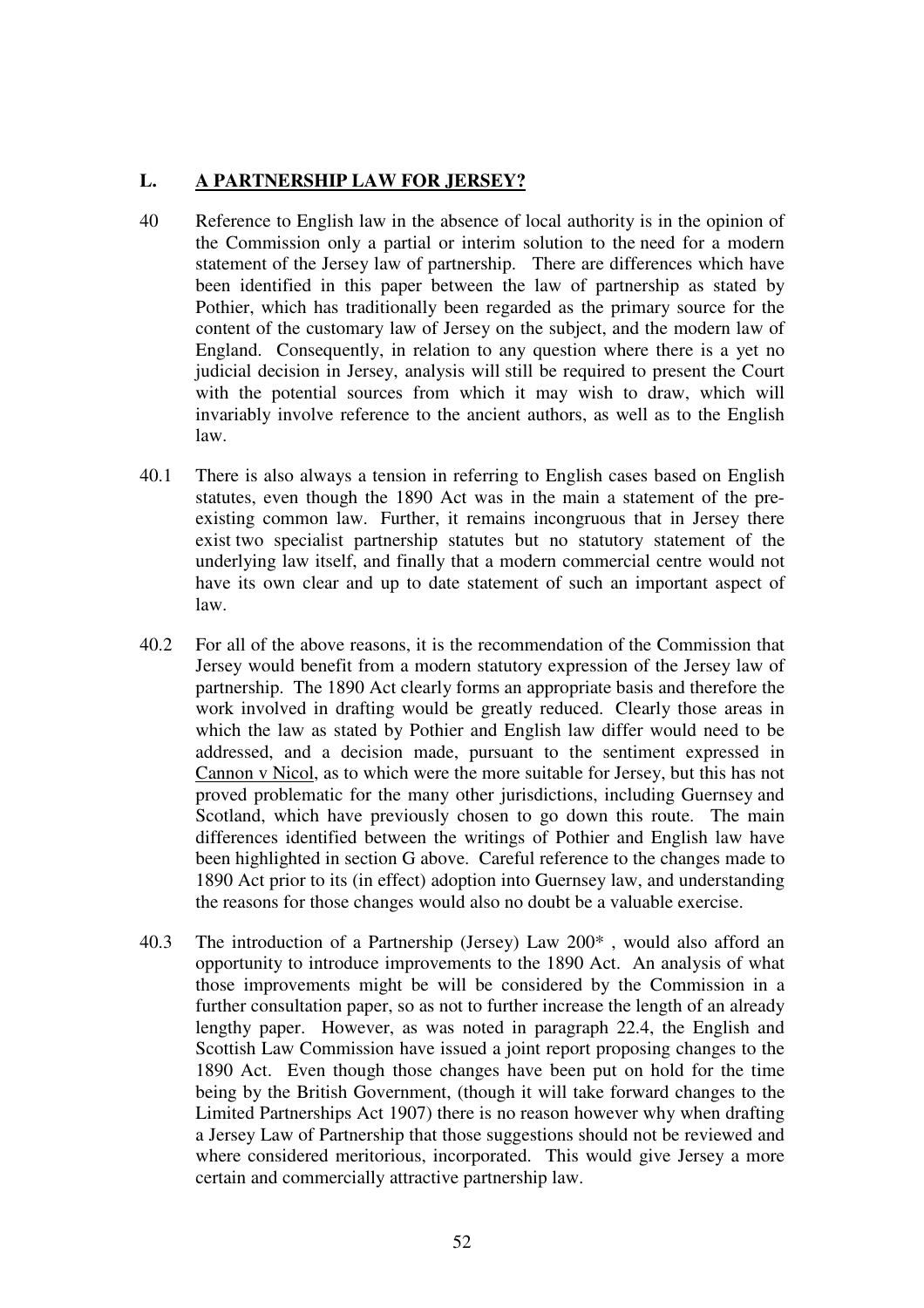## **M. ACKNOWLEDGMENTS**

41 The Commission would like to express its grateful and sincere thanks to Michael Heywood and Marcus Flavin, both of Radcliffe Chambers, Lincoln's Inn, and to Timothy Clemens-Jones of the Paris office of Holman Fenwick & Willan for their careful research and detailed reports upon which the Commission has drawn heavily in producing this paper.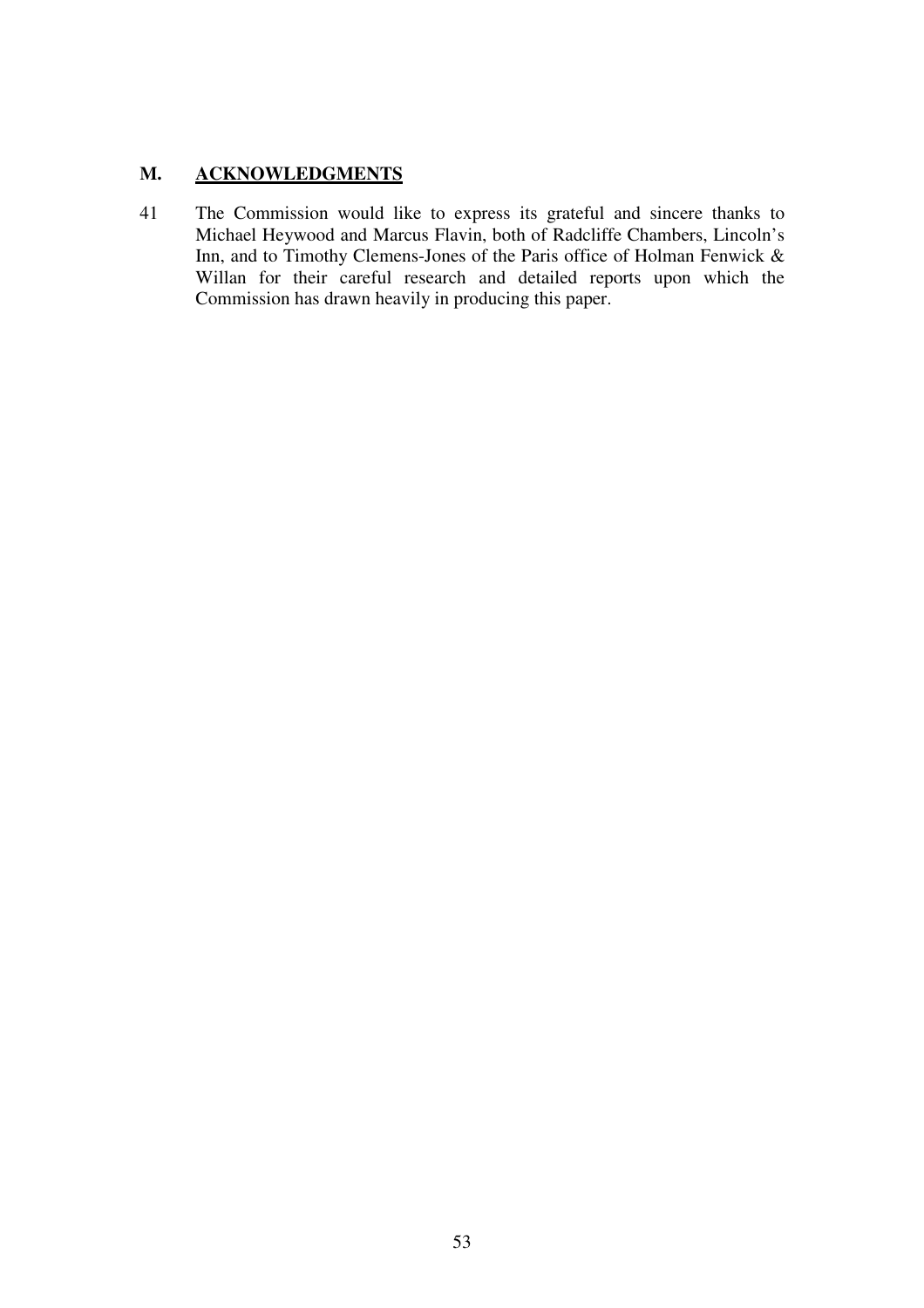#### **APPENDIX I**

## **EXTRACT OF JOINT REPORT ON PARTNERSHIP LAW ISSUED BY THE ENGLISH AND SCOTTISH LAW COMMISSIONS WHICH SUMMARISES THE ESSENTIAL FEATURES OF THE EXISTING LAW IN THOSE JURISDICTIONS**

#### A SUMMARY OF THE CURRENT LAW

#### **A. INTRODUCTION**

42 This Part seeks to set out the basic structure of partnership law, which we discuss in more detail in this report. The Partnership Act 1890 forms the basis of partnership law in the United Kingdom. But the 1890 Act is a basic code and the rules of common law and equity relating to partnerships continue to play an important role in the law of partnership.

#### **B. A CONTRACTUAL RELATIONSHIP**

43 A partnership depends upon an existing relationship which results from a contract. The contract is, as Jessel MR explained in Pooley v Driver.81

> A contract for the purpose of carrying on a commercial business - that is, a business bringing profit, and dividing the profit in some shape or another between the partners.

- 43.1 A partnership relationship can arise only by mutual consent, which may be express or inferred from parties' conduct. The personal nature of partnership means that a partner has agreed to associate with his co-partners and no-one else: no new partner can be introduced without the consent of all the partners.
- 43.2 Notwithstanding the contractual origin of a partnership, it appears that once in being a partnership is not governed solely by the rules of contract law. In *Hurst v Bryk*,<sup>82</sup> Lord Millett has suggested that, in English law, a partnership is more than a simple contract; it is a continuing personal as well as commercial relationship. He has argued that the Court of Chancery controls this relationship and that the Court has a discretionary power under section 35 of the 1890 Act to dissolve a partnership. As a result he suggests that repudiatory breach of contract by a partner is not a ground for the automatic dissolution of a partnership. Since then, Neuberger J has adopted Lord Millett's reasoning in reaching judgment in *Mullins v Laughton.<sup>83</sup>*

 <sup>81 (1877) 5</sup> Ch D 458, 472.

 $82$  [2002] 1 AC 185.

 $83$  [2003] Ch 250.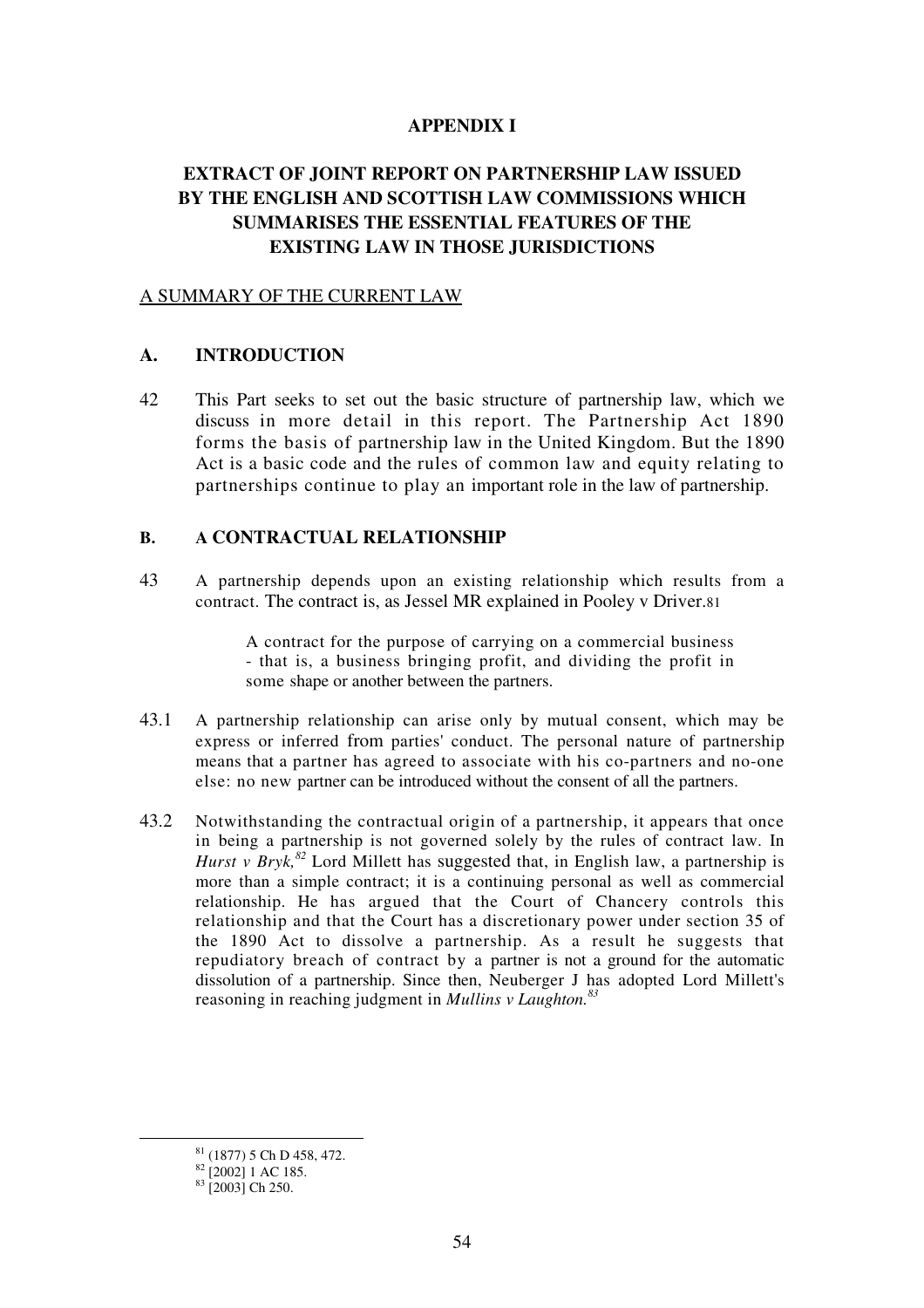#### **C. PARTNERSHIP AND LEGAL PERSONALITY**

- 44 In English law a partnership is not an entity separate and distinct from the partners who at any time may compose it. The firm cannot acquire rights nor can it incur obligations. A firm cannot hold property. The rights and liabilities of a partnership are the collection of the individual rights and liabilities of each of the partners. The firm name is a mere expression, not a legal entity. $84$  We call this the "aggregate" approach to partnership. $85$
- 45 Any change in the membership of a firm, whether the withdrawal of a partner or the admission of a new partner, "destroys the identity of the firm".<sup>86</sup> The "old" firm is dissolved. If the surviving partners continue in partnership (with or without additional partners) a "new" firm is created. The new firm can take over the assets of the old one and assume its obligations. This involves a contractual arrangement between members of the old firm and the new firm, to continue the old firm's business. In addition, the transfer of an obligation will normally require the consent of the creditor. Continuing a partnership's business in this way does not continue the partnership itself. Even an agreement in advance that partners will continue to practise in partnership on the retirement of one of their number does not prevent the partnership which practises the day after the retirement from being a different partnership from that in business on the previous day. $87$
- 46 In Scots law, "a firm is a legal person distinct from the partners of whom it is composed".<sup>88</sup> A partnership is able to own property,  $89$ hold rights and assume obligations. It can sue and be sued.<sup>90</sup> It can be a partner in another partnership. It can have a partner in common with another partnership while remaining separate from that firm, and can also be its debtor or creditor. A partnership can enter into contracts with its partners, who can thus be creditors or debtors of the firm.
- 47 There is serious doubt as to whether the legal personality of a Scottish partnership can continue on a change in the composition of the partnership. On one view, in contrast with English law, partners can agree that a partnership will continue on a change of membership and thus the legal

<sup>&</sup>lt;sup>84</sup> Sadler v Whiteman [1910] 1 KB 868, 889, *per* Farwell LJ.<br><sup>85</sup> There has been an academic debate in the United States of America on the conceptual approach to partnership: see Gary S. Roslin, "The Entity-Aggregate Dispute: Conceptualism and Functionalism in Partnership Law" (1989) 42 Arkansas Law Review 395 - 466. The move in the United States from the aggregate theory of partnership to the entity theory in section 201(a) of the Revised Uniform Partnership Act (RUPA) has enjoyed broad support while other aspects of RUPA have been controversial. See Alan W.Vestal " " ...Drawing Near the Fastness?" - the failed United States experiment in unincorporated business entity reform", (2001) The Journal of

Corporation Law Vol 26, No 4, 1019 - 1030. See Part V below.<br><sup>86</sup> Lord Lindley quoted in *Lindley & Banks on Partnership* (18<sup>'h</sup> ed 2002) para 3-04; and see *Green v Herzog [1954]* 1 WLR 1309.

<sup>&</sup>lt;sup>87</sup> *Hadlee v Commissioners of Inland Revenue [1989]* 2 NZLR 447, 455 *per* Eichelbaum CJ. <sup>88</sup> 1890 Act, s 4(2).

<sup>89</sup> Historically, a Scottish partnership has not been entitled to hold title to immoveable property held on feudal tenure but this restriction will disappear when s 70 of the Abolition of Feudal Tenure etc (Scotland) Act 2000 is brought into force.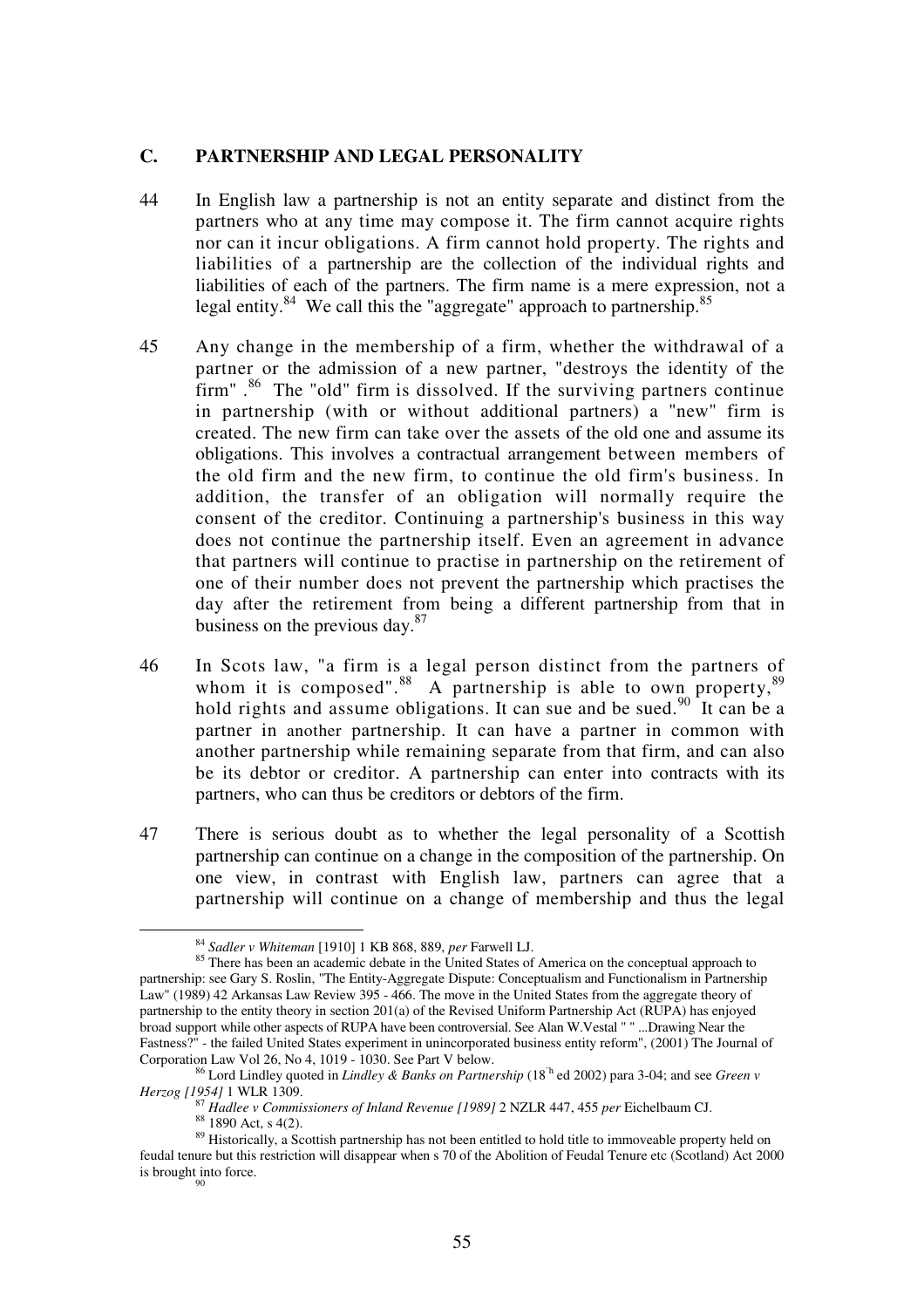personality of the firm continues. On the other view, even where partners agree that the partnership is not to be dissolved on a change of membership, any alteration in the composition of the partnership gives rise to a new legal personality. On the latter approach the law in both jurisdictions does not allow continuity of partnership, making partnership a less stable business relationship than it might be.

48 English law has maintained the "aggregate" approach to partnership: the name of the firm is, subject to certain exceptions which we discuss below, $91$  no more than convenient shorthand for referring to a group of persons who conduct a business together. Scots law, subject to certain limitations, has adopted the "entity" approach to partnership. In summarising the basic features of partnership law we draw attention to some of the effects of these different approaches.

### **D. AGENCY**

- 49 In England and Wales a partner cannot be an agent of the partnership as an entity because it lacks legal personality. Whenever a partner makes a contract, it is on behalf of that partner and the other partners.<sup>92</sup> If they breach the contract they will be liable for any consequential loss without limit of liability.
- 50 In Scots law the partners are agents of the partnership which is the principal.<sup>93</sup> The partnership has primary liability for all debts and obligations which it incurs through the agency of its partners. The liability of the partners is subsidiary in nature.  $94$  In effect the partners are guarantors of the partnership. Because they have subsidiary liability for the firm's debts and obligations, anything which they do (as the firm's agents) to bind the partnership binds the partners indirectly. Partners of a Scottish partnership are jointly and severally liable for the obligations of the  $firm.<sup>95</sup>$  As in English law, their liability is unlimited.
- 51 The 1890 Act contains several statutory rules which set out the agency of a partner. $96$  In both jurisdictions, the partners are jointly and severally liable for loss and injury caused to a third party by a partner who commits a wrong while acting within the limits of his actual or apparent authority.<sup>97</sup> Partners are also jointly and severally liable for the misapplication of money or property which a partner receives in the course of carrying on the partnership business or which is in the custody of the firm.<sup>98</sup> The Act also provides that admissions and

 <sup>91</sup> See Part V below.

 $92$  1890 Act, s 5.

<sup>&</sup>lt;sup>93</sup> 1890 Act, s 5.

<sup>94</sup> See *Mair vWood* 1948 SC 83, 86 *per* the Lord President (Cooper). 95 1890 Act, s 9.

<sup>&</sup>lt;sup>96</sup> Sections 5 and 6 set out the express, implied and apparent authority of the partner. Specific rules restricting the liability of the firm where a partner uses the credit of the partnership for private purposes and where notice has been given of a restriction on a partner's authority are contained in ss 7 and 8. 97 1890 Act, ss 10 and 12

<sup>&</sup>lt;sup>98</sup> 1890 Act, ss 11 and 12.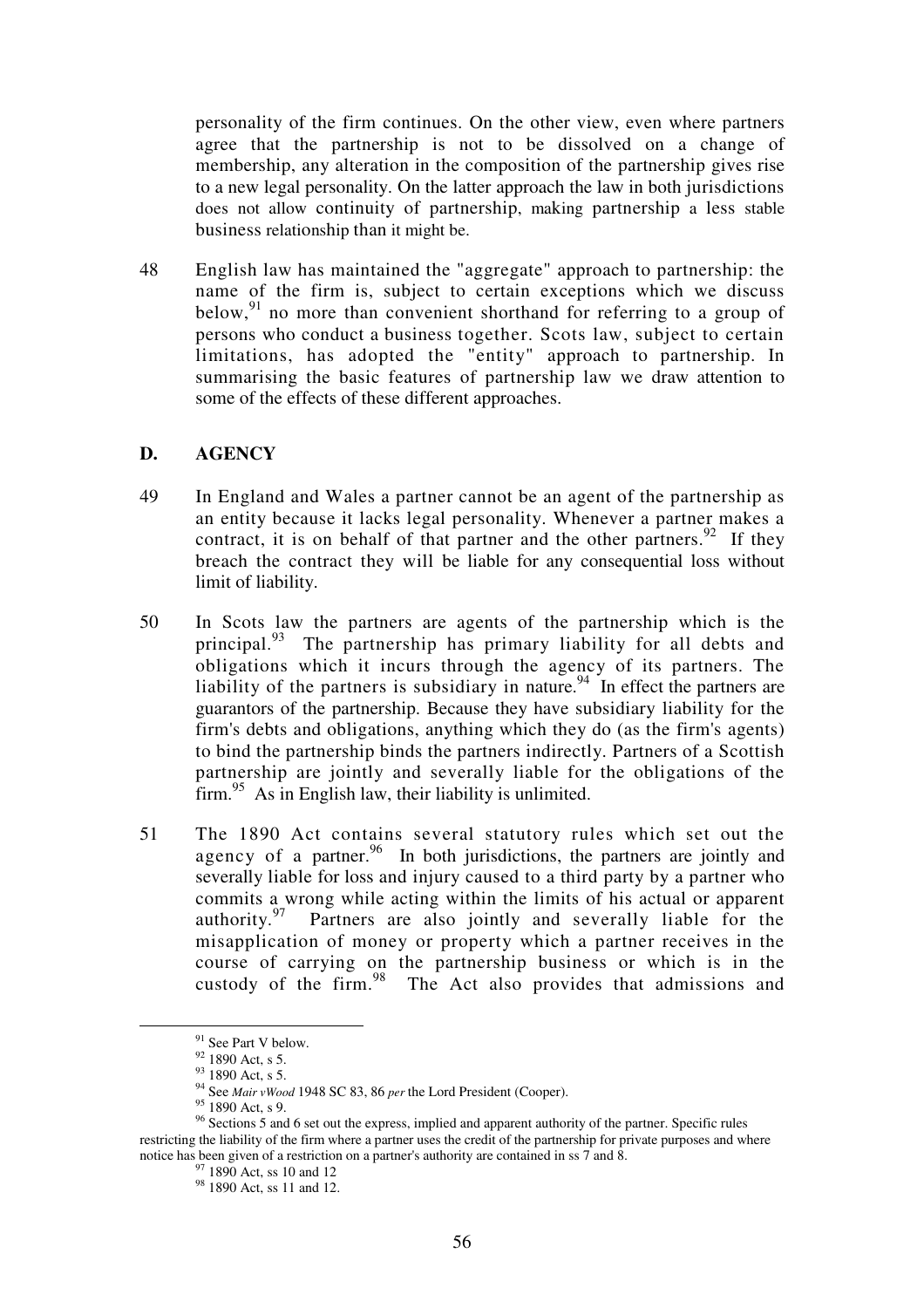representations made by a partner concerning partnership affairs and in the ordinary course of business are evidence against the firm.<sup>99</sup> There is also a provision, which has caused some concern in particular to the accountancy profession, which appears to impute to a partnership knowledge relating to partnership affairs acquired by a partner in the course of partnership business.<sup>100</sup>

52 The liability of a partner (in English law as principal and in Scots law as quasi-guarantor) lasts for as long as other partners (as agents) have authority to bind that partner. The partner is not liable for obligations incurred before this agency relationship is created,<sup>101</sup> and he is not liable for obligations incurred by his former partners after the agency relationship has ended.<sup>102</sup>

#### **E. FIDUCIARY DUTIES**

- 53 Partners place mutual trust and confidence in each other. They stand in a fiduciary relationship. A partner must display the utmost good faith towards his fellow partners in all partnership dealings. A partner owes his copartners a duty to be honest in his dealings with third parties, even if the transactions are not of a partnership nature. $103$
- 54 The 1890 Act contains statements on some aspects of the partners' fiduciary relationship. A partner must give any of his partners true accounts and full information of all things affecting the partnership.<sup>104</sup> A partner must account to his partners for any profit which he obtains without their consent from any transaction concerning the partnership or from his use of partnership property.<sup>105</sup> Similarly, a partner who carries on a competing business of the same nature as the partnership's business without his partners' consent must account for any profits made by him in that business.<sup>106</sup>
- 55 Other fiduciary duties are left to the general law. A partner should not make a secret profit in the course of the sale to or purchase from his firm and must account for such profit.<sup>107</sup> To avoid this duty to account a partner must make full disclosure of his interest to his fellow partners. A partner will be liable to account if he secures a personal benefit which should, as a consequence of his duties to his fellow partners, be obtained for the benefit of the  $\lim_{h \to 0} \frac{108}{h}$  A partner's use of information received in the course of the A partner's use of information received in the course of the partnership business to secure a personal benefit will give rise to a similar obligation.109

- -

 $99$  1890 Act, s 15.

<sup>&</sup>lt;sup>100</sup> 1890 Act, s 16. The operation of this rule is considerably more complex than the terse statutory wording suggests and is discussed in paras  $6.15 - 6.21$  below.

<sup>&</sup>lt;sup>101</sup> 1890 Act, s 17(1) (in absence of agreement to the contrary).<br><sup>102</sup> See paras 6.81 — 6.83 below and the 1890 Act, s 36.<br><sup>103</sup> See *Carmichael v Evans* [1904] 1 Ch 486. In this context "honest" means abstaining from<br>f

<sup>&</sup>lt;sup>104</sup> 1890 Act, s 28.<br><sup>105</sup> 1890 Act, s 29.<br><sup>106</sup> 1890 Act, s 30.<br><sup>107</sup> *Gordon v Holland* (1913) 108 LT 385.<br><sup>108</sup> Powell and Thomas v Evan Jones & Co [1905] 1 KB 11.

<sup>109</sup> *Boardman v Phipps* [1967] 2 AC 46.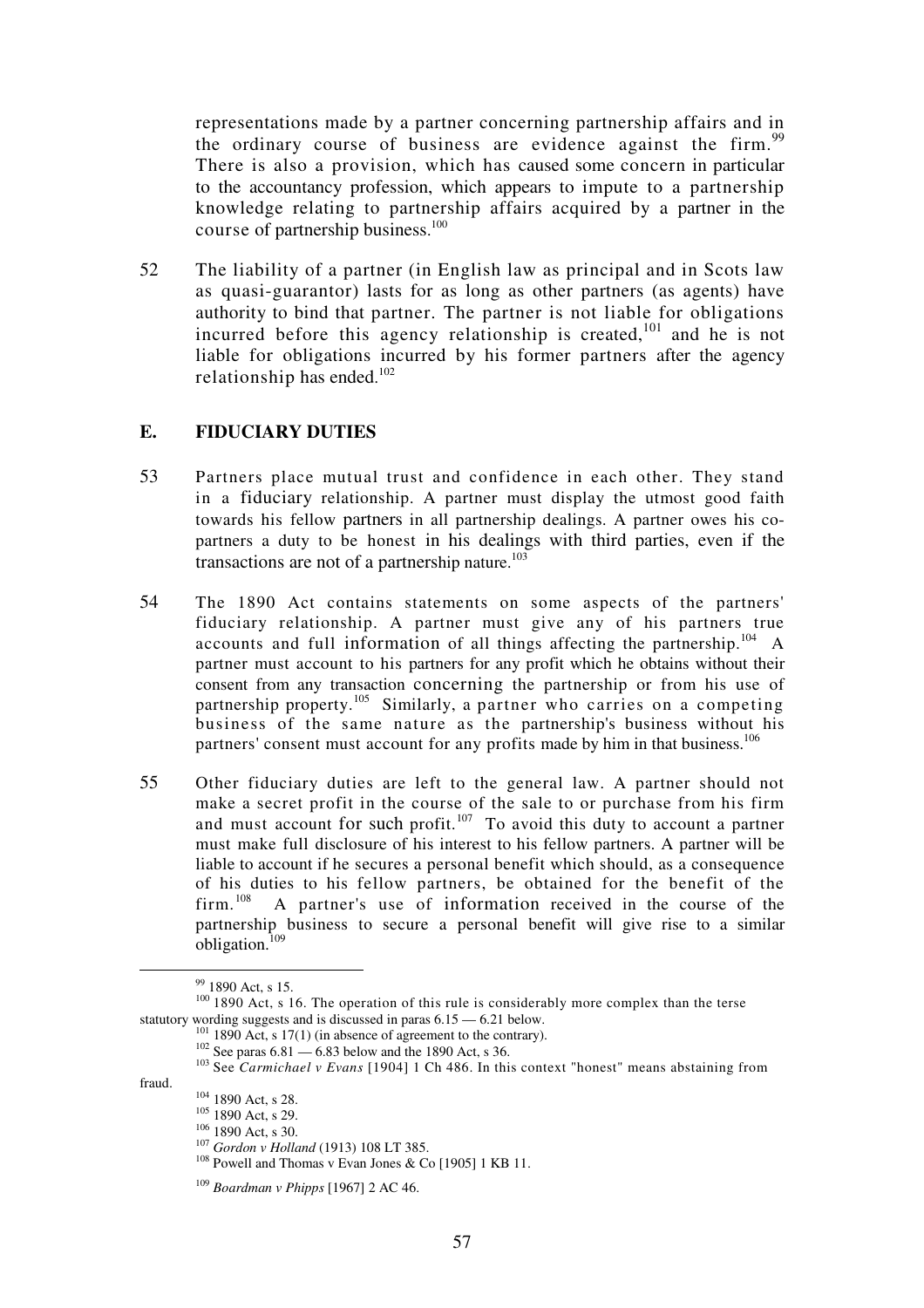56 In English law a partner's fiduciary duties are owed to his fellow partners. It appears that in Scots law certain duties are owed to the partnership as an entity: sections 29 and 30 refer to the obligation to account "to the firm". In both jurisdictions the duty to render true accounts and full information of all things affecting the partnership is a duty owed to co-partners rather than to the partnership.<sup>110</sup>

## **F. MANAGEMENT AND FINANCIAL RIGHTS**

57 Section 24 of the 1890 Act sets out partners' management and financial rights which apply in the absence of contrary agreement. These are default rules. Section 19 of the 1890 Act provides:

> The mutual rights and duties of the partners, whether ascertained by agreement or defined by this Act, may be varied by the consent of all the partners, and such consent may be either express or inferred from a course of dealing.

58 The default rules set out in section 24 include, for example, that partners are entitled to share equally in the capital and profits of the firm. $111$ are entitled to take part in the management of the business<sup>112</sup> and can agree ordinary matters connected with the partnership business by a majority<sup>113</sup> so long as all partners are able to express a view.<sup>114</sup> As we have already mentioned, $\frac{1}{115}$  unanimity is required for the introduction of a new partner.<sup>116</sup>

## **G. PARTNERSHIP PROPERTY**

- 59 It is necessary in English law, which adopts the "aggregate" approach to partnership, to distinguish between property held for the partnership and the property of its individual members. This is done in the 1890 Act by the concept of partnership property.<sup>117</sup> It is of fundamental importance in distinguishing between the assets available to meet the claims of the creditors of individual partners and the creditors of the partnership and in attributing the benefit of any increase in the value of the property.
- 60 It is not always easy to determine whether an asset is partnership property. Property can be used for the purposes of the partnership and yet not be part of the partnership's property.<sup>118</sup> Its status depends on the agreement, express or implied, between the partners. If there is no express agreement sections 20 and 21 of the 1890 Act set out the factors which will

10

<sup>110 1890</sup> Act, s 28.<br>
<sup>111</sup> 1890 Act, s 24(1).<br>
<sup>112</sup> 1890 Act, s 24(5).<br>
<sup>113</sup> 1890 Act, s 24(8).<br>
<sup>114</sup> *Const v Harris* (1824) Turn & R 496, 525; 37 ER 1191, 1202; *Lindley & Banks* para 15-08; *Miller, p* 185.<br><sup>115</sup> See para 2.3 above.<br><sup>116</sup> 1890 Act, s 24(7).<br><sup>117</sup> 1890 Act, s 20(1).<br><sup>118</sup> See, for example, *Miles v Clarke* [1953] 1 All ER 779.

<sup>58</sup>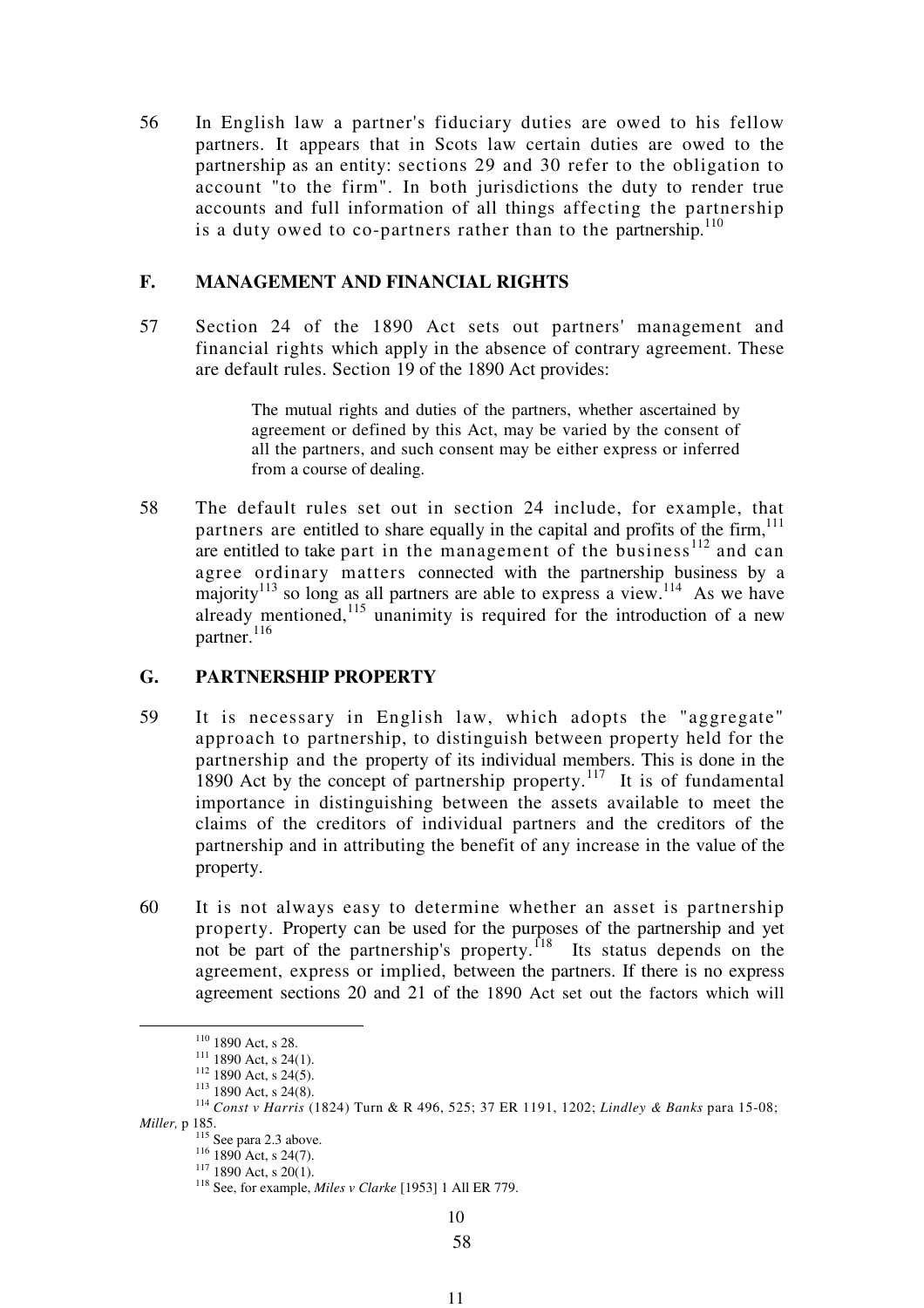generally be relevant.<sup>119</sup> The circumstances behind and the purpose of the acquisition of the asset, the source from which it is financed and how it is subsequently dealt with, will normally determine the status of the property.

- 61 In English law a legal estate in land can only be held by a maximum of four partners.<sup>120</sup> For larger firms four partners will hold the legal estate on trust for themselves and their co-partners according to their beneficial interests. Other options are for a partnership to vest land in a company controlled by the partnership or in a nominee which holds the land in bare trust for the firm. This avoids the need to transfer the estate on the death or retirement of one of the trustees.
- 62 In Scots law, a partnership can hold moveable property such as vehicles, computers and intellectual property. It can also hold title to a lease of heritable property. But it is common practice to take title to leases in the name of trustees for the firm. The prohibition against the partnership holding title to feudal property has resulted in the partners taking title to heritable property as trustees for the firm.<sup>121</sup> The options of vesting land in a company or in a nominee are available as in England and Wales.
- 63 The trust by which a partner or partners hold property in trust for the firm is often implied rather than express and similar issues arise as to the status of the property as in England and Wales. The agreement of the partners, express or implied, determines the status of the property.<sup>122</sup> Again sections 20 and 21 of the 1890 Act illustrate factors which are relevant to establishing such agreement.
- 64 The separate personality of the Scottish partnership prevents partners having title to sue for damage to partnership property or having an insurable interest in partnership proper ty. $^{123}$

## **H. DURATION OF PARTNERSHIP**

65 A partnership falls into one of two categories namely a partnership at will or a partnership for a fixed term. The default rule is the partnership at will: it exists where the partnership agreement is silent as to the duration of the partnership.<sup>124</sup> A partner in a partnership at will can dissolve the partnership immediately by notice.<sup>125</sup> In absence of agreement between the partners to the contrary, the partnership must then be wound up.

 $119$  The partnership accounts are often a good guide as to whether an asset is partnership property. If every partner has agreed to the inclusion of an asset in the balance sheet, this will normally be sufficient agreement.<br>
<sup>120</sup> Trustee Act 1925, s 34(2); Law of Property Act 1925, s 34(2).<br>
<sup>121</sup> See para 2.7 and footnote 9 above.<br>
<sup>122</sup> Bell, *Comm*, II, 501-502. The title of a bona fide third party may however preva

trust: see *Redfearn v Somervail* (1813) 1 Dow 50; 3 ER 618.<br><sup>123</sup> See *MacLennan v Scottish Gas Board*, First Division, 16 December 1983 (unreported on

this point); *Arif v Excess Insurance Group Ltd* 1987 SLT 473; *Mitchell v Scottish Eagle Insurance Ltd* 1997

SLT 793. 124 *Moss v Elphick* [1910] 1 KB 465 and 846; *Walters v Bingham* [1988] 1 FTLR 260; *Abbott* <sup>v</sup>

<sup>&</sup>lt;sup>125</sup> 1890 Act, ss 26 and 32.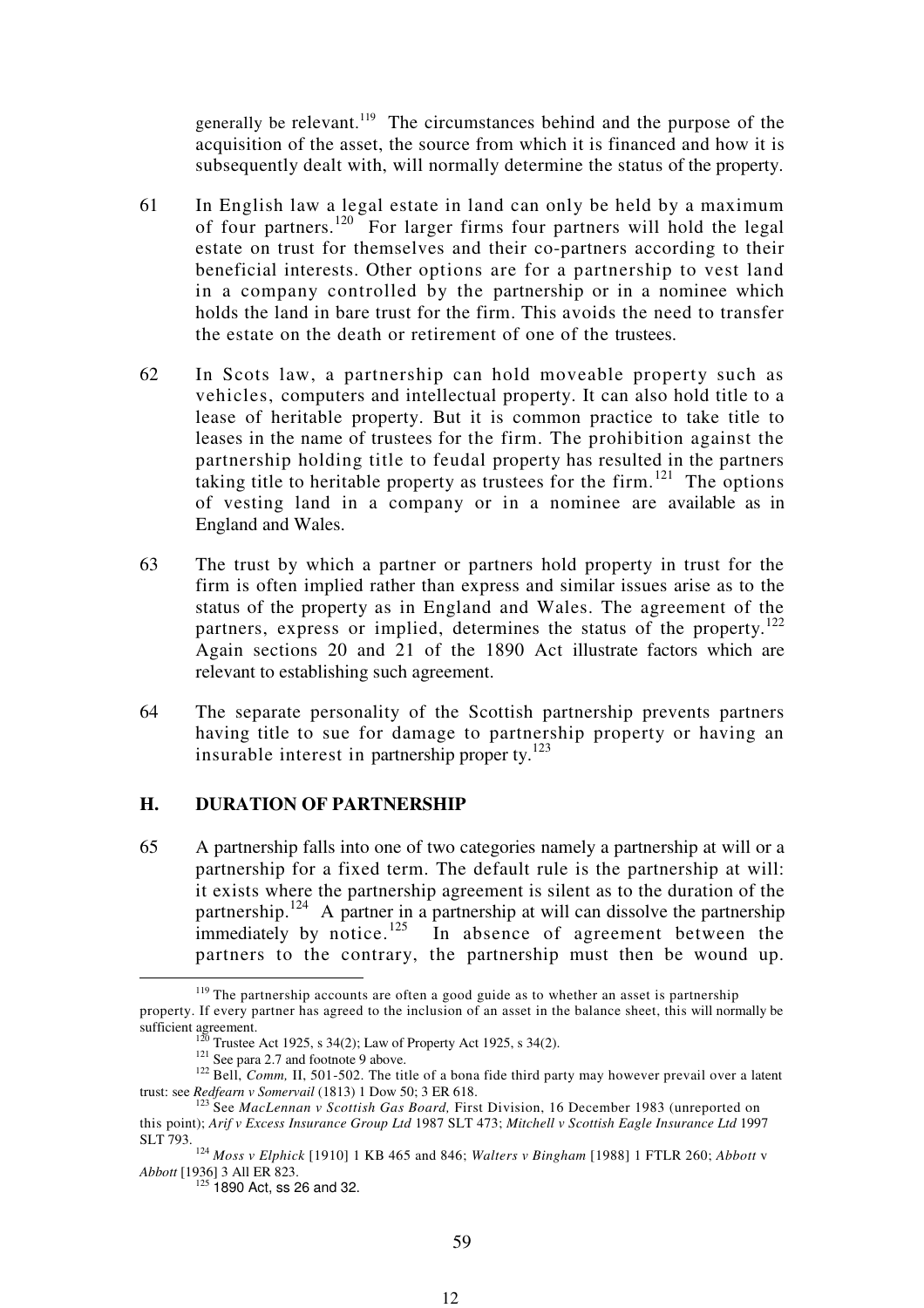Transactions begun but unfinished may be completed,  $126$  and the partnership's assets distributed.<sup>127</sup>

- 66 Unless the partners agree otherwise, the death or bankruptcy of a partner means that the partnership is dissolved as regards all partners and that it should be wound up.<sup>128</sup> This is so even if the partnership was entered into for a fixed term which has not expired.<sup>129</sup>
- 67 In a partnership for a fixed term, a partner who wants to retire can only do so with the consent of his fellow partners. Alternatively, he can apply to the court to wind up the firm under section 35 of the 1890 Act.
- 68 If a partnership for a fixed term is continued after the expiry of that term, without any express new agreement, the rights and duties of the partners remain the same as they were at the expiration of the term, so far as is consistent with the incidents of a partnership at will.<sup>130</sup> In English law, where a new partner is admitted to a fixed term partnership, that partnership is determined and a new one is created, which may also be a fixed term partnership or a partnership at will, depending upon the terms of the original agreement.<sup>131</sup>
- 69 All the partners can agree to dissolve the partnership. The partnership agreement may provide that unanimity is not required so that a majority of partners can decide to dissolve the firm.
- 70 A temporary cessation of business may not cause a dissolution.<sup>132</sup> But, as the very existence of a partnership is intrinsically linked to the carrying on of a business, an agreement of the partners permanently to cease all forms of business must be taken as an agreement to dissolve the partnership.
- 71 A partnership is dissolved where an event occurs which makes it unlawful to carry on the business of the firm or for the members to carry it on in partnership.<sup>133</sup> The 1890 Act also provides that a partner may apply to the court to dissolve a partnership on a number of specified grounds, including the general ground that it is just and equitable that the partnership be dissolved.<sup>134</sup>
- 72 Views differ as to whether a partnership is dissolved where a repudiation of the partnership contract is accepted by the partner or

<sup>126 1890</sup> Act, s38.<br>
127 1890 Act, ss 39 and 44.<br>
128 1890 Act, s 33.<br>
1<sup>29</sup> *Gillespie v Hamilton* (1818) 3 Madd 251; 56 ER 501; *Downs v Collins* (1848) 6 Hare 418;<br>
67 ER 1228; *Lancaster v Allsup* (1887) 57 LT (NS) 53.<br>

<sup>&</sup>lt;sup>131</sup> Firth v Amslake (1964) 108 SJ 198. The position in Scots law is unclear: see para 2.8 above.<br><sup>132</sup> Millar v Strathclyde Regional Council 1988 SLT (Lands Tribunal) 9.<br><sup>133</sup> 1890 Act, s 34.<br><sup>134</sup> 1890 Act. s 35.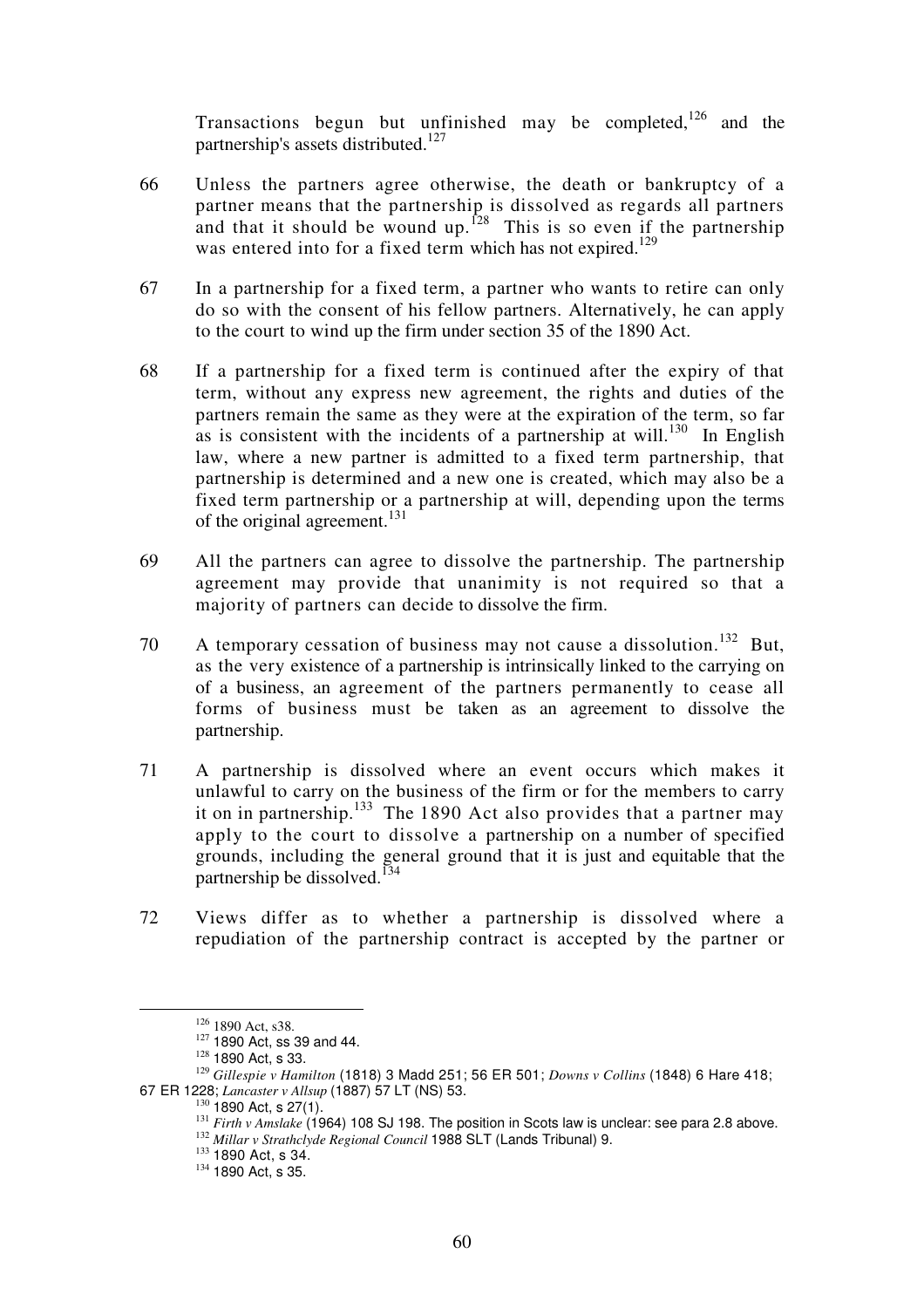partners not in breach.<sup>135</sup> There are also differing views on whether the frustration of the partnership contract brings a partnership to an end.<sup>136</sup>

## **I. THE EFFECT OF CHANGES IN MEMBERSHIP OF THE FIRM ON THIRD PARTIES**

- 73 In both jurisdictions, the basic contractual position is that a party to a contract cannot transfer his obligations under that contract without the other party's consent.<sup>137</sup>
- 74 In English law a contract with a partnership is a contract with the members of that firm. It is a matter of construction whether a contract can be performed "vicariously" by another set of persons, for example, a "new" partnership. In general it is more likely that dissolution of the firm on a change in its membership terminates a contract when the firm is small, than where the contract is with a larger firm.<sup>138</sup>
- 75 In Scots law, similar issues arise, notwithstanding the separate personality of the firm. It is a matter of construction of the contract with the partnership as to whether the contract is with the firm as it is then constituted, or is with the firm (viewed as a continuing entity) as it might be constituted from time to time. The concept of a contract "with the house" which allows third parties to contract with the firm and its successors which carry on the same business is an established device in Scots law<sup>139</sup> but its conceptual basis is unclear.
- 76 In contracts of suretyship in English law and cautionary obligations in Scots law a change in the person for or to whom a third party stands as surety or cautioner may alter the third party's risk and so relieve him of liability, unless he consents to the change. This rule is preserved in section 18 of the 1890 Act.
- 77 Changes in the membership of a partnership can also cause difficulty in relation to other contracts. For example, insurance contracts are personal contracts and cannot normally be assigned without consent. This restricts the ability of a firm effectively to assign such contracts to the new firm, resulting from a change of membership.<sup>140</sup>
- 78 If a partnership maintains a single running account with a bank, on a change of membership of the firm, the well-known rule in *Clayton's Case<sup>141</sup>* will

<sup>&</sup>lt;sup>135</sup> See paras 8.83 - 8.84 below.<br><sup>136</sup> See para 8.83 below.<br><sup>137</sup> *Humble v Hunter* (1848) 12 OB 310, 317; 116 ER 885, 887; *Don King Productions Inc v* Warren and Others [2000] Ch 291, 318-319; Gloag, *Contract* (2<sup>nd</sup> ed 1929) p 416 but cf *Cole v Handasyde* 

*<sup>&</sup>amp; Co* 1910 SC 68. 138 *Briggs v Oates* [1990] ICR 473, 482. See also *Sheppard & Cooper Ltd v TSB Bank plc* 

<sup>&</sup>lt;sup>139</sup> See, eg, *Alexander v Lowson 's Trustees* (1890) 17 R 571.

<sup>140</sup> For other complications caused by a change in the partners see *Lindley & Banks* paras 3-08-3-16.

<sup>141 1816) 1</sup> Mer 572; 35 ER 781.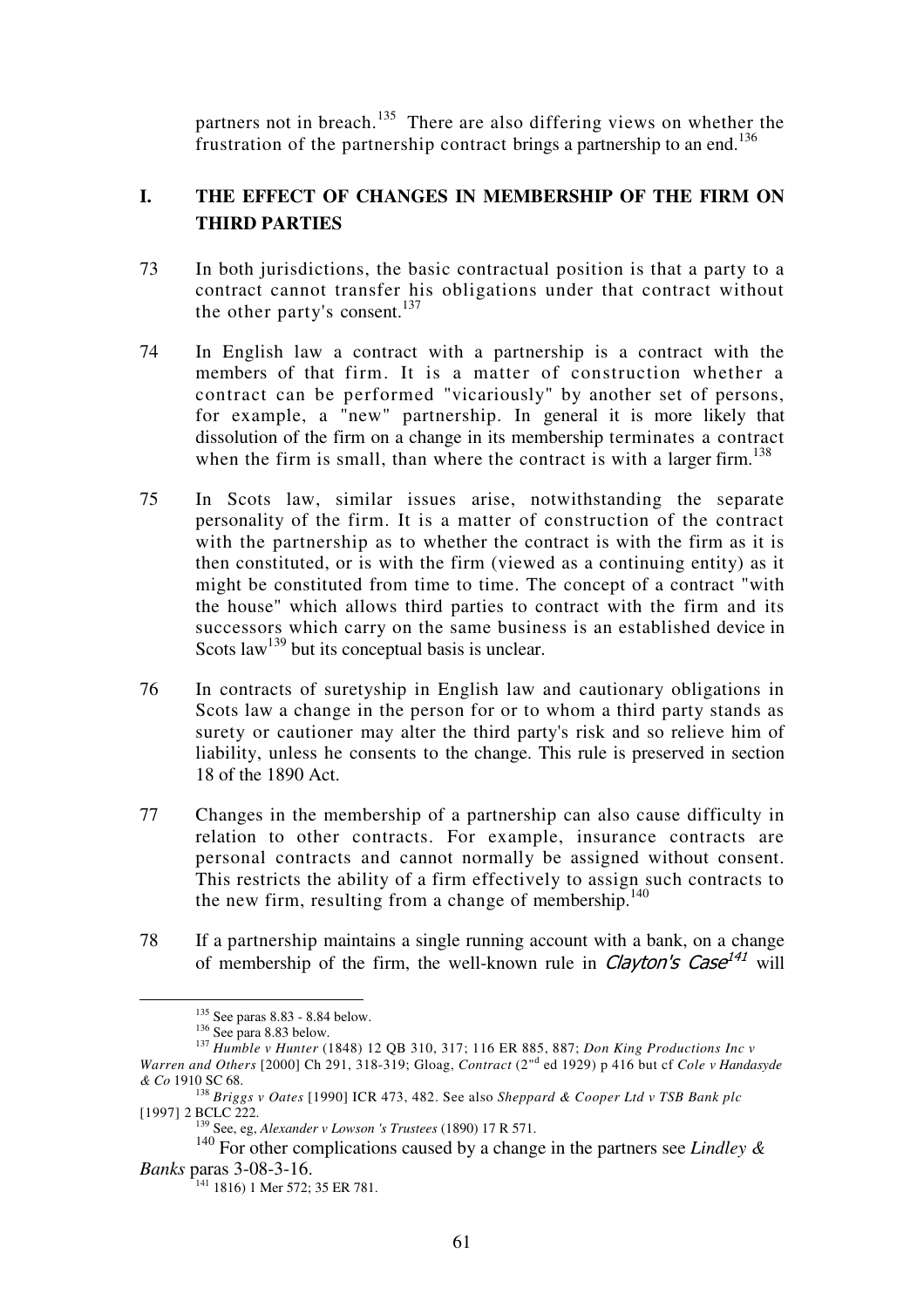apply. Withdrawals from the account will operate to reduce or cancel deposits in the order in which they were made - the "first in, first out" rule. Deposits will be applied in reduction of indebtedness in the same order. For partnerships this means that money paid into a current account by the "new" firm will reduce the debts of the "old". Therefore, if deposits of the "new" firm exceed the debts of the "old", a debit balance on the account will be the liability of the "new" firm alone. If the "new" firm becomes insolvent, the creditor has no recourse against the "old" firm whose indebtedness has been discharged. To avoid this, banks will often "freeze" the current account when a partner leaves the firm and thus keep the accounts of the "old" and "new" firms separate.

### **J. PARTNERS' LIABILITY AND A THIRD PARTY'S ACCESS TO INFORMATION**

- 79 A partner's liability for new debts incurred on the firm's behalf lasts for as long as other partners (as agents) have authority to bind that partner.<sup>142</sup> Nonetheless, third parties are entitled to assume that the other partners remain agents until they are notified to the contrary.<sup>143</sup> Partners should therefore notify any future clients by advertising their withdrawal from the partnership in the Gazette.<sup>144</sup> An outgoing partner who wishes to avoid any liability for post-withdrawal partnership debts may require to notify clients who had dealings with the firm before his withdrawal as the Gazette advertisement is notice only to persons who had no such dealings.
- 80 It is often difficult for a third party to ascertain who was a partner at a particular time. The Business Names Act 1985 requires the disclosure of the names of current partners where the firm has a place of business and carries on business in Great Britain under a business name which does not consist exclusively of the surnames of all of the partners (with certain permitted additions). The problem for the third party is that the Act does not require a firm to maintain a record of when a person became a partner or of former partners who have since withdrawn from the firm. The Act does not help the third party establish at a later date who were the partners at the time a liability was incurred. The third party may get access to that information when he initiates litigation against the firm. Rules of Court in England and Wales allow a claimant to require the disclosure of the names and addresses of the relevant partners.<sup>145</sup> In Scotland, the court may grant an order requiring the production of documents disclosing such information.<sup>146</sup>

<sup>&</sup>lt;sup>142</sup> In English law the partner is bound as principal; in Scots law he is bound through his subsidiary liability for the firm's debts.<br><sup>143</sup> 1890 Act, s 36.

 $\frac{1890 \text{ Act}}{44}$  1890 Act, s 36. 144 1890 Act, s 36. 144 1890 Act, s 36. 144 1890 Act, s 36. 144 1890 Act, s 36. 144 1890 Act, s 36. 144 1890 Act, s 36. 144 1890 Act, s 36. 144  $\frac{1}{2}$  and Gazette.

<sup>&</sup>lt;sup>145</sup> CPR, Sched 1, RSC 0 81, r 2. <sup>146</sup> Mitchell v Grangemouth Coal Co (1894) 2 SLT 109.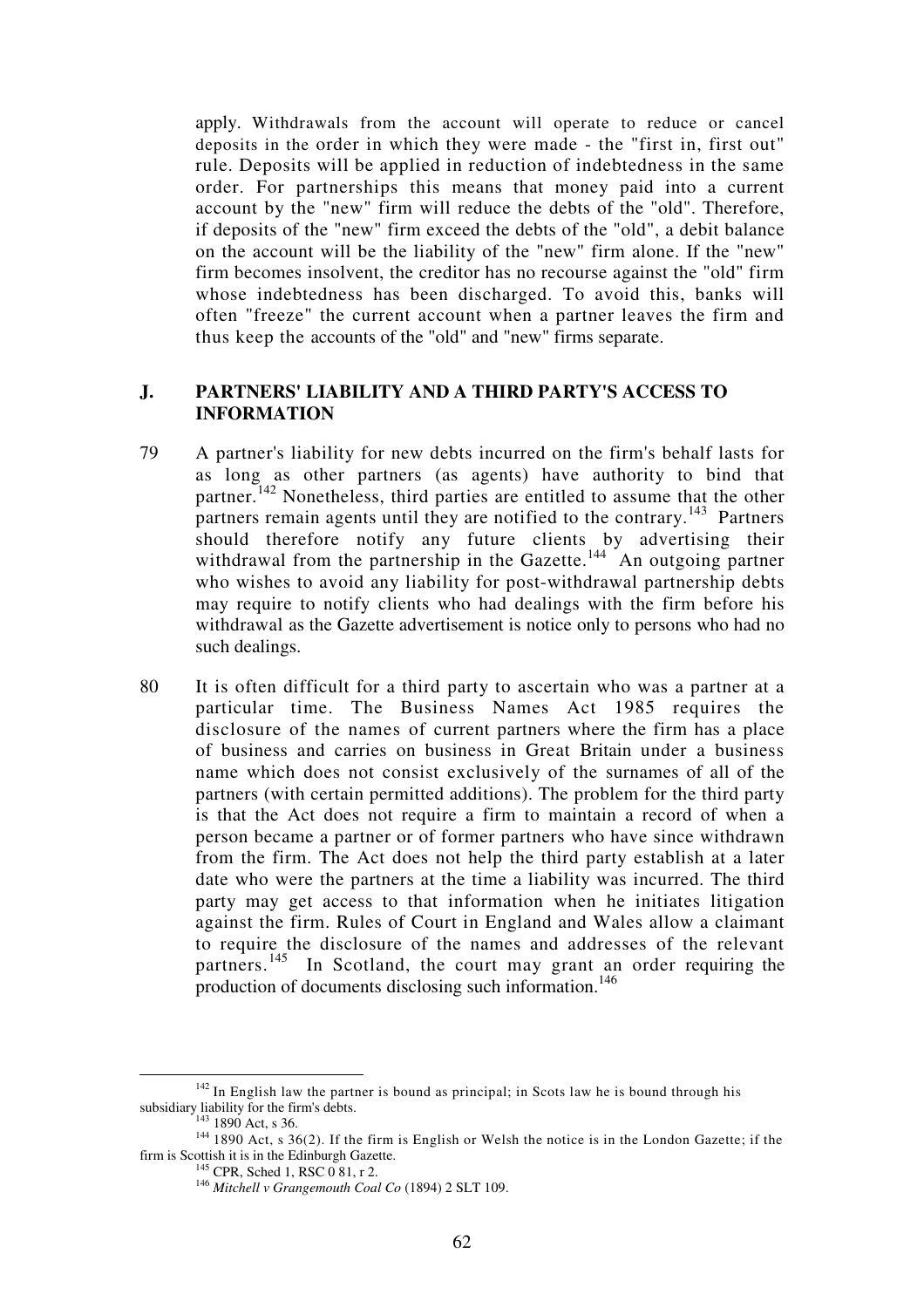## **K. INSOLVENCY**

81 English law and Scots law have radically different insolvency regimes for partnerships. In English law there has been an attempt to assimilate partnerships into the framework that governs corporate  $\frac{147}{147}$  This is currently under review and is not within the scope of this report. By contrast partnership insolvency in Scots law is regulated by the Bankruptcy (Scotland) Act 1985, which provides the regime for individual insolvency.<sup>148</sup>

<sup>&</sup>lt;sup>147</sup> See the Insolvency Act 1986 as applied by the Insolvent Partnerships Order 1994 (SI 1994/2421). See also Davis, Steiner and Cohen, *Insolvent Partnerships* (1996) and P Totty and G Moss, *Insolvency* (1986).

<sup>&</sup>lt;sup>148</sup> See McBryde, *Bankruptcy* ( $2<sup>nd</sup>$  ed 1995).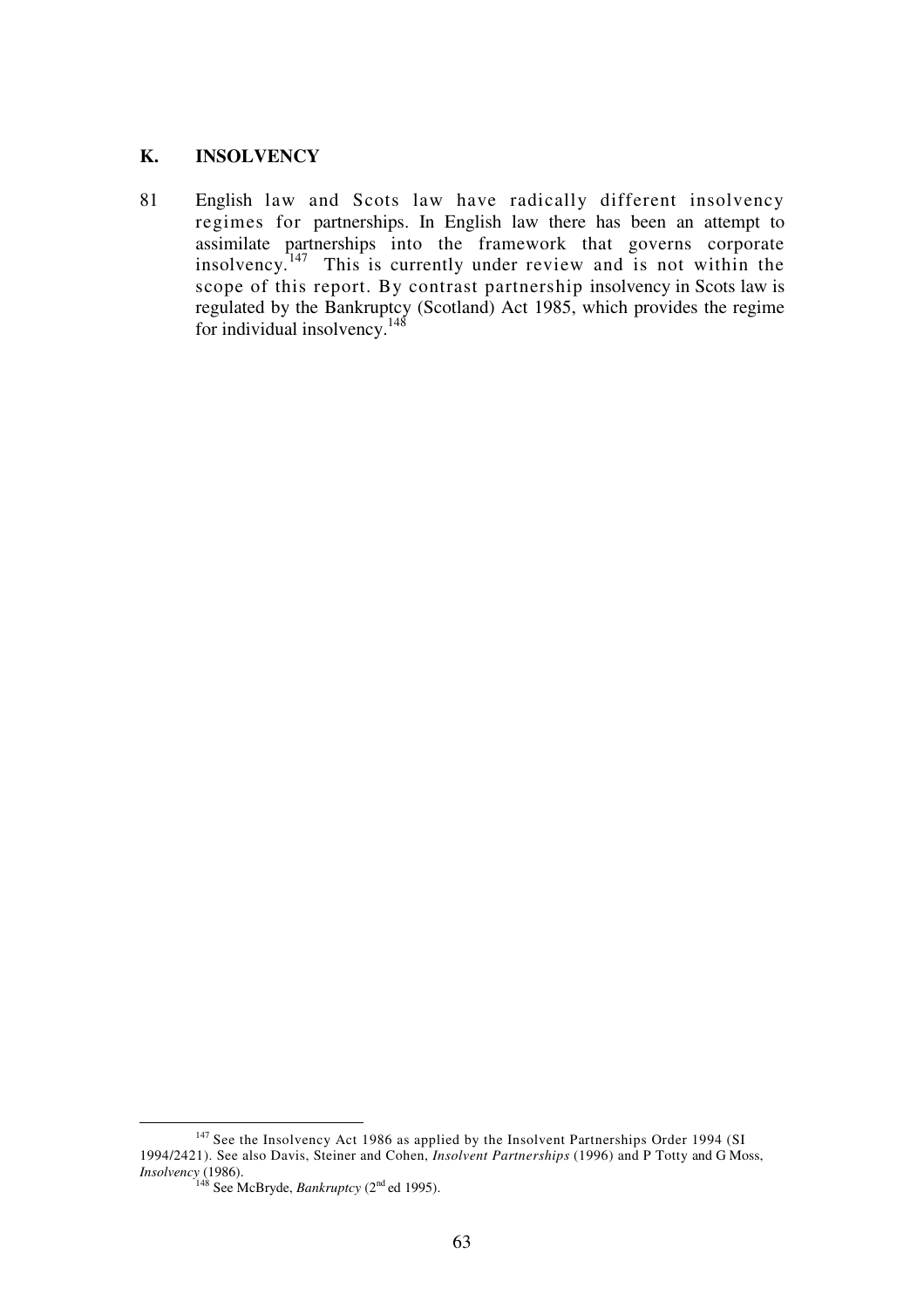## **APPENDIX 2**

#### **WRITTEN MINISTERIAL STATEMENT**

## **IAN MCCARTNEY MINISTER FOR TRADE INVESTMENT AND FOREIGN AFFAIRS**

**Thursday, 20th July 2006** 

#### **Partnership Reform**

#### **Government statement following the Law Commissions' Report and related consultation**

The Law Commission and the Scottish Law Commission published a report on partnership law reform in November 2003 (Law Com No 283; Scot Law Com No 192). It included recommendations in respect of general partnership law and limited partnership law, together with a draft Bill designed to replace both the Partnership Act 1890 and the Limited Partnerships Act 1907. I am very grateful for the Law Commissions' detail and thorough work.

The DTI followed this with a consultation document on the economic impact of reform of partnership law. Respondents to the consultation were divided on the economic benefits of the proposed reforms to the business community. A summary of responses is being published on the DTI website at http://www.dti.gov.uk/bbf/corpgovernance/partnership/page25911.html. Copies are available in the libraries of the House.

The Government has carefully considered the report from the Law Commissions and the consultation responses and intends to bring forward proposals for the reform of limited partnership law based on the Law Commissions' recommendations. The recommendations for limited partnership reform have been widely supported and there is a strong economic case for taking them forward. The reforms are not dependent on the proposed reforms for general partnership law which the Government has decided not to take forward at this time.

The Government aims to take forward the reforms to limited partnership law by means of a Regulatory Reform Order when Parliamentary time allows, and to publish a consultation document containing draft clauses shortly.